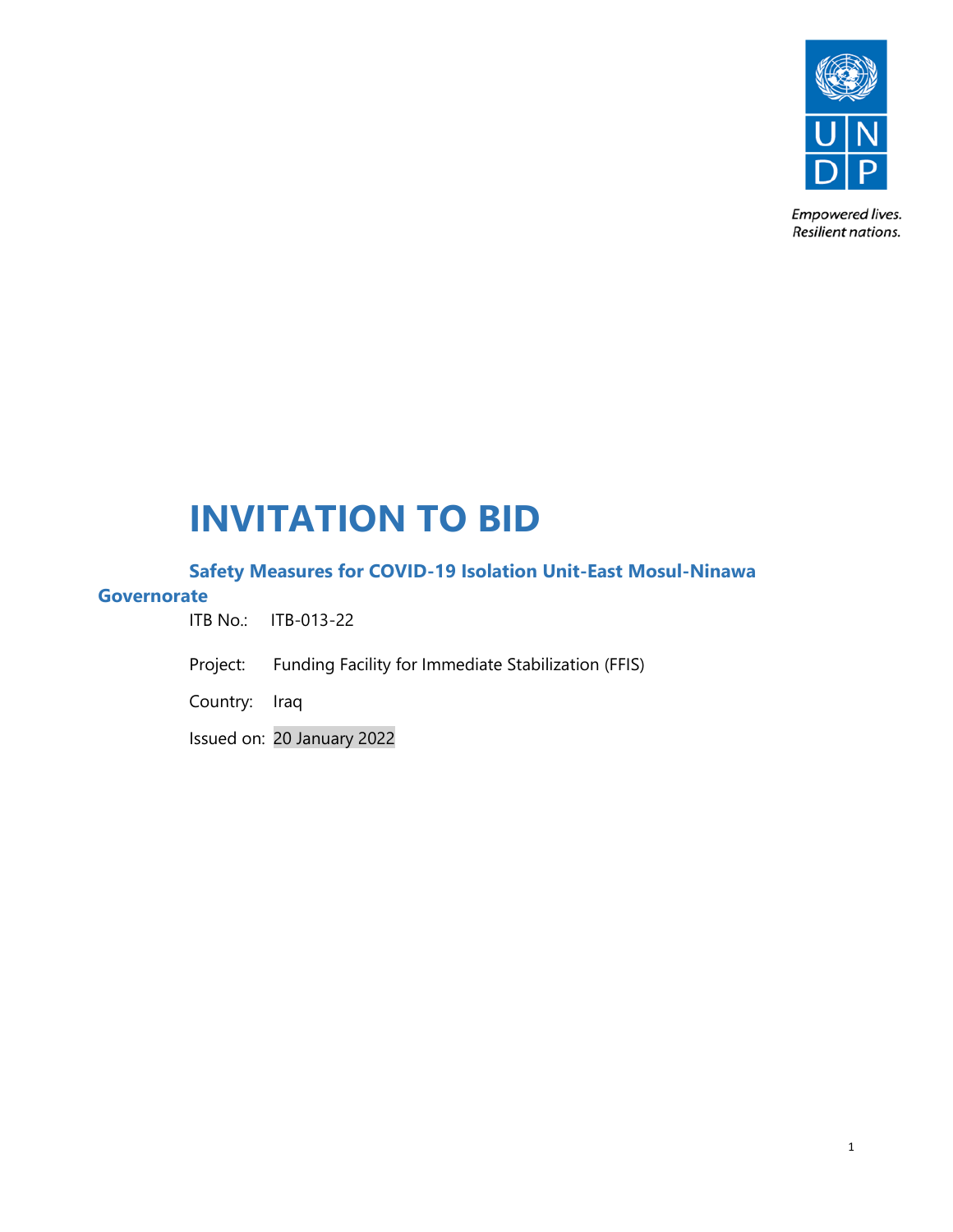# **Contents**

|    | 1.  |  |  |  |  |  |  |
|----|-----|--|--|--|--|--|--|
|    | 2.  |  |  |  |  |  |  |
|    | 3.  |  |  |  |  |  |  |
|    | 4.  |  |  |  |  |  |  |
| В. |     |  |  |  |  |  |  |
|    | 5.  |  |  |  |  |  |  |
|    | 6.  |  |  |  |  |  |  |
|    | 7.  |  |  |  |  |  |  |
|    | 8.  |  |  |  |  |  |  |
|    | 9.  |  |  |  |  |  |  |
|    |     |  |  |  |  |  |  |
|    | 11. |  |  |  |  |  |  |
|    |     |  |  |  |  |  |  |
|    |     |  |  |  |  |  |  |
|    |     |  |  |  |  |  |  |
|    |     |  |  |  |  |  |  |
|    | 16. |  |  |  |  |  |  |
|    | 17. |  |  |  |  |  |  |
|    | 18. |  |  |  |  |  |  |
|    |     |  |  |  |  |  |  |
|    |     |  |  |  |  |  |  |
|    |     |  |  |  |  |  |  |
| C. |     |  |  |  |  |  |  |
|    |     |  |  |  |  |  |  |
|    |     |  |  |  |  |  |  |
|    |     |  |  |  |  |  |  |
|    | 23. |  |  |  |  |  |  |
|    |     |  |  |  |  |  |  |
|    |     |  |  |  |  |  |  |
| D. |     |  |  |  |  |  |  |
|    |     |  |  |  |  |  |  |
|    | 27. |  |  |  |  |  |  |
|    | 28. |  |  |  |  |  |  |
|    | 29. |  |  |  |  |  |  |
|    |     |  |  |  |  |  |  |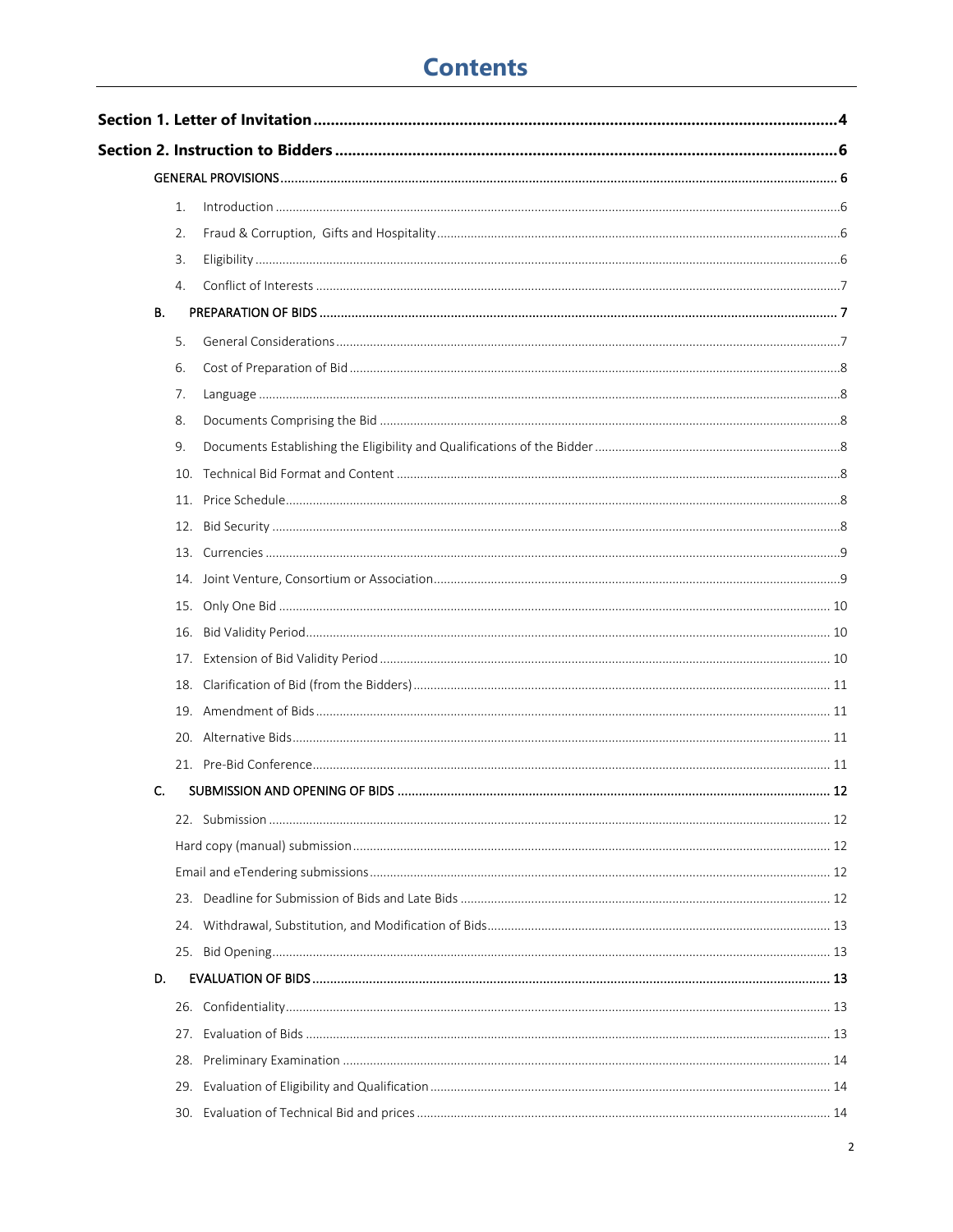<span id="page-2-0"></span>

| Е. |                                                                                                                      |    |
|----|----------------------------------------------------------------------------------------------------------------------|----|
|    |                                                                                                                      |    |
|    |                                                                                                                      |    |
|    |                                                                                                                      |    |
|    |                                                                                                                      |    |
|    |                                                                                                                      |    |
|    |                                                                                                                      |    |
|    |                                                                                                                      |    |
|    |                                                                                                                      |    |
|    |                                                                                                                      |    |
|    |                                                                                                                      |    |
|    |                                                                                                                      |    |
|    |                                                                                                                      |    |
|    |                                                                                                                      |    |
|    |                                                                                                                      |    |
|    |                                                                                                                      |    |
|    | Section 5a: Schedule of Requirements and Technical Specifications/Bill of Quantities 25                              |    |
|    |                                                                                                                      |    |
|    |                                                                                                                      |    |
|    |                                                                                                                      |    |
|    |                                                                                                                      |    |
|    |                                                                                                                      |    |
|    |                                                                                                                      |    |
|    | Form E: Format of Technical Bid                                                                                      | 36 |
|    |                                                                                                                      |    |
|    |                                                                                                                      |    |
|    |                                                                                                                      |    |
|    | (This should be written in the Letterhead of the Bidder. Except for indicated fields, no changes may be made in this |    |
|    |                                                                                                                      |    |
|    |                                                                                                                      |    |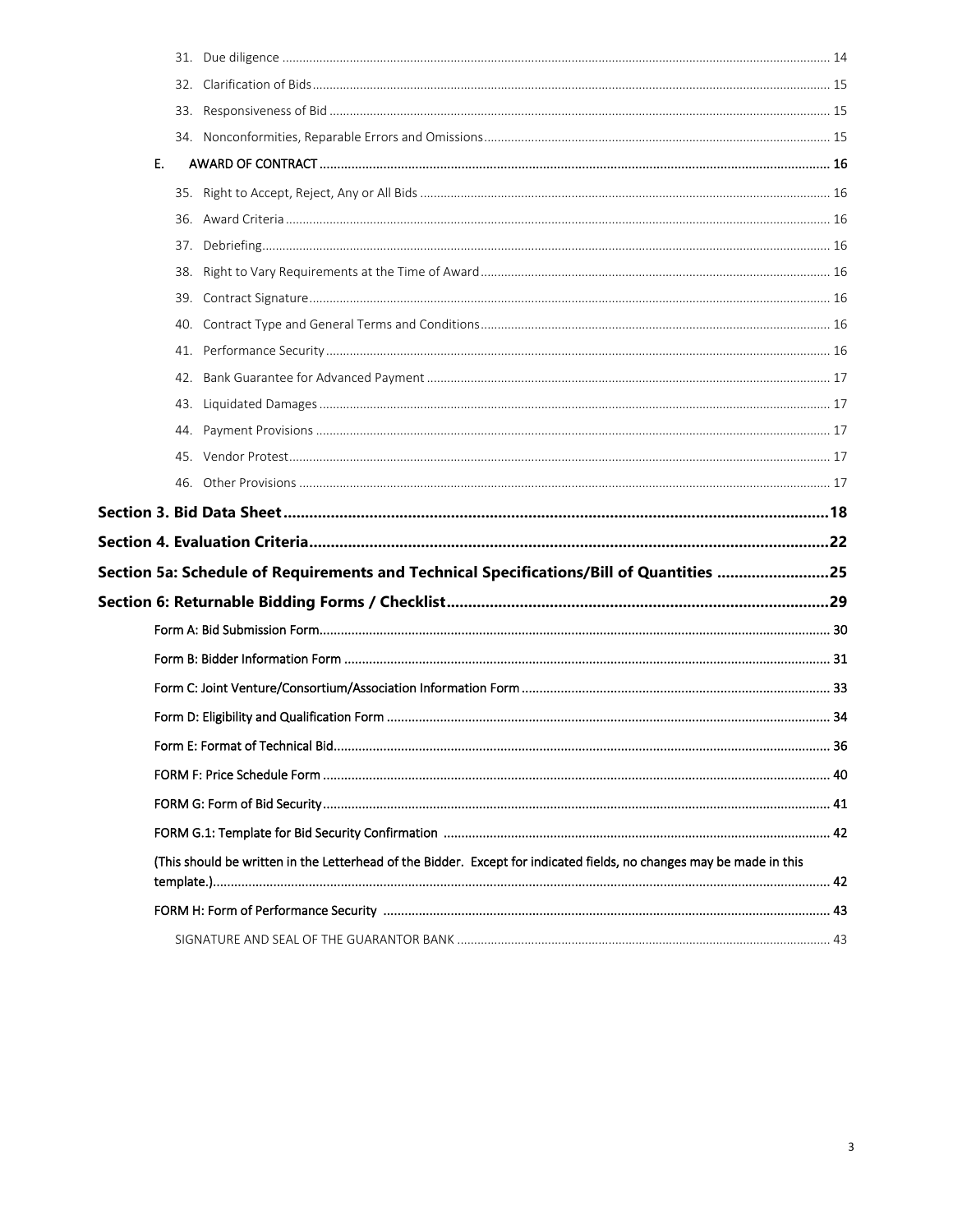The United Nations Development Programme (UNDP) hereby invites you to submit a Bid to this Invitation to Bid (ITB) for the above-referenced subject.

This ITB includes the following documents and the General Terms and Conditions of Contract which is inserted in the Bid Data Sheet:

> Section 1: This Letter of Invitation Section 2: Instruction to Bidders Section 3: Bid Data Sheet (BDS) Section 4: Evaluation Criteria Section 5: Schedule of Requirements and Technical Specifications Section 6: Returnable Bidding Forms

- o Form A: Bid Submission Form
- o Form B: Bidder Information Form
- o Form C: Joint Venture/Consortium/Association Information Form
- o Form D: Qualification Form
- o Form E: Format of Technical Bid
- o Form F: Price Schedule Form/BOQS duly signed and stamped
- o Form G: Form of Bid Security
- o Form G.1: Template for Bid Security Confirmation
- o Form H: Form of Performance Security
	- $\circ$  Annex 1 Bill of Quantities
	- o Annex 2 SOW
	- o Annex 3 Drawings
	- o Annex 4 Compliance Sheet
	- $\circ$  Appendix 1 Instructions manual for use of the e-Tendering system by suppliers (attached separately)

If you are interested in submitting a Bid in response to this ITB, please prepare your Bid in accordance with the requirements and procedure as set out in this ITB and submit it by the Deadline for Submission of Bids set out in Bid Data Sheet.

In case your company is not registered in the E-Tendering Module, please use the following temporary username and password to register your company/firm:

Username: event.guest Password: why2change

Bidders who will be registered on the e-tendering will be able to download the complete bidding documents from the e-tendering website at: [https://etendering.partneragencies.org](https://etendering.partneragencies.org/)

The bidders are must to conduct the site visit for the complete understanding of the ToR/SOW.

**Attendance in Site Visit is optional, however bidders or his/her authorized representatives are encouraged to attend and examine the physical site visit for complete understanding of Scope of Work prior to sending the formal bid to UNDP. The cost of visiting the site shall be at the bidder's own expense. Failure to investigate the site shall not relieve the bidder from responsibility for his/her estimation of the offer price.**

#### **Site Visit Date and Time**: **31 st Jan 2022 from 10:00 AM to 12:00 PM**

1. **Focal Engineer:** Dhanoon Sameer; eng.dhanoonsameer@gmail.com; 07703009711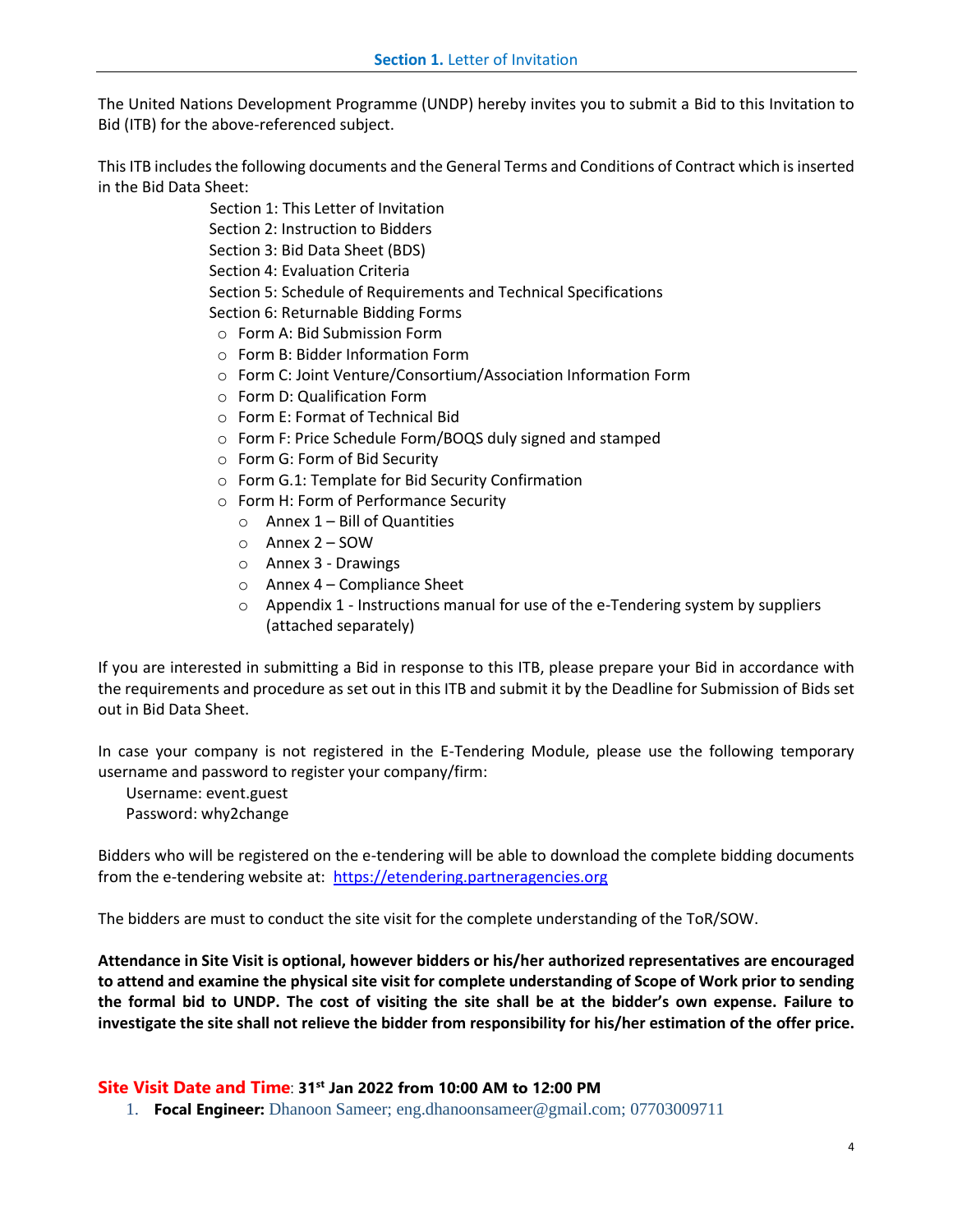If you need further information, please feel free to contact the following: Focal Person in UNDP: Ahmad Sleiman, Procurement Analyst

You may acknowledge receipt of this ITB utilize the "Accept Invitation" function in eTendering system, where applicable. This will enable you to receive amendments or updates to the ITB. Should you require further clarifications, kindly communicate with the contact person/s identified in the attached Data Sheet as the focal point for queries on this ITB.

UNDP looks forward to receiving your Bid and thank you in advance for your interest in UNDP procurement opportunities.

Name: Ahmad Sleiman Title: Procurement Analyst Date: **January 22, 2022**

Issued by:  $\blacksquare$ \_\_\_\_\_\_\_\_\_\_\_\_\_\_\_\_\_\_\_\_\_\_\_\_\_\_\_\_ \_\_\_\_\_\_\_\_\_\_\_\_\_\_\_\_\_\_\_\_\_\_\_\_\_\_\_\_

Name: Shadi Hussein Title: Team Lead, Procurement Specialist Date: **January 22, 2022**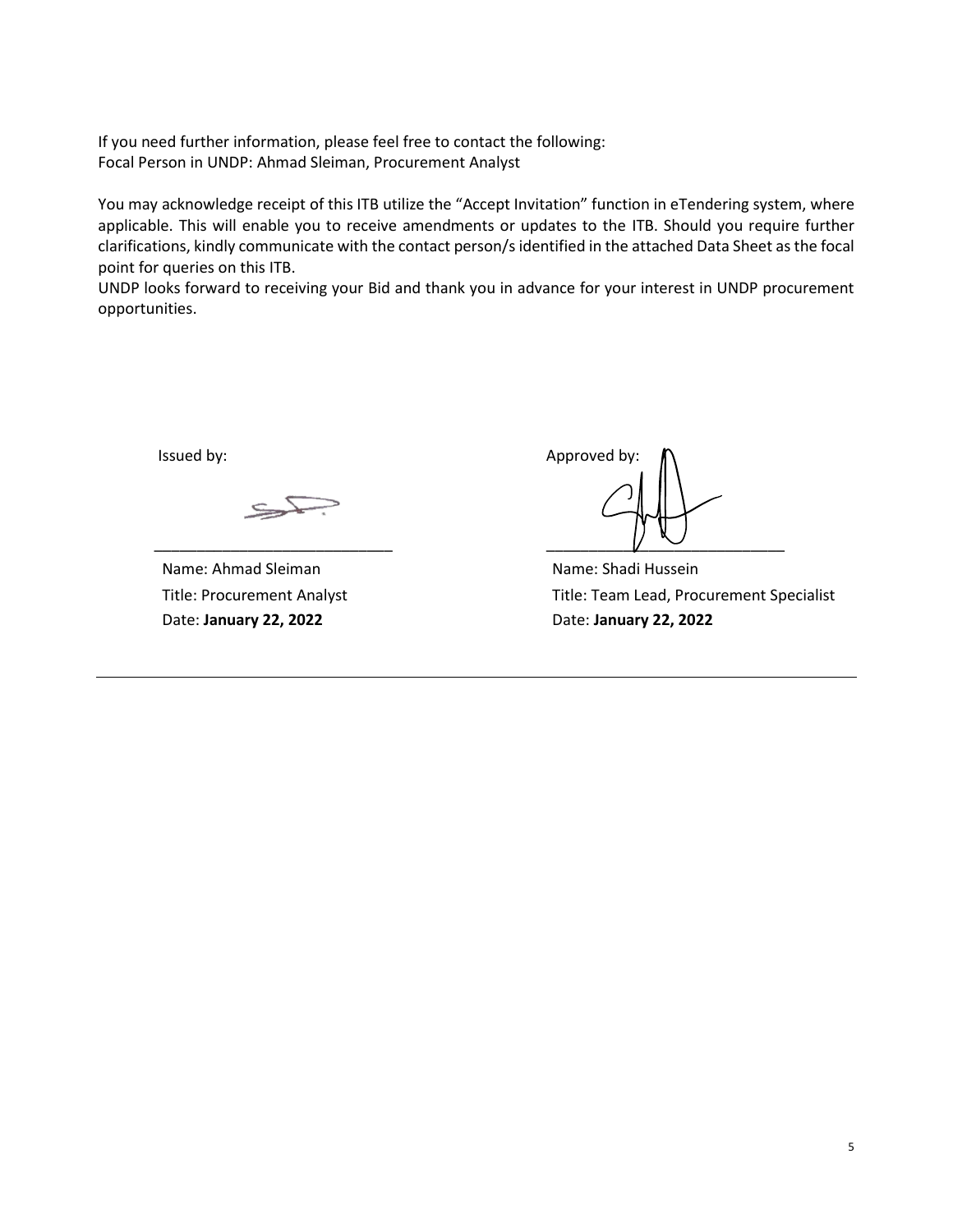<span id="page-5-4"></span><span id="page-5-3"></span><span id="page-5-2"></span><span id="page-5-1"></span><span id="page-5-0"></span>

|    |                                                                  |     | <b>Section 2. Instruction to Bidders</b>                                                                                                                                                                                                                                                                                                                                                                                                                                                                                        |
|----|------------------------------------------------------------------|-----|---------------------------------------------------------------------------------------------------------------------------------------------------------------------------------------------------------------------------------------------------------------------------------------------------------------------------------------------------------------------------------------------------------------------------------------------------------------------------------------------------------------------------------|
|    | <b>GENERAL PROVISIONS</b>                                        |     |                                                                                                                                                                                                                                                                                                                                                                                                                                                                                                                                 |
|    | 1. Introduction                                                  | 1.1 | Bidders shall adhere to all the requirements of this ITB, including any<br>amendments made in writing by UNDP. This ITB is conducted in accordance<br>with the UNDP Programme and Operations Policies and Procedures (POPP)<br>and<br>Procurement<br>which<br>can<br>be<br>Contracts<br>accessed<br>on<br>at<br>https://popp.undp.org/SitePages/POPPBSUnit.aspx?TermID=254a9f96-<br>b883-476a-8ef8-e81f93a2b38d                                                                                                                 |
|    |                                                                  | 1.2 | Any Bid submitted will be regarded as an offer by the Bidder and does not<br>constitute or imply the acceptance of the Bid by UNDP. UNDP is under no<br>obligation to award a contract to any Bidder as a result of this ITB.                                                                                                                                                                                                                                                                                                   |
|    |                                                                  | 1.3 | UNDP reserves the right to cancel the procurement process at any stage<br>without any liability of any kind for UNDP, upon notice to the bidders or<br>publication of cancellation notice on UNDP website.                                                                                                                                                                                                                                                                                                                      |
|    |                                                                  | 1.4 | As part of the bid, it is desired that the Bidder registers at the United<br>Nations Global Marketplace (UNGM) website (www.ungm.org). The Bidder<br>may still submit a bid even if not registered with the UNGM. However, if<br>the Bidder is selected for contract award, the Bidder must register on the<br>UNGM prior to contract signature.                                                                                                                                                                                |
|    | 2. Fraud & Corruption,<br><b>Gifts and</b><br><b>Hospitality</b> | 2.1 | UNDP strictly enforces a policy of zero tolerance on proscribed practices,<br>including fraud, corruption, collusion, unethical or unprofessional<br>obstruction of UNDP vendors and requires all<br>practices, and<br>bidders/vendors observe the highest standard of ethics during the<br>procurement process and contract implementation. UNDP's Anti-Fraud<br>found<br>Policy<br>can<br>be<br>at<br>http://www.undp.org/content/undp/en/home/operations/accountability<br>/audit/office of audit andinvestigation.html#anti |
|    |                                                                  | 2.2 | Bidders/vendors shall not offer gifts or hospitality of any kind to UNDP staff<br>members including recreational trips to sporting or cultural events, theme<br>parks or offers of holidays, transportation, or invitations to extravagant<br>lunches or dinners.                                                                                                                                                                                                                                                               |
|    |                                                                  | 2.3 | In pursuance of this policy, UNDP:                                                                                                                                                                                                                                                                                                                                                                                                                                                                                              |
|    |                                                                  |     | (a) Shall reject a bid if it determines that the selected bidder has engaged<br>in any corrupt or fraudulent practices in competing for the contract in<br>question;<br>(b) Shall declare a vendor ineligible, either indefinitely or for a stated<br>period, to be awarded a contract if at any time it determines that the<br>vendor has engaged in any corrupt or fraudulent practices in competing<br>for, or in executing a UNDP contract.                                                                                 |
|    |                                                                  | 2.4 | All Bidders must adhere to the UN Supplier Code of Conduct, which may be<br>found at http://www.un.org/depts/ptd/pdf/conduct_english.pdf                                                                                                                                                                                                                                                                                                                                                                                        |
| з. | Eligibility                                                      | 3.1 | A vendor should not be suspended, debarred, or otherwise identified as<br>ineligible by any UN Organization or the World Bank Group or any other<br>international Organization. Vendors are therefore required to disclose to<br>UNDP whether they are subject to any sanction or temporary suspension                                                                                                                                                                                                                          |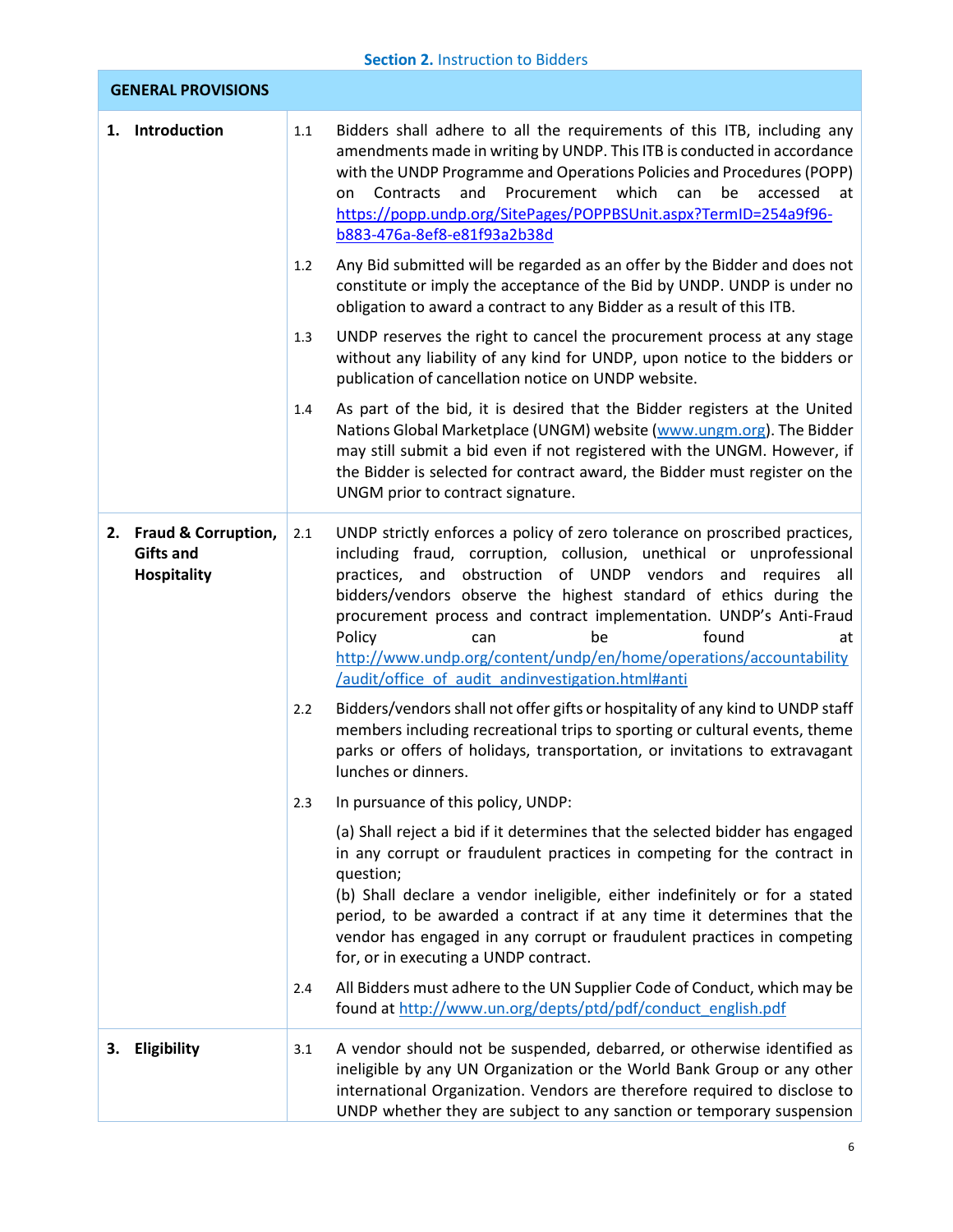<span id="page-6-2"></span><span id="page-6-1"></span><span id="page-6-0"></span>

|    |                                  |     | imposed by these organizations.                                                                                                                                                                                                                                                                                                                                                                                                                                                                                                                                                                                                                                                                                                                                                                                                                     |
|----|----------------------------------|-----|-----------------------------------------------------------------------------------------------------------------------------------------------------------------------------------------------------------------------------------------------------------------------------------------------------------------------------------------------------------------------------------------------------------------------------------------------------------------------------------------------------------------------------------------------------------------------------------------------------------------------------------------------------------------------------------------------------------------------------------------------------------------------------------------------------------------------------------------------------|
|    |                                  | 3.2 | It is the Bidder's responsibility to ensure that its employees, joint venture<br>members, sub-contractors, service providers, suppliers and/or their<br>employees meet the eligibility requirements as established by UNDP.                                                                                                                                                                                                                                                                                                                                                                                                                                                                                                                                                                                                                         |
|    | 4. Conflict of Interests         | 4.1 | Bidders must strictly avoid conflicts with other assignments or their own<br>interests, and act without consideration for future work. Bidders found to<br>have a conflict of interest shall be disqualified. Without limitation on the<br>generality of the above, Bidders, and any of their affiliates, shall be<br>considered to have a conflict of interest with one or more parties in this<br>solicitation process, if they:                                                                                                                                                                                                                                                                                                                                                                                                                  |
|    |                                  | 4.2 | a) Are or have been associated in the past, with a firm or any of its<br>affiliates which have been engaged by UNDP to provide services for the<br>preparation of the design, specifications, Terms of Reference, cost<br>analysis/estimation, and other documents to be used for the<br>procurement of the goods and services in this selection process;<br>involved in the preparation and/or design of the<br>Were<br>b)<br>programme/project related to the goods and/or services requested<br>under this ITB; or<br>Are found to be in conflict for any other reason, as may be established<br>C)<br>by, or at the discretion of UNDP.<br>In the event of any uncertainty in the interpretation of a potential conflict<br>of interest, Bidders must disclose to UNDP, and seek UNDP's confirmation<br>on whether or not such conflict exists. |
|    |                                  | 4.3 | Similarly, the Bidders must disclose in their Bid their knowledge of the<br>following:                                                                                                                                                                                                                                                                                                                                                                                                                                                                                                                                                                                                                                                                                                                                                              |
|    |                                  |     | a) If the owners, part-owners, officers, directors, controlling<br>shareholders, of the bidding entity or key personnel who are family<br>members of UNDP staff involved in the procurement functions and/or<br>the Government of the country or any Implementing Partner receiving<br>goods and/or services under this ITB; and<br>b) All other circumstances that could potentially lead to actual or<br>perceived conflict of interest, collusion or unfair competition practices.<br>Failure to disclose such an information may result in the rejection of the<br>Bid or Bids affected by the non-disclosure.                                                                                                                                                                                                                                  |
|    |                                  | 4.4 | The eligibility of Bidders that are wholly or partly owned by the<br>Government shall be subject to UNDP's further evaluation and review of<br>various factors such as being registered, operated and managed as an<br>independent business entity, the extent of Government ownership/share,<br>receipt of subsidies, mandate and access to information in relation to this<br>ITB, among others. Conditions that may lead to undue advantage against<br>other Bidders may result in the eventual rejection of the Bid.                                                                                                                                                                                                                                                                                                                            |
|    | <b>B. PREPARATION OF BIDS</b>    |     |                                                                                                                                                                                                                                                                                                                                                                                                                                                                                                                                                                                                                                                                                                                                                                                                                                                     |
| 5. | General<br><b>Considerations</b> | 5.1 | In preparing the Bid, the Bidder is expected to examine the ITB in detail.<br>Material deficiencies in providing the information requested in the ITB may<br>result in rejection of the Bid.                                                                                                                                                                                                                                                                                                                                                                                                                                                                                                                                                                                                                                                        |
|    |                                  | 5.2 | The Bidder will not be permitted to take advantage of any errors or                                                                                                                                                                                                                                                                                                                                                                                                                                                                                                                                                                                                                                                                                                                                                                                 |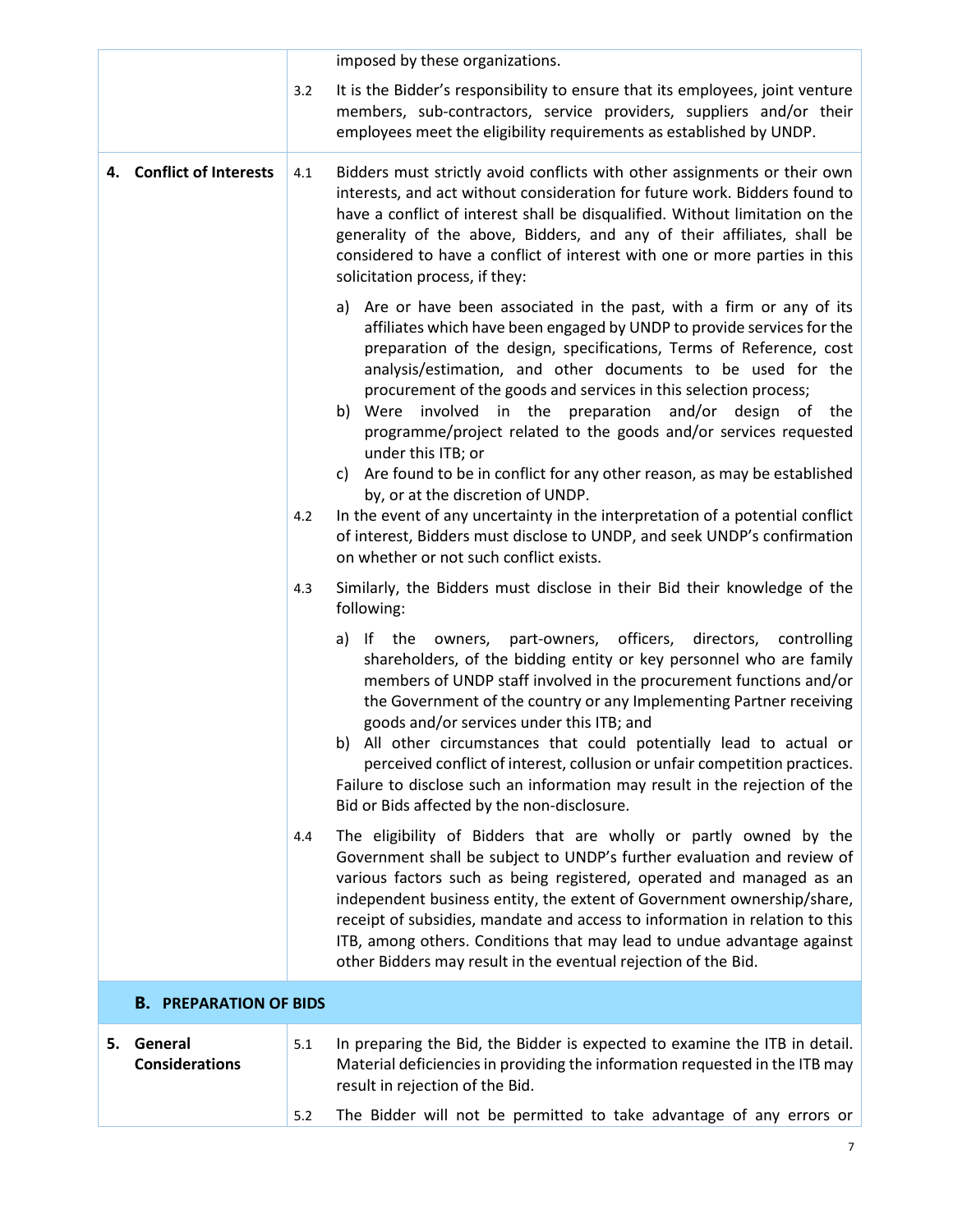<span id="page-7-6"></span><span id="page-7-5"></span><span id="page-7-4"></span><span id="page-7-3"></span><span id="page-7-2"></span><span id="page-7-1"></span><span id="page-7-0"></span>

|    |                                                                                                                 |      | omissions in the ITB. Should such errors or omissions be discovered, the<br>Bidder must notify the UNDP accordingly.                                                                                                                                                                                                                                                      |
|----|-----------------------------------------------------------------------------------------------------------------|------|---------------------------------------------------------------------------------------------------------------------------------------------------------------------------------------------------------------------------------------------------------------------------------------------------------------------------------------------------------------------------|
|    | 6. Cost of Preparation<br>of Bid                                                                                | 6.1  | The Bidder shall bear all costs related to the preparation and/or submission<br>of the Bid, regardless of whether its Bid is selected or not. UNDP shall not<br>be responsible or liable for those costs, regardless of the conduct or<br>outcome of the procurement process.                                                                                             |
| 7. | Language                                                                                                        | 7.1  | The Bid, as well as any and all related correspondence exchanged by the<br>Bidder and UNDP, shall be written in the language (s) specified in the BDS.                                                                                                                                                                                                                    |
| 8. | <b>Documents</b><br><b>Comprising the Bid</b>                                                                   | 8.1  | The Bid shall comprise of the following documents and related forms which<br>details are provided in the BDS:                                                                                                                                                                                                                                                             |
|    |                                                                                                                 |      | Documents Establishing the Eligibility and Qualifications of the Bidder;<br>a)<br><b>Technical Bid;</b><br>b)<br>Price Schedule;<br>c)<br>Bid Security, if required by BDS;<br>d)<br>Any attachments and/or appendices to the Bid.<br>e)                                                                                                                                  |
| 9. | <b>Documents</b><br><b>Establishing the</b><br><b>Eligibility and</b><br><b>Qualifications of</b><br>the Bidder | 9.1  | The Bidder shall furnish documentary evidence of its status as an eligible<br>and qualified vendor, using the Forms provided under Section 6 and<br>providing documents required in those forms. In order to award a contract<br>to a Bidder, its qualifications must be documented to UNDP's satisfaction.                                                               |
|    | 10. Technical Bid<br><b>Format and Content</b>                                                                  | 10.1 | The Bidder is required to submit a Technical Bid using the Standard Forms<br>and templates provided in Section 6 of the ITB.                                                                                                                                                                                                                                              |
|    |                                                                                                                 | 10.2 | Samples of items, when required as per Section 5, shall be provided within<br>the time specified and unless otherwise specified by the Purchaser, at no<br>expense to the UNDP. If not destroyed by testing, samples will be returned<br>at Bidder's request and expense, unless otherwise specified.                                                                     |
|    |                                                                                                                 | 10.3 | When applicable and required as per Section 5, the Bidder shall describe<br>the necessary training programme available for the maintenance and<br>operation of the equipment offered as well as the cost to the UNDP. Unless<br>otherwise specified, such training as well as training materials shall be<br>provided in the language of the Bid as specified in the BDS. |
|    |                                                                                                                 | 10.4 | When applicable and required as per Section 5, the Bidder shall certify the<br>availability of spare parts for a period of at least five (5) years from date of<br>delivery, or as otherwise specified in this ITB.                                                                                                                                                       |
|    | 11. Price Schedule                                                                                              | 11.1 | The Price Schedule shall be prepared using the Form provided in Section 6<br>of the ITB and taking into consideration the requirements in the ITB.                                                                                                                                                                                                                        |
|    |                                                                                                                 | 11.2 | Any requirement described in the Technical Bid but not priced in the Price<br>Schedule, shall be assumed to be included in the prices of other activities<br>or items, as well as in the final total price.                                                                                                                                                               |
|    | 12. Bid Security                                                                                                | 12.1 | A Bid Security, if required by BDS, shall be provided in the amount and form<br>indicated in the BDS. The Bid Security shall be valid for a minimum of thirty<br>(30) days after the final date of validity of the Bid.                                                                                                                                                   |
|    |                                                                                                                 | 12.2 | The Bid Security shall be included along with the Bid. If Bid Security is                                                                                                                                                                                                                                                                                                 |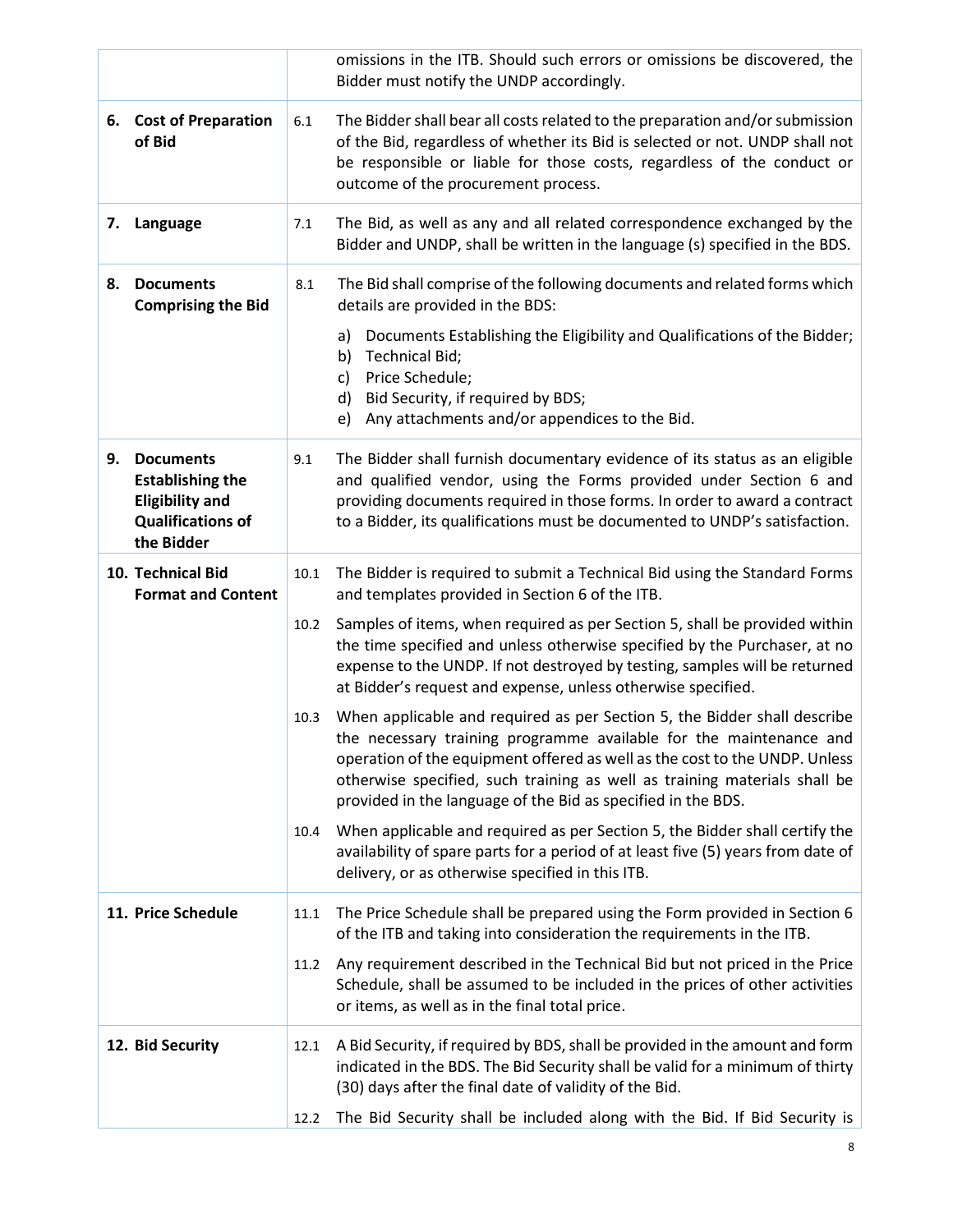<span id="page-8-1"></span><span id="page-8-0"></span>

|                                                           |      | required by the ITB but is not found in the Bid, the offer shall be rejected.                                                                                                                                                                                                                                                                                                                                                                                                                                                                                                                                                                                                                                                         |
|-----------------------------------------------------------|------|---------------------------------------------------------------------------------------------------------------------------------------------------------------------------------------------------------------------------------------------------------------------------------------------------------------------------------------------------------------------------------------------------------------------------------------------------------------------------------------------------------------------------------------------------------------------------------------------------------------------------------------------------------------------------------------------------------------------------------------|
|                                                           | 12.3 | If the Bid Security amount or its validity period is found to be less than what<br>is required by UNDP, UNDP shall reject the Bid.                                                                                                                                                                                                                                                                                                                                                                                                                                                                                                                                                                                                    |
|                                                           | 12.4 | In the event an electronic submission is allowed in the BDS, Bidders shall<br>include a copy of the Bid Security in their bid and the original of the Bid<br>Security must be sent via courier or hand delivery as per the instructions in<br>BDS.                                                                                                                                                                                                                                                                                                                                                                                                                                                                                    |
|                                                           | 12.5 | The Bid Security may be forfeited by UNDP, and the Bid rejected, in the<br>event of any, or combination, of the following conditions:                                                                                                                                                                                                                                                                                                                                                                                                                                                                                                                                                                                                 |
|                                                           |      | a) If the Bidder withdraws its offer during the period of the Bid Validity<br>specified in the BDS, or;<br>In the event the successful Bidder fails:<br>b)<br>to sign the Contract after UNDP has issued an award; or<br>i.<br>to furnish the Performance Security, insurances, or other<br>ii.<br>documents that UNDP may require as a condition precedent to<br>the effectivity of the contract that may be awarded to the Bidder.                                                                                                                                                                                                                                                                                                  |
| 13. Currencies                                            | 13.1 | All prices shall be quoted in the currency or currencies indicated in the BDS.<br>Where Bids are quoted in different currencies, for the purposes of<br>comparison of all Bids:                                                                                                                                                                                                                                                                                                                                                                                                                                                                                                                                                       |
|                                                           |      | a) UNDP will convert the currency quoted in the Bid into the UNDP<br>preferred currency, in accordance with the prevailing UN operational<br>rate of exchange on the last day of submission of Bids; and                                                                                                                                                                                                                                                                                                                                                                                                                                                                                                                              |
|                                                           |      | In the event that UNDP selects a Bid for award that is quoted in a<br>b)<br>currency different from the preferred currency in the BDS, UNDP shall<br>reserve the right to award the contract in the currency of UNDP's<br>preference, using the conversion method specified above.                                                                                                                                                                                                                                                                                                                                                                                                                                                    |
| 14. Joint Venture,<br>Consortium or<br><b>Association</b> | 14.1 | If the Bidder is a group of legal entities that will form or have formed a Joint<br>Venture (JV), Consortium or Association for the Bid, they shall confirm in<br>their Bid that : (i) they have designated one party to act as a lead entity,<br>duly vested with authority to legally bind the members of the JV,<br>Consortium or Association jointly and severally, which shall be evidenced<br>by a duly notarized Agreement among the legal entities, and submitted<br>with the Bid; and (ii) if they are awarded the contract, the contract shall be<br>entered into, by and between UNDP and the designated lead entity, who<br>shall be acting for and on behalf of all the member entities comprising the<br>joint venture. |
|                                                           | 14.2 | After the Deadline for Submission of Bid, the lead entity identified to<br>represent the JV, Consortium or Association shall not be altered without<br>the prior written consent of UNDP.                                                                                                                                                                                                                                                                                                                                                                                                                                                                                                                                             |
|                                                           | 14.3 | The lead entity and the member entities of the JV, Consortium or<br>Association shall abide by the provisions of Clause 9 herein in respect of<br>submitting only one Bid.                                                                                                                                                                                                                                                                                                                                                                                                                                                                                                                                                            |
|                                                           | 14.4 | The description of the organization of the JV, Consortium or Association<br>must clearly define the expected role of each of the entities in the joint<br>venture in delivering the requirements of the ITB, both in the Bid and the<br>JV, Consortium or Association Agreement. All entities that comprise the JV,                                                                                                                                                                                                                                                                                                                                                                                                                   |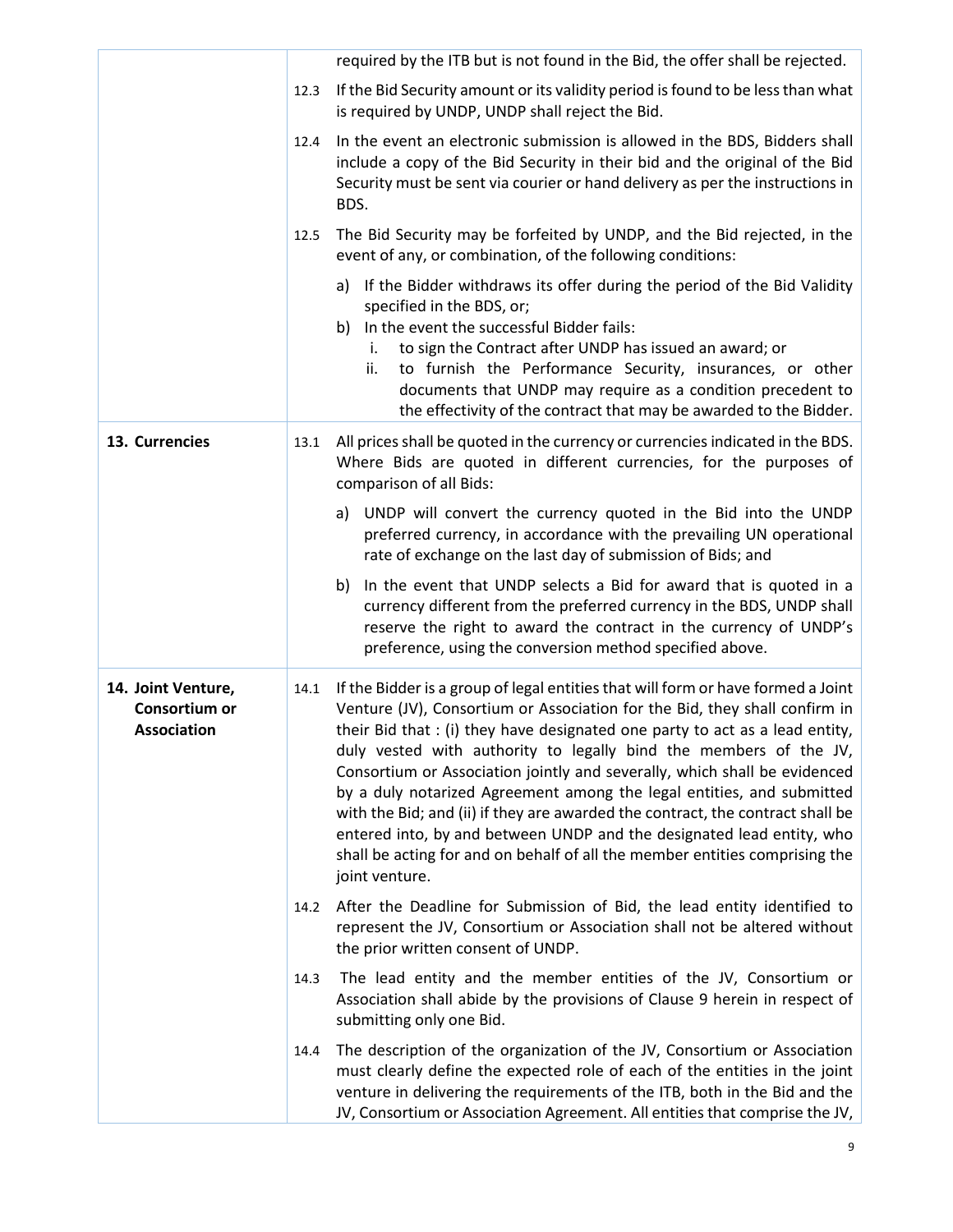<span id="page-9-2"></span><span id="page-9-1"></span><span id="page-9-0"></span>

|                                                | Consortium or Association shall be subject to the eligibility and                                                                                                                                                                                                                                                                                                                                                                                                                                                                                                                                                                                                                                                                                                                                                                                                                                                                                                                                                                                            |
|------------------------------------------------|--------------------------------------------------------------------------------------------------------------------------------------------------------------------------------------------------------------------------------------------------------------------------------------------------------------------------------------------------------------------------------------------------------------------------------------------------------------------------------------------------------------------------------------------------------------------------------------------------------------------------------------------------------------------------------------------------------------------------------------------------------------------------------------------------------------------------------------------------------------------------------------------------------------------------------------------------------------------------------------------------------------------------------------------------------------|
|                                                | qualification assessment by UNDP.                                                                                                                                                                                                                                                                                                                                                                                                                                                                                                                                                                                                                                                                                                                                                                                                                                                                                                                                                                                                                            |
|                                                | A JV, Consortium or Association in presenting its track record and<br>14.5<br>experience should clearly differentiate between:                                                                                                                                                                                                                                                                                                                                                                                                                                                                                                                                                                                                                                                                                                                                                                                                                                                                                                                               |
|                                                | a) Those that were undertaken together by the JV, Consortium or<br>Association; and                                                                                                                                                                                                                                                                                                                                                                                                                                                                                                                                                                                                                                                                                                                                                                                                                                                                                                                                                                          |
|                                                | Those that were undertaken by the individual entities of the JV,<br>b)<br>Consortium or Association.                                                                                                                                                                                                                                                                                                                                                                                                                                                                                                                                                                                                                                                                                                                                                                                                                                                                                                                                                         |
|                                                | Previous contracts completed by individual experts working privately but<br>14.6<br>who are permanently or were temporarily associated with any of the<br>member firms cannot be claimed as the experience of the JV, Consortium<br>or Association or those of its members, but should only be claimed by the<br>individual experts themselves in their presentation of their individual<br>credentials                                                                                                                                                                                                                                                                                                                                                                                                                                                                                                                                                                                                                                                      |
|                                                | JV, Consortium or Associations are encouraged for high value, multi-<br>14.7<br>sectoral requirements when the spectrum of expertise and resources<br>required may not be available within one firm.                                                                                                                                                                                                                                                                                                                                                                                                                                                                                                                                                                                                                                                                                                                                                                                                                                                         |
| 15. Only One Bid                               | The Bidder (including the individual members of any Joint Venture) shall<br>15.1<br>submit only one Bid, either in its own name or as part of a Joint Venture.                                                                                                                                                                                                                                                                                                                                                                                                                                                                                                                                                                                                                                                                                                                                                                                                                                                                                               |
|                                                | Bids submitted by two (2) or more Bidders shall all be rejected if they are<br>15.2<br>found to have any of the following:<br>a) they have at least one controlling partner, director or shareholder in<br>common; or<br>any one of them receive or have received any direct or indirect subsidy<br>b)<br>from the other/s; or<br>c) they have the same legal representative for purposes of this ITB; or<br>d) they have a relationship with each other, directly or through common<br>third parties, that puts them in a position to have access to information<br>about, or influence on the Bid of another Bidder regarding this ITB<br>process;<br>e) they are subcontractors to each other's Bid, or a subcontractor to one<br>Bid also submits another Bid under its name as lead Bidder; or some<br>key personnel proposed to be in the team of one Bidder participates in<br>more than one Bid received for this ITB process. This condition relating<br>to the personnel, does not apply to subcontractors being included in<br>more than one Bid. |
| 16. Bid Validity Period                        | Bids shall remain valid for the period specified in the BDS, commencing on<br>16.1<br>the Deadline for Submission of Bids. A Bid valid for a shorter period may be<br>rejected by UNDP and rendered non-responsive.                                                                                                                                                                                                                                                                                                                                                                                                                                                                                                                                                                                                                                                                                                                                                                                                                                          |
|                                                | During the Bid validity period, the Bidder shall maintain its original Bid<br>16.2<br>without any change, including the availability of the Key Personnel, the<br>proposed rates and the total price.                                                                                                                                                                                                                                                                                                                                                                                                                                                                                                                                                                                                                                                                                                                                                                                                                                                        |
| 17. Extension of Bid<br><b>Validity Period</b> | In exceptional circumstances, prior to the expiration of the Bid validity<br>17.1<br>period, UNDP may request Bidders to extend the period of validity of their<br>Bids. The request and the responses shall be made in writing, and shall be<br>considered integral to the Bid.                                                                                                                                                                                                                                                                                                                                                                                                                                                                                                                                                                                                                                                                                                                                                                             |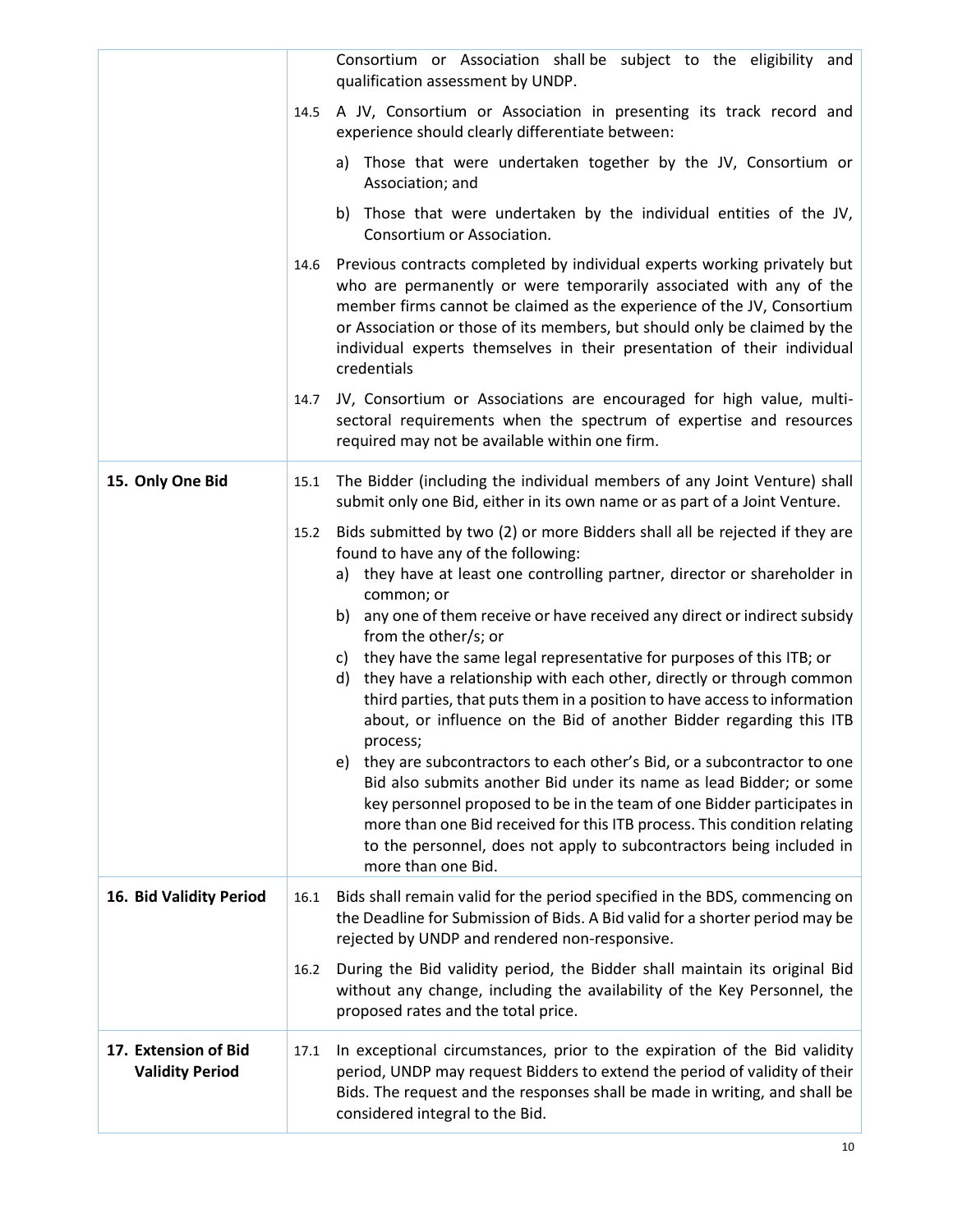<span id="page-10-3"></span><span id="page-10-2"></span><span id="page-10-1"></span><span id="page-10-0"></span>

|                                                | 17.2 | If the Bidder agrees to extend the validity of its Bid, it shall be done without<br>any change to the original Bid.                                                                                                                                                                                                                                                                                                                                                                                                                                                                                                                                    |
|------------------------------------------------|------|--------------------------------------------------------------------------------------------------------------------------------------------------------------------------------------------------------------------------------------------------------------------------------------------------------------------------------------------------------------------------------------------------------------------------------------------------------------------------------------------------------------------------------------------------------------------------------------------------------------------------------------------------------|
|                                                | 17.3 | The Bidder has the right to refuse to extend the validity of its Bid, in which<br>case, the Bid shall not be further evaluated.                                                                                                                                                                                                                                                                                                                                                                                                                                                                                                                        |
| 18. Clarification of Bid<br>(from the Bidders) | 18.1 | Bidders may request clarifications on any of the ITB documents no later<br>than the date indicated in the BDS. Any request for clarification must be<br>sent in writing in the manner indicated in the BDS. If inquiries are sent other<br>than specified channel, even if they are sent to a UNDP staff member,<br>UNDP shall have no obligation to respond or confirm that the query was<br>officially received.                                                                                                                                                                                                                                     |
|                                                | 18.2 | UNDP will provide the responses to clarifications through the method<br>specified in the BDS.                                                                                                                                                                                                                                                                                                                                                                                                                                                                                                                                                          |
|                                                | 18.3 | UNDP shall endeavour to provide responses to clarifications in an<br>expeditious manner, but any delay in such response shall not cause an<br>obligation on the part of UNDP to extend the submission date of the Bids,<br>unless UNDP deems that such an extension is justified and necessary.                                                                                                                                                                                                                                                                                                                                                        |
| 19. Amendment of Bids                          | 19.1 | At any time prior to the deadline of Bid submission, UNDP may for any<br>reason, such as in response to a clarification requested by a Bidder, modify<br>the ITB in the form of an amendment to the ITB. Amendments will be made<br>available to all prospective bidders.                                                                                                                                                                                                                                                                                                                                                                              |
|                                                | 19.2 | If the amendment is substantial, UNDP may extend the Deadline for<br>submission of Bid to give the Bidders reasonable time to incorporate the<br>amendment into their Bids.                                                                                                                                                                                                                                                                                                                                                                                                                                                                            |
| 20. Alternative Bids                           | 20.1 | Unless otherwise specified in the BDS, alternative Bids shall not be<br>considered. If submission of alternative Bid is allowed by BDS, a Bidder may<br>submit an alternative Bid, but only if it also submits a Bid conforming to the<br>ITB requirements. Where the conditions for its acceptance are met, or<br>justifications are clearly established, UNDP reserves the right to award a<br>contract based on an alternative Bid.                                                                                                                                                                                                                 |
|                                                | 20.2 | If multiple/alternative bids are being submitted, they must be clearly<br>marked as "Main Bid" and "Alternative Bid"                                                                                                                                                                                                                                                                                                                                                                                                                                                                                                                                   |
| 21. Pre-Bid Conference                         | 21.1 | When appropriate, a pre-bid conference will be conducted at the date,<br>time and location specified in the BDS. All Bidders are encouraged to<br>attend. Non-attendance, however, shall not result in disqualification of an<br>interested Bidder. Minutes of the Bidder's conference will be disseminated<br>on the procurement website and shared by email or on the e-Tendering<br>platform as specified in the BDS. No verbal statement made during the<br>conference shall modify the terms and conditions of the ITB, unless<br>specifically incorporated in the Minutes of the Bidder's Conference or<br>issued/posted as an amendment to ITB. |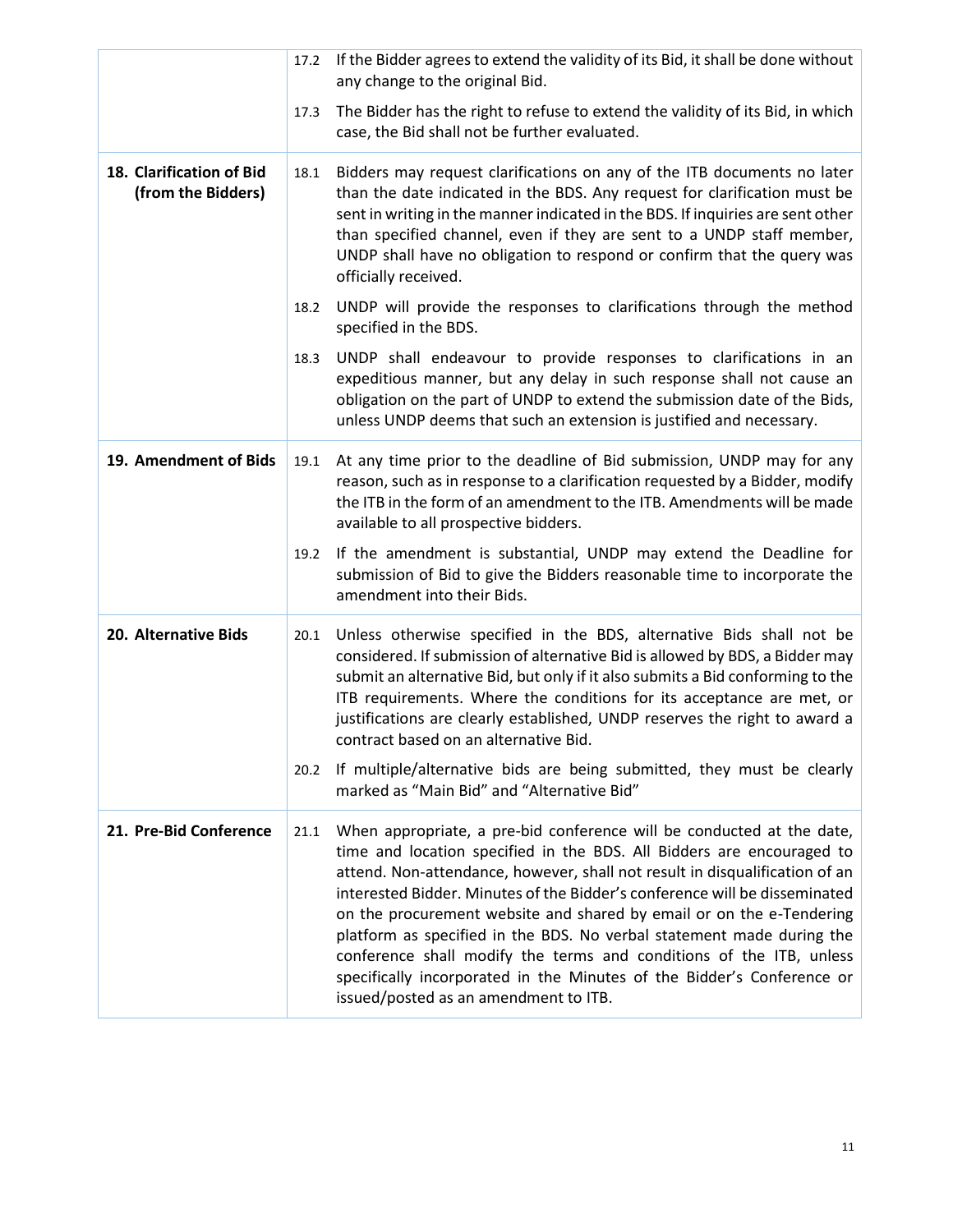# <span id="page-11-0"></span>**C. SUBMISSION AND OPENING OF BIDS**

<span id="page-11-4"></span><span id="page-11-3"></span><span id="page-11-2"></span><span id="page-11-1"></span>

| 22. Submission                                                 |      | 22.1 The Bidder shall submit a duly signed and complete Bid comprising the<br>documents and forms in accordance with requirements in the BDS. The<br>Price Schedule shall be submitted together with the Technical Bid. Bid can<br>be delivered either personally, by courier, or by electronic method of<br>transmission as specified in the BDS. |
|----------------------------------------------------------------|------|----------------------------------------------------------------------------------------------------------------------------------------------------------------------------------------------------------------------------------------------------------------------------------------------------------------------------------------------------|
|                                                                |      | 22.2 The Bid shall be signed by the Bidder or person(s) duly authorized to<br>commit the Bidder. The authorization shall be communicated through a<br>document evidencing such authorization issued by the legal representative<br>of the bidding entity, or a Power of Attorney, accompanying the Bid.                                            |
|                                                                | 22.3 | Bidders must be aware that the mere act of submission of a Bid, in and of<br>itself, implies that the Bidder fully accepts the UNDP General Contract<br>Terms and Conditions.                                                                                                                                                                      |
| Hard copy (manual)<br>submission                               | 22.4 | Hard copy (manual) submission by courier or hand delivery allowed or<br>specified in the BDS shall be governed as follows:                                                                                                                                                                                                                         |
|                                                                |      | a) The signed Bid shall be marked "Original", and its copies marked "Copy"<br>as appropriate. The number of copies is indicated in the BDS. All copies shall<br>be made from the signed original only. If there are discrepancies between<br>the original and the copies, the original shall prevail.                                              |
|                                                                |      | (b) The Technical Bid and Price Schedule must be sealed and submitted<br>together in an envelope, which shall:<br>Bear the name of the Bidder;<br>i.<br>Be addressed to UNDP as specified in the BDS; and<br>ii.<br>Bear a warning not to open before the time and date for Bid<br>iii.<br>opening as specified in the BDS.                        |
|                                                                |      | If the envelope with the Bid is not sealed and marked as required, UNDP<br>shall assume no responsibility for the misplacement, loss, or premature<br>opening of the Bid.                                                                                                                                                                          |
| <b>Email and</b><br>eTendering                                 | 22.5 | Electronic submission through email or eTendering, if allowed as specified<br>in the BDS, shall be governed as follows:                                                                                                                                                                                                                            |
| submissions                                                    |      | Electronic files that form part of the Bid must be in accordance with the<br>a)<br>format and requirements indicated in BDS;                                                                                                                                                                                                                       |
|                                                                |      | Documents which are required to be in original form (e.g. Bid Security,<br>b)<br>etc.) must be sent via courier or hand delivered as per the instructions<br>in BDS.                                                                                                                                                                               |
|                                                                | 22.6 | Detailed instructions on how to submit, modify or cancel a bid in the<br>eTendering system are provided in the eTendering system Bidder User<br>Guide and Instructional videos available on this link:<br>http://www.undp.org/content/undp/en/home/operations/procurement/<br>business/procurement-notices/resources/                              |
| 23. Deadline for<br><b>Submission of Bids</b><br>and Late Bids | 23.1 | Complete Bids must be received by UNDP in the manner, and no later than<br>the date and time, specified in the BDS. UNDP shall only recognise the<br>actual date and time that the bid was received by UNDP                                                                                                                                        |
|                                                                | 23.2 | UNDP shall not consider any Bid that is received after the deadline for the                                                                                                                                                                                                                                                                        |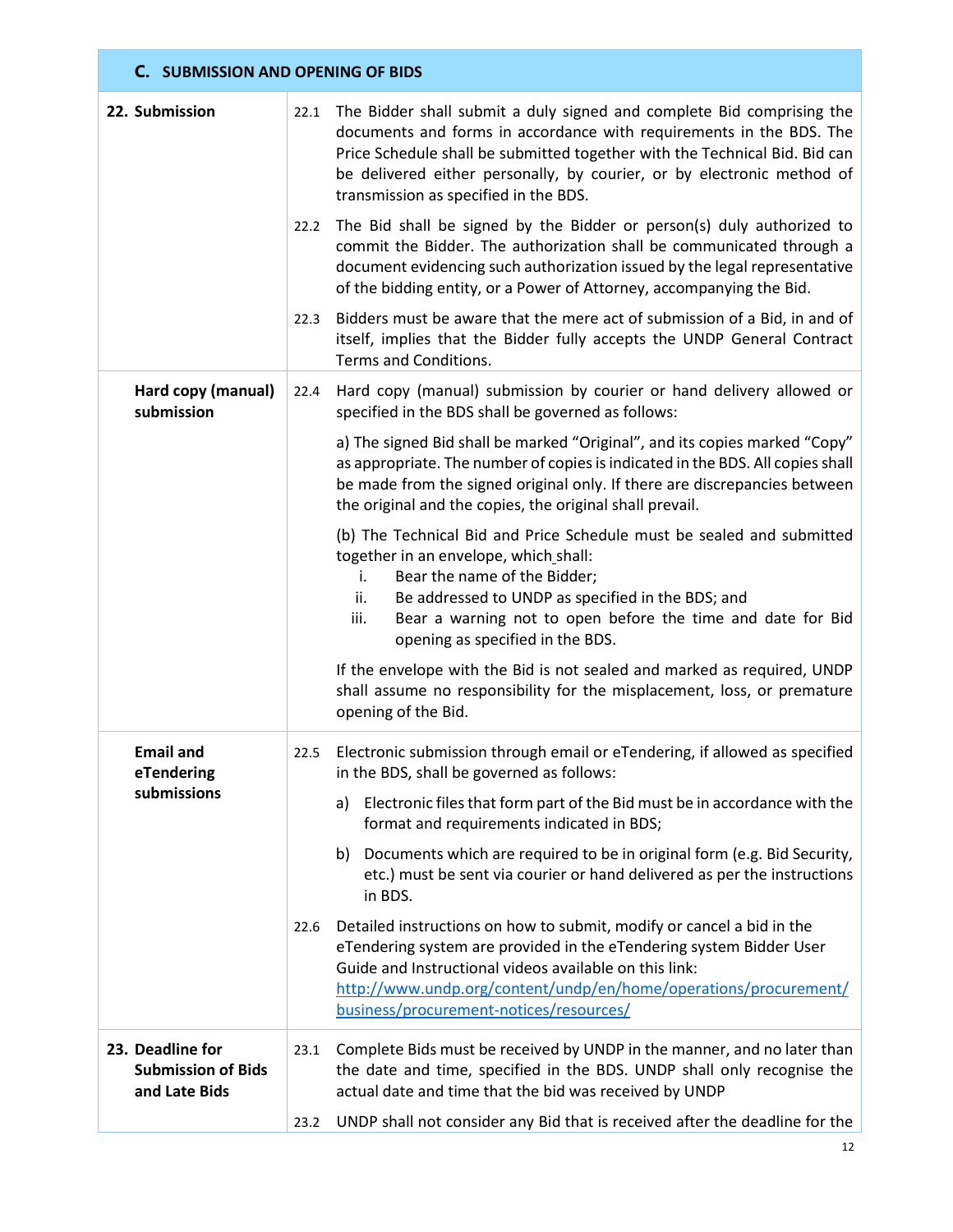<span id="page-12-4"></span><span id="page-12-3"></span><span id="page-12-2"></span><span id="page-12-1"></span><span id="page-12-0"></span>

|                                      |              | submission of Bids.                                                                                                                                                                                                                                                                                                                                                                                                                                                                                                                               |
|--------------------------------------|--------------|---------------------------------------------------------------------------------------------------------------------------------------------------------------------------------------------------------------------------------------------------------------------------------------------------------------------------------------------------------------------------------------------------------------------------------------------------------------------------------------------------------------------------------------------------|
|                                      |              |                                                                                                                                                                                                                                                                                                                                                                                                                                                                                                                                                   |
| 24. Withdrawal,<br>Substitution, and | 24.1         | A Bidder may withdraw, substitute or modify its Bid after it has been<br>submitted at any time prior to the deadline for submission.                                                                                                                                                                                                                                                                                                                                                                                                              |
| <b>Modification of Bids</b>          | 24.2         | Manual and Email submissions: A bidder may withdraw, substitute or<br>modify its Bid by sending a written notice to UNDP, duly signed by an<br>authorized representative, and shall include a copy of the authorization (or<br>a Power of Attorney). The corresponding substitution or modification of<br>the Bid, if any, must accompany the respective written notice. All notices<br>must be submitted in the same manner as specified for submission of Bids,<br>by clearly marking them as "WITHDRAWAL" "SUBSTITUTION," or<br>"MODIFICATION" |
|                                      | 24.3         | eTendering: A Bidder may withdraw, substitute or modify its Bid by<br>Cancelling, Editing, and re-submitting the Bid directly in the system. It is the<br>responsibility of the Bidder to properly follow the system instructions, duly<br>edit and submit a substitution or modification of the Bid as needed.<br>Detailed instructions on how to cancel or modify a Bid directly in the system<br>are provided in the Bidder User Guide and Instructional videos.                                                                               |
|                                      | 24.4         | Bids requested to be withdrawn shall be returned unopened to the Bidders<br>(only for manual submissions), except if the bid is withdrawn after the bid<br>has been opened.                                                                                                                                                                                                                                                                                                                                                                       |
| 25. Bid Opening                      | 25.1<br>25.2 | UNDP will open the Bid in the presence of an ad-hoc committee formed by<br>UNDP of at least two (2) members.<br>The Bidders' names, modifications, withdrawals, the condition of the<br>envelope labels/seals, the number of folders/files and all other such other<br>details as UNDP may consider appropriate, will be announced at the<br>opening. No Bid shall be rejected at the opening stage, except for late<br>submissions, in which case, the Bid shall be returned unopened to the<br>Bidders.                                         |
|                                      | 25.3         | In the case of e-Tendering submission, bidders will receive an automatic<br>notification once the Bid is opened.                                                                                                                                                                                                                                                                                                                                                                                                                                  |
| <b>D. EVALUATION OF BIDS</b>         |              |                                                                                                                                                                                                                                                                                                                                                                                                                                                                                                                                                   |
| 26. Confidentiality                  | 26.1         | Information relating to the examination, evaluation, and comparison of<br>Bids, and the recommendation of contract award, shall not be disclosed to<br>Bidders or any other persons not officially concerned with such process,<br>even after publication of the contract award.                                                                                                                                                                                                                                                                  |
|                                      | 26.2         | Any effort by a Bidder or anyone on behalf of the Bidder to influence UNDP<br>in the examination, evaluation and comparison of the Bids or contract<br>award decisions may, at UNDP's decision, result in the rejection of its Bid<br>and may subsequently be subject to the application of prevailing UNDP's<br>vendor sanctions procedures.                                                                                                                                                                                                     |
| 27. Evaluation of Bids               | 27.1         | UNDP will conduct the evaluation solely on the basis of the Bids received.                                                                                                                                                                                                                                                                                                                                                                                                                                                                        |
|                                      | 27.2         | Evaluation of Bids shall be undertaken in the following steps:<br>a) Preliminary Examination including Eligibility<br>Arithmetical check and ranking of bidders who passed preliminary<br>b)<br>examination by price.                                                                                                                                                                                                                                                                                                                             |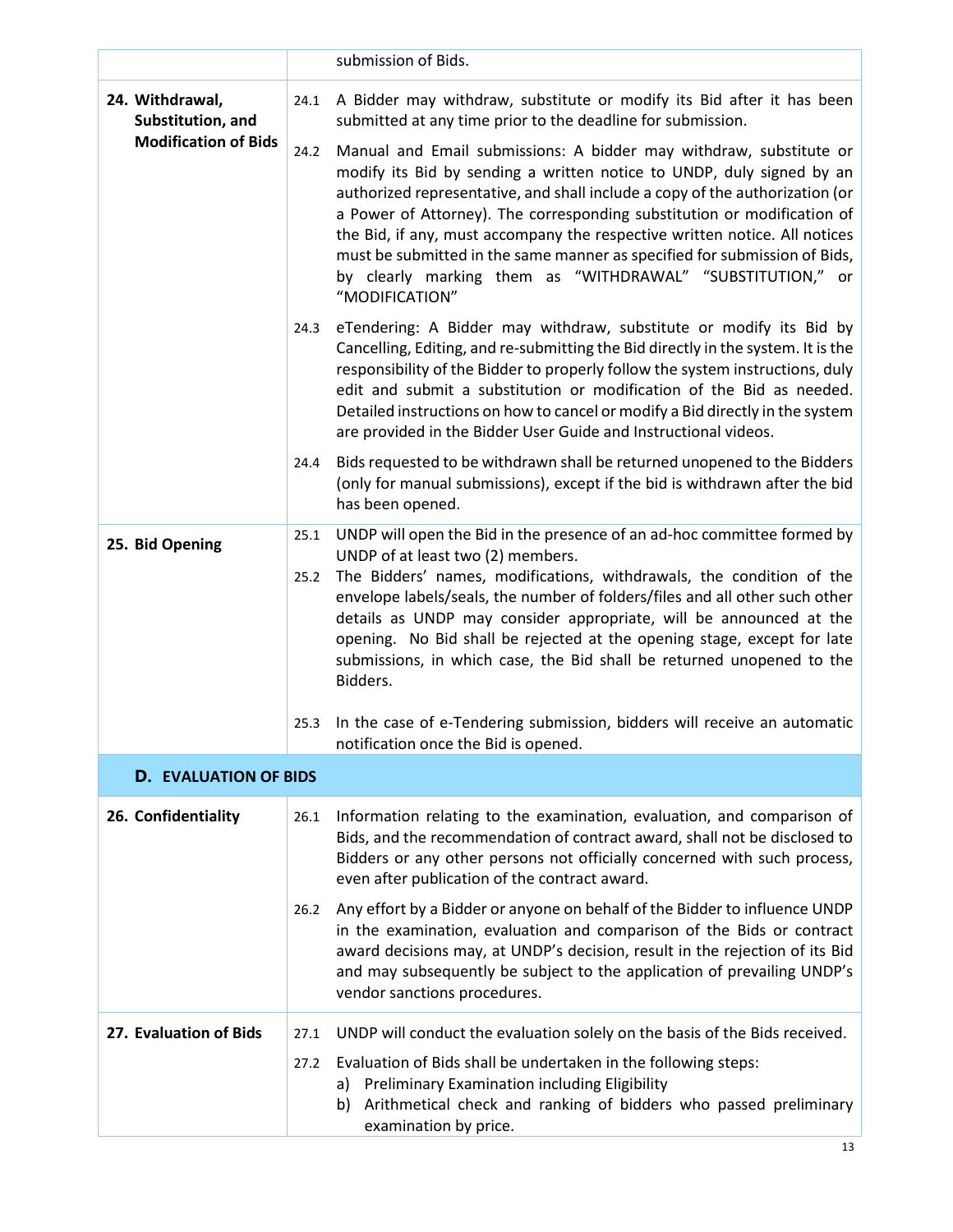<span id="page-13-3"></span><span id="page-13-2"></span><span id="page-13-1"></span><span id="page-13-0"></span>

| 28. Preliminary<br>Examination                               | c) Qualification assessment (if pre-qualification was not done)<br><b>Evaluation of Technical Bids</b><br>a)<br>b) Evaluation of prices<br>Detailed evaluation will be focussed on the 3 - 5 lowest priced bids. Further<br>higher priced bids shall be added for evaluation if necessary<br>UNDP shall examine the Bids to determine whether they are complete with<br>28.1<br>respect to minimum documentary requirements, whether the documents<br>have been properly signed, and whether the Bids are generally in order,<br>among other indicators that may be used at this stage. UNDP reserves the<br>right to reject any Bid at this stage.                                                                                                                                                                                                                                                                                                                                                                                                                                                                                                                                     |
|--------------------------------------------------------------|-----------------------------------------------------------------------------------------------------------------------------------------------------------------------------------------------------------------------------------------------------------------------------------------------------------------------------------------------------------------------------------------------------------------------------------------------------------------------------------------------------------------------------------------------------------------------------------------------------------------------------------------------------------------------------------------------------------------------------------------------------------------------------------------------------------------------------------------------------------------------------------------------------------------------------------------------------------------------------------------------------------------------------------------------------------------------------------------------------------------------------------------------------------------------------------------|
| 29. Evaluation of<br><b>Eligibility and</b><br>Qualification | Eligibility and Qualification of the Bidder will be evaluated against the<br>29.1<br>Minimum Eligibility/Qualification requirements specified in the Section 4<br>(Evaluation Criteria).<br>In general terms, vendors that meet the following criteria may be<br>29.2<br>considered qualified:<br>They are not included in the UN Security Council 1267/1989<br>a)<br>Committee's list of terrorists and terrorist financiers, and in UNDP's<br>ineligible vendors' list;<br>b) They have a good financial standing and have access to adequate<br>financial resources to perform the contract and all existing commercial<br>commitments,<br>They have the necessary similar experience, technical expertise,<br>C)<br>production capacity, quality certifications, quality assurance<br>procedures and other resources applicable to the supply of goods<br>and/or services required;<br>They are able to comply fully with the UNDP General Terms and<br>d)<br><b>Conditions of Contract;</b><br>e) They do not have a consistent history of court/arbitral award decisions<br>against the Bidder; and<br>They have a record of timely and satisfactory performance with their<br>f) |
| 30. Evaluation of<br><b>Technical Bid and</b><br>prices      | clients.<br>The evaluation team shall review and evaluate the Technical Bids on the<br>30.1<br>basis of their responsiveness to the Schedule of Requirements and<br>Technical Specifications and other documentation provided, applying the<br>procedure indicated in the BDS and other ITB documents. When necessary,<br>and if stated in the BDS, UNDP may invite technically responsive bidders<br>for a presentation related to their technical Bids. The conditions for the<br>presentation shall be provided in the bid document where required.                                                                                                                                                                                                                                                                                                                                                                                                                                                                                                                                                                                                                                  |
| 31. Due diligence                                            | UNDP reserves the right to undertake a due diligence exercise, aimed at<br>31.1<br>determining to its satisfaction, the validity of the information provided by<br>the Bidder. Such exercise shall be fully documented and may include, but<br>need not be limited to, all or any combination of the following:<br>Verification of accuracy, correctness and authenticity of information<br>a)<br>provided by the Bidder;<br>Validation of extent of compliance to the ITB requirements and<br>b)<br>evaluation criteria based on what has so far been found by the<br>evaluation team;<br>Inquiry and reference checking with Government entities with<br>C)                                                                                                                                                                                                                                                                                                                                                                                                                                                                                                                           |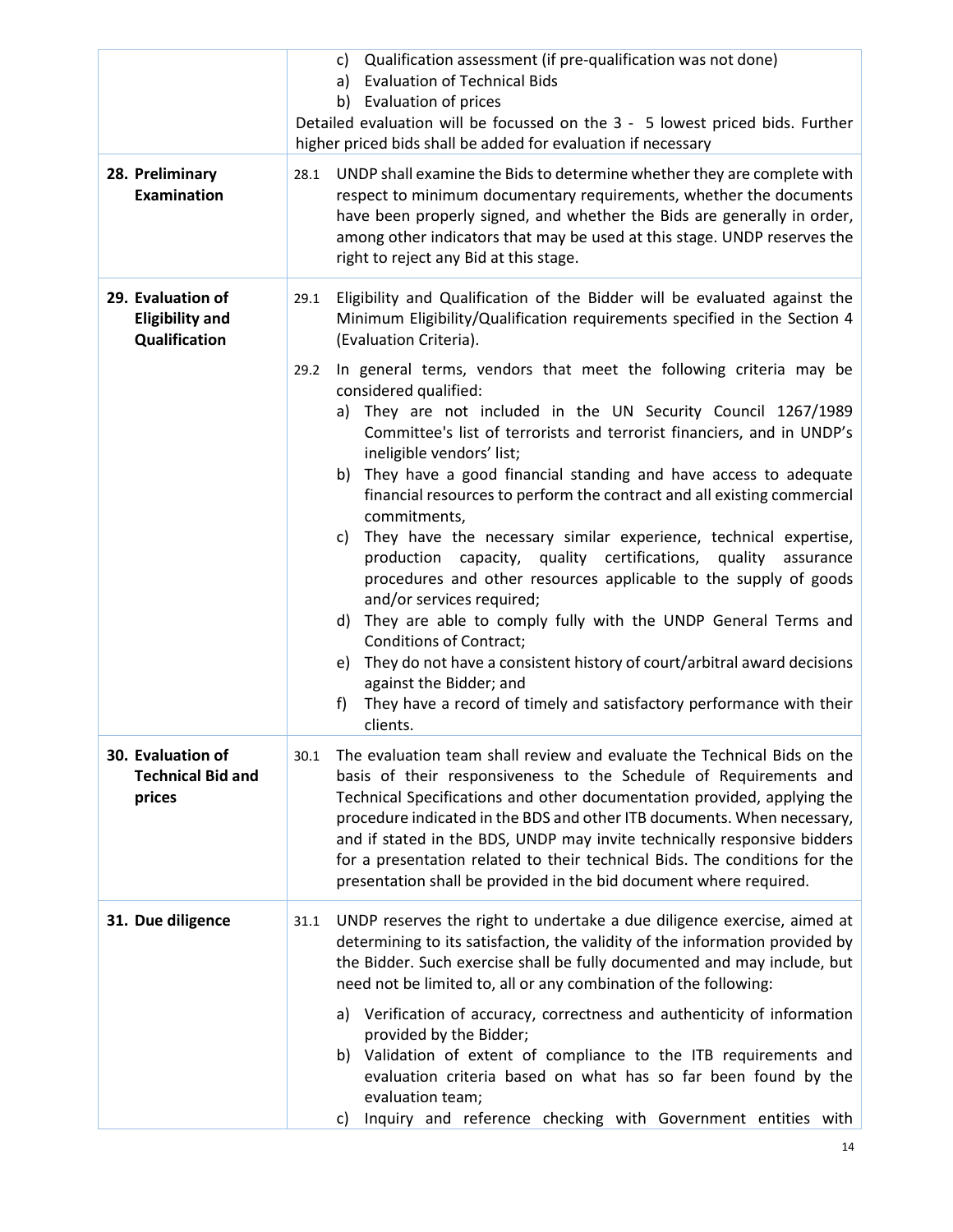<span id="page-14-2"></span><span id="page-14-1"></span><span id="page-14-0"></span>

|                                                                  |      | jurisdiction on the Bidder, or with previous clients, or any other entity<br>that may have done business with the Bidder;<br>Inquiry and reference checking with previous clients on the<br>d)<br>performance on on-going or completed contracts, including physical<br>inspections of previous works, as deemed necessary;<br>Physical inspection of the Bidder's offices, branches or other places<br>e)<br>where business transpires, with or without notice to the Bidder;<br>Other means that UNDP may deem appropriate, at any stage within<br>f)<br>the selection process, prior to awarding the contract. |
|------------------------------------------------------------------|------|-------------------------------------------------------------------------------------------------------------------------------------------------------------------------------------------------------------------------------------------------------------------------------------------------------------------------------------------------------------------------------------------------------------------------------------------------------------------------------------------------------------------------------------------------------------------------------------------------------------------|
| 32. Clarification of Bids                                        | 32.1 | To assist in the examination, evaluation and comparison of Bids, UNDP<br>may, at its discretion, request any Bidder for a clarification of its Bid.                                                                                                                                                                                                                                                                                                                                                                                                                                                               |
|                                                                  | 32.2 | UNDP's request for clarification and the response shall be in writing and no<br>change in the prices or substance of the Bid shall be sought, offered, or<br>permitted, except to provide clarification, and confirm the correction of<br>any arithmetic errors discovered by UNDP in the evaluation of the Bids, in<br>accordance with the ITB.                                                                                                                                                                                                                                                                  |
|                                                                  | 32.3 | Any unsolicited clarification submitted by a Bidder in respect to its Bid,<br>which is not a response to a request by UNDP, shall not be considered<br>during the review and evaluation of the Bids.                                                                                                                                                                                                                                                                                                                                                                                                              |
| 33. Responsiveness of<br><b>Bid</b>                              | 33.1 | UNDP's determination of a Bid's responsiveness will be based on the<br>contents of the bid itself. A substantially responsive Bid is one that<br>conforms to all the terms, conditions, specifications and other<br>requirements of the ITB without material deviation, reservation, or<br>omission.                                                                                                                                                                                                                                                                                                              |
|                                                                  | 33.2 | If a bid is not substantially responsive, it shall be rejected by UNDP and may<br>not subsequently be made responsive by the Bidder by correction of the<br>material deviation, reservation, or omission.                                                                                                                                                                                                                                                                                                                                                                                                         |
| 34. Nonconformities,<br><b>Reparable Errors</b><br>and Omissions |      | 34.1 Provided that a Bid is substantially responsive, UNDP may waive any non-<br>conformities or omissions in the Bid that, in the opinion of UNDP, do not<br>constitute a material deviation.                                                                                                                                                                                                                                                                                                                                                                                                                    |
|                                                                  | 34.2 | UNDP may request the Bidder to submit the necessary information or<br>documentation, within a reasonable period, to rectify nonmaterial<br>nonconformities or omissions in the Bid related to documentation<br>requirements. Such omission shall not be related to any aspect of the price<br>of the Bid. Failure of the Bidder to comply with the request may result in<br>the rejection of its Bid.                                                                                                                                                                                                             |
|                                                                  | 34.3 | For the bids that have passed the preliminary examination, UNDP shall<br>check and correct arithmetical errors as follows:                                                                                                                                                                                                                                                                                                                                                                                                                                                                                        |
|                                                                  |      | if there is a discrepancy between the unit price and the line item total<br>a)<br>that is obtained by multiplying the unit price by the quantity, the unit<br>price shall prevail and the line item total shall be corrected, unless in<br>the opinion of UNDP there is an obvious misplacement of the decimal<br>point in the unit price; in which case, the line item total as quoted shall<br>govern and the unit price shall be corrected;                                                                                                                                                                    |
|                                                                  |      | if there is an error in a total corresponding to the addition or<br>b)<br>subtraction of subtotals, the subtotals shall prevail and the total shall                                                                                                                                                                                                                                                                                                                                                                                                                                                               |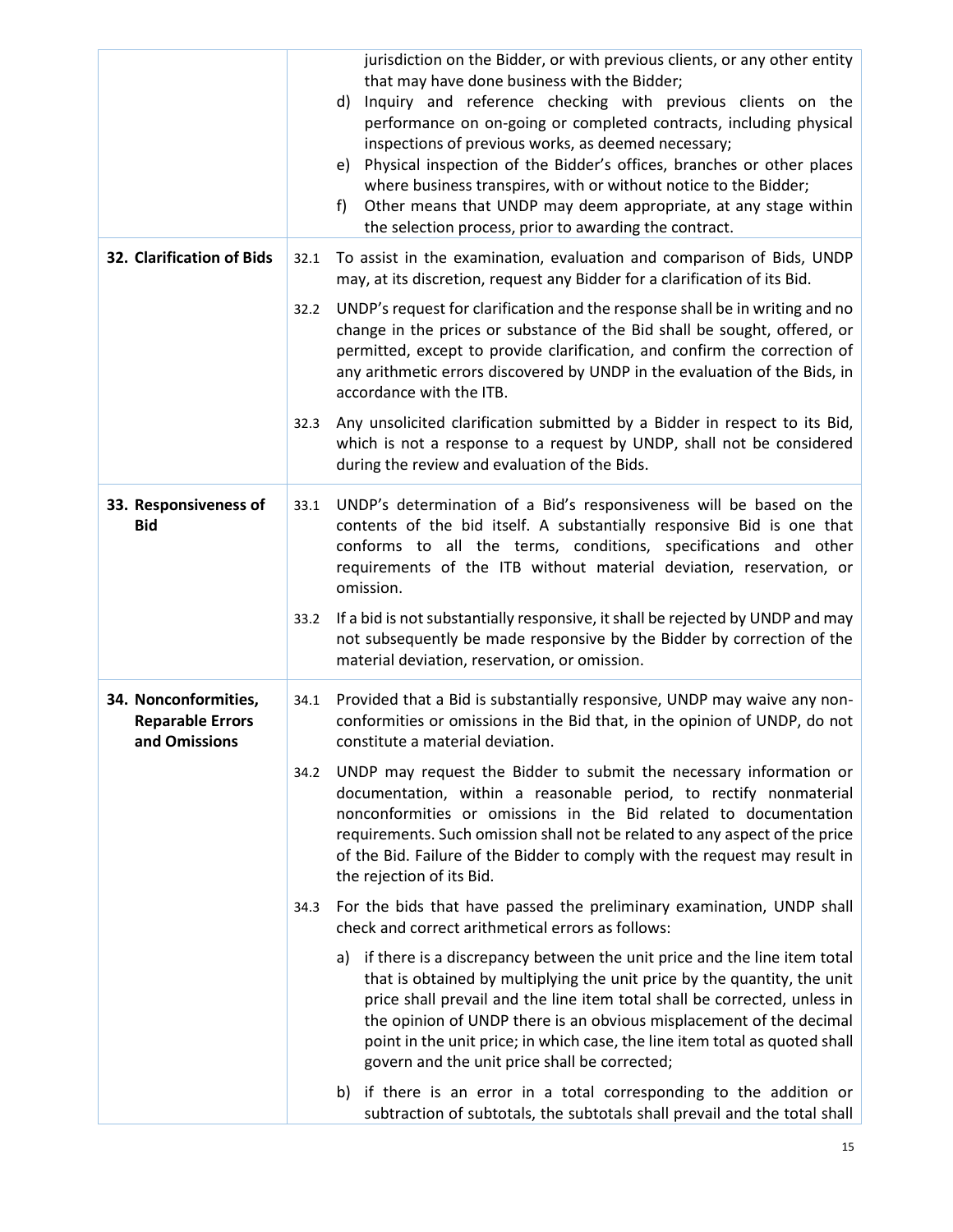<span id="page-15-7"></span><span id="page-15-6"></span><span id="page-15-5"></span><span id="page-15-4"></span><span id="page-15-3"></span><span id="page-15-2"></span><span id="page-15-1"></span><span id="page-15-0"></span>

|                                                                        |      | be corrected; and                                                                                                                                                                                                                                                                                                                                                                                                                                                                                                                                    |
|------------------------------------------------------------------------|------|------------------------------------------------------------------------------------------------------------------------------------------------------------------------------------------------------------------------------------------------------------------------------------------------------------------------------------------------------------------------------------------------------------------------------------------------------------------------------------------------------------------------------------------------------|
|                                                                        |      | if there is a discrepancy between words and figures, the amount in<br>C)<br>words shall prevail, unless the amount expressed in words is related to<br>an arithmetic error, in which case the amount in figures shall prevail.                                                                                                                                                                                                                                                                                                                       |
|                                                                        | 34.4 | If the Bidder does not accept the correction of errors made by UNDP, its<br>Bid shall be rejected.                                                                                                                                                                                                                                                                                                                                                                                                                                                   |
| <b>E. AWARD OF CONTRACT</b>                                            |      |                                                                                                                                                                                                                                                                                                                                                                                                                                                                                                                                                      |
| 35. Right to Accept,<br>Reject, Any or All<br><b>Bids</b>              | 35.1 | UNDP reserves the right to accept or reject any bid, to render any or all of<br>the bids as non-responsive, and to reject all Bids at any time prior to award<br>of contract, without incurring any liability, or obligation to inform the<br>affected Bidder(s) of the grounds for UNDP's action. UNDP shall not be<br>obliged to award the contract to the lowest priced offer.                                                                                                                                                                    |
| 36. Award Criteria                                                     | 36.1 | Prior to expiration of the period of Bid validity, UNDP shall award the<br>contract to the qualified and eligible Bidder that is found to be responsive<br>to the requirements of the Schedule of Requirements and Technical<br>Specification, and has offered the lowest price.                                                                                                                                                                                                                                                                     |
| 37. Debriefing                                                         | 37.1 | In the event that a Bidder is unsuccessful, the Bidder may request for a<br>debriefing from UNDP. The purpose of the debriefing is to discuss the<br>strengths and weaknesses of the Bidder's submission, in order to assist the<br>Bidder in improving its future Bids for UNDP procurement opportunities.<br>The content of other Bids and how they compare to the Bidder's<br>submission shall not be discussed.                                                                                                                                  |
| 38. Right to Vary<br><b>Requirements at</b><br>the Time of Award       | 38.1 | At the time of award of Contract, UNDP reserves the right to vary the<br>quantity of goods and/or services, by up to a maximum twenty-five per<br>cent (25%) of the total offer, without any change in the unit price or other<br>terms and conditions.                                                                                                                                                                                                                                                                                              |
| 39. Contract Signature                                                 |      | 39.1 Within fifteen (15) days from the date of receipt of the Contract, the<br>successful Bidder shall sign and date the Contract and return it to UNDP.<br>Failure to do so may constitute sufficient grounds for the annulment of the<br>award, and forfeiture of the Bid Security, if any, and on which event, UNDP<br>may award the Contract to the Second highest rated or call for new Bids.                                                                                                                                                   |
| 40. Contract Type and<br><b>General Terms and</b><br><b>Conditions</b> | 40.1 | The types of Contract to be signed and the applicable UNDP Contract<br>General Terms and Conditions, as specified in BDS, can be accessed at<br>http://www.undp.org/content/undp/en/home/procurement/business/ho<br>w-we-buy.html                                                                                                                                                                                                                                                                                                                    |
| 41. Performance<br><b>Security</b>                                     | 41.1 | A performance security, if required in the BDS, shall be provided in the<br>amount specified in BDS and form available at<br>https://popp.undp.org/ layouts/15/WopiFrame.aspx?sourcedoc=/UNDP<br>POPP DOCUMENT LIBRARY/Public/PSU Solicitation Performance%20Gu<br>arantee%20Form.docx&action=default within a maximum of fifteen (15)<br>days of the contract signature by both parties. Where a performance<br>security is required, the receipt of the performance security by UNDP shall<br>be a condition for rendering the contract effective. |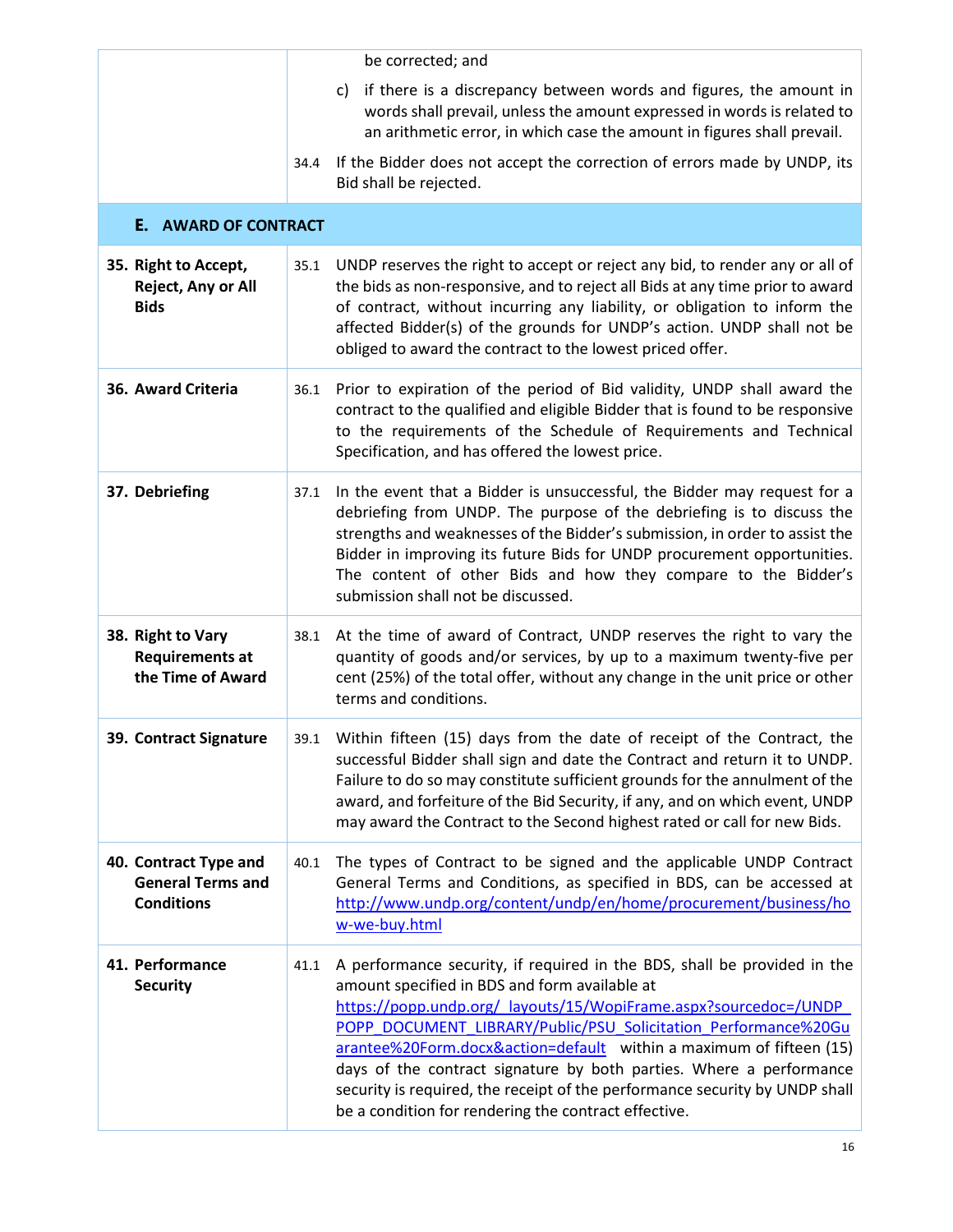<span id="page-16-4"></span><span id="page-16-3"></span><span id="page-16-2"></span><span id="page-16-1"></span><span id="page-16-0"></span>

| 42. Bank Guarantee for<br><b>Advanced Payment</b> | 42.1                 | Except when the interests of UNDP so require, it is UNDP's standard<br>practice to not make advance payment(s) (i.e., payments without having<br>received any outputs). If an advance payment is allowed as per the BDS,<br>and exceeds 20% of the total contract price, or USD 30,000, whichever is<br>less, the Bidder shall submit a Bank Guarantee in the full amount of the<br>advance payment in the form available at<br>https://popp.undp.org/ layouts/15/WopiFrame.aspx?sourcedoc=/UNDP<br>POPP DOCUMENT LIBRARY/Public/PSU Contract%20Management%20P<br>ayment%20and%20Taxes Advanced%20Payment%20Guarantee%20Form<br>.docx&action=default                                                                                                                                                                                |
|---------------------------------------------------|----------------------|-------------------------------------------------------------------------------------------------------------------------------------------------------------------------------------------------------------------------------------------------------------------------------------------------------------------------------------------------------------------------------------------------------------------------------------------------------------------------------------------------------------------------------------------------------------------------------------------------------------------------------------------------------------------------------------------------------------------------------------------------------------------------------------------------------------------------------------|
| 43. Liquidated<br><b>Damages</b>                  | 43.1                 | If specified in the BDS, UNDP shall apply Liquidated Damages for the<br>damages and/or risks caused to UNDP resulting from the Contractor's<br>delays or breach of its obligations as per Contract.                                                                                                                                                                                                                                                                                                                                                                                                                                                                                                                                                                                                                                 |
| <b>44. Payment Provisions</b>                     | 44.1                 | Payment will be made only upon UNDP's acceptance of the goods and/or<br>services performed. The terms of payment shall be within thirty (30) days,<br>after receipt of invoice and certification of acceptance of goods and/or<br>services issued by the proper authority in UNDP with direct supervision of<br>the Contractor. Payment will be effected by bank transfer in the currency<br>of the contract.                                                                                                                                                                                                                                                                                                                                                                                                                       |
| 45. Vendor Protest                                | 45.1                 | UNDP's vendor protest procedure provides an opportunity for appeal to<br>those persons or firms not awarded a contract through a competitive<br>procurement process. In the event that a Bidder believes that it was not<br>treated fairly, the following link provides further details regarding UNDP<br>vendor<br>procedures:<br>protest<br>http://www.undp.org/content/undp/en/home/procurement/business/pr<br>otest-and-sanctions.html                                                                                                                                                                                                                                                                                                                                                                                          |
| 46. Other Provisions                              | 46.1<br>46.2<br>46.3 | In the event that the Bidder offers a lower price to the host Government<br>(e.g. General Services Administration (GSA) of the federal government of<br>the United States of America) for similar goods and/or services, UNDP shall<br>be entitled to the same lower price. The UNDP General Terms and<br>Conditions shall have precedence.<br>UNDP is entitled to receive the same pricing offered by the same<br>Contractor in contracts with the United Nations and/or its Agencies. The<br>UNDP General Terms and Conditions shall have precedence.<br>The United Nations has established restrictions on employment of (former)<br>UN staff who have been involved in the procurement process as per<br>ST/SGB/2006/15<br>bulletin<br>http://www.un.org/en/ga/search/view doc.asp?symbol=ST/SGB/2006/15<br><b>&amp;referer</b> |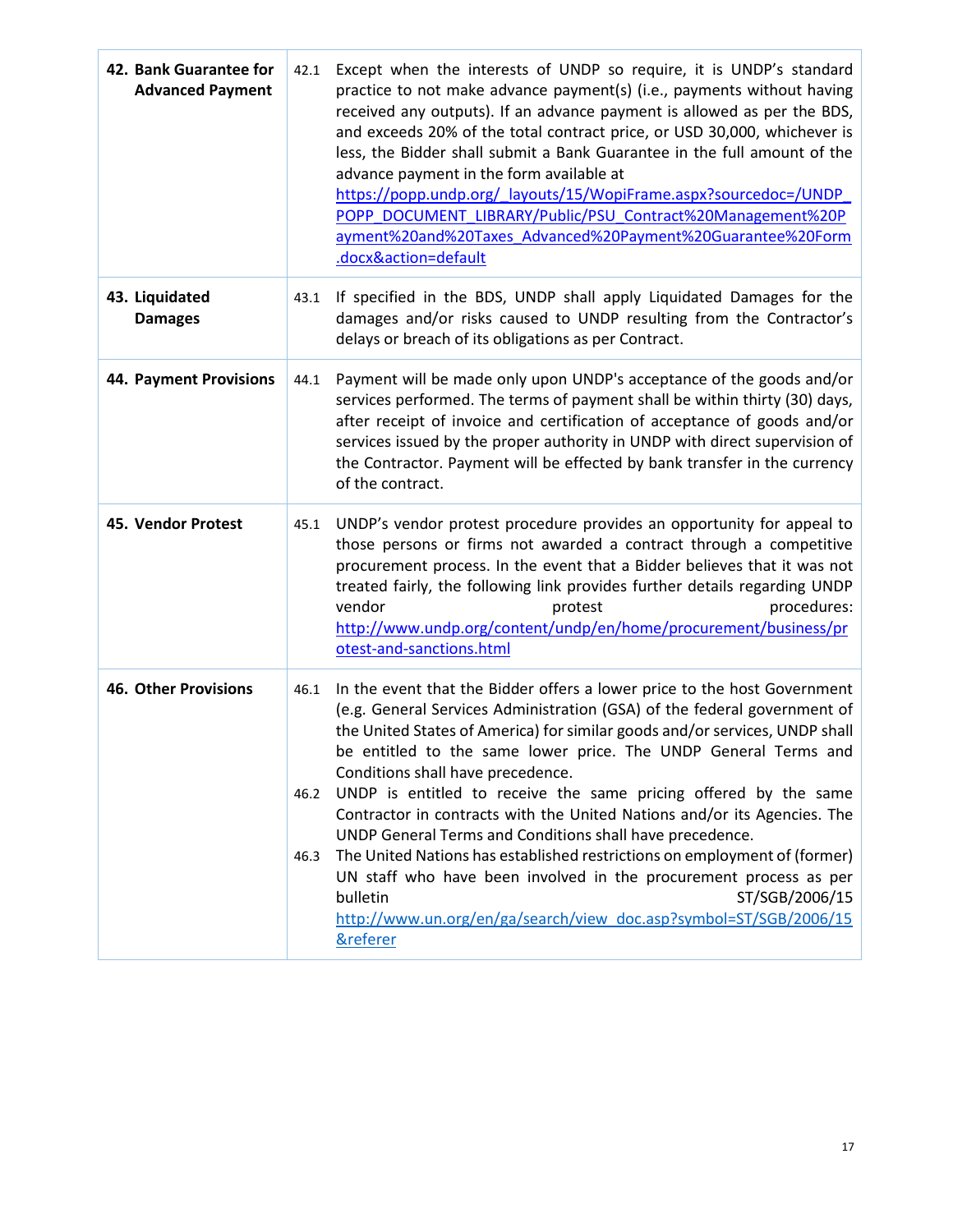<span id="page-17-0"></span>The following data for the goods and/or services to be procured shall complement, supplement, or amend the provisions in the Invitation to Bid In the case of a conflict between the Instructions to Bidders, the Bid Data Sheet, and other annexes or references attached to the Bid Data Sheet, the provisions in the Bid Data Sheet shall prevail**.**

| <b>BDS</b><br>No. | Ref. to<br>Section.2 | <b>Data</b>                                                                                 | <b>Specific Instructions / Requirements</b>                                                                                                                                                                                                                                                                                                                                                                                                                        |
|-------------------|----------------------|---------------------------------------------------------------------------------------------|--------------------------------------------------------------------------------------------------------------------------------------------------------------------------------------------------------------------------------------------------------------------------------------------------------------------------------------------------------------------------------------------------------------------------------------------------------------------|
| $\mathbf{1}$      | $\overline{7}$       | Language of the Bid                                                                         | English                                                                                                                                                                                                                                                                                                                                                                                                                                                            |
| 2                 |                      | Submitting Bids for Parts or<br>sub-parts of the Schedule of<br>Requirements (partial bids) | <b>Not Allowed</b>                                                                                                                                                                                                                                                                                                                                                                                                                                                 |
| 3                 | 20                   | <b>Alternative Bids</b>                                                                     | Shall not be considered                                                                                                                                                                                                                                                                                                                                                                                                                                            |
| 4                 | 21                   | Site Visit:                                                                                 | Site visit Date: 31 <sup>st</sup> Jan 2021 at 10:00 AM to 12:00 PM                                                                                                                                                                                                                                                                                                                                                                                                 |
|                   |                      |                                                                                             | Attendance in Site Visit is optional, however bidders or<br>his/her authorized representatives are encouraged to<br>attend and examine the physical site visit for complete<br>understanding of Scope of Work prior to sending the formal<br>bid to UNDP. The cost of visiting the site shall be at the<br>bidder's own expense. Failure to investigate the site shall<br>not relieve the bidder from responsibility for his/her<br>estimation of the offer price. |
| 5                 | 16                   | <b>Bid Validity Period</b>                                                                  | 180 days                                                                                                                                                                                                                                                                                                                                                                                                                                                           |
| 6                 | 13                   | <b>Bid Security</b>                                                                         | ⊠ Required<br>Amount: US6,000<br>Bid Security Validity: 150 Days from the date of deadline. Bid<br>security not valid for 150 days from the date of deadline will be<br>rejected.                                                                                                                                                                                                                                                                                  |
|                   |                      |                                                                                             | Issued in the name of Resident Representative, UNDP<br>Iraq as per the template provided at Annex-8 of the<br>ITB.                                                                                                                                                                                                                                                                                                                                                 |
|                   |                      |                                                                                             | The original bid Security must be kept by the bidder to<br>be presented at a later date upon request.<br>Copy of the bid security should be submitted separately and<br>properly marked along with the Offer.                                                                                                                                                                                                                                                      |
|                   |                      |                                                                                             | Note: Bids without bid security will neither be accepted<br>nor be included in the evaluation process.                                                                                                                                                                                                                                                                                                                                                             |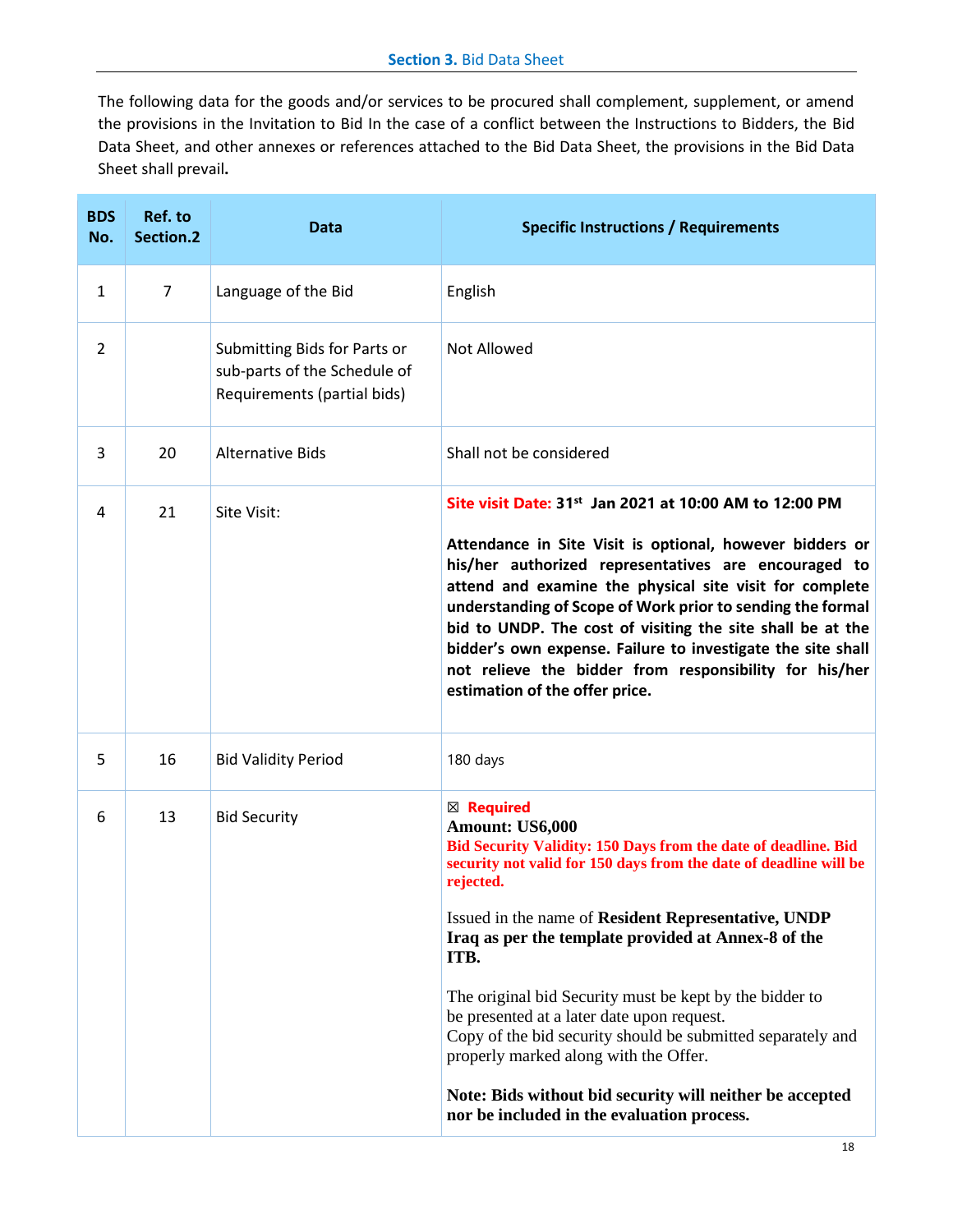|    |    |                                              | UNDP reserves the right to reject any bid security when<br>the information provided above cannot be verified by<br><b>UNDP</b><br>Acceptable forms of Bid Security:<br>$\boxtimes$ Bank Guarantee (See Section 6- Form G for template)<br>⊠ Any Bank-issued Check / Cashier's Check / Certified<br>Check<br>Note: Personal and uncertified cheques are not acceptable<br>and leads to rejection.<br>Bidders are also required to complete the Form G1<br>Confirmation of Bid Security Information and submit<br>the<br>signed form with the bid.                                                                                                                                                                                                                                                                                                                                                                                                                                                                                                                                                     |
|----|----|----------------------------------------------|------------------------------------------------------------------------------------------------------------------------------------------------------------------------------------------------------------------------------------------------------------------------------------------------------------------------------------------------------------------------------------------------------------------------------------------------------------------------------------------------------------------------------------------------------------------------------------------------------------------------------------------------------------------------------------------------------------------------------------------------------------------------------------------------------------------------------------------------------------------------------------------------------------------------------------------------------------------------------------------------------------------------------------------------------------------------------------------------------|
| 7  | 41 | Advanced Payment upon<br>signing of contract | <b>Not Allowed</b>                                                                                                                                                                                                                                                                                                                                                                                                                                                                                                                                                                                                                                                                                                                                                                                                                                                                                                                                                                                                                                                                                   |
| 8  | 42 | <b>Liquidated Damages</b>                    | Will be imposed<br>Percentage of contract price per day of delay: 0.5% Max.<br>number of days of delay 30 Calendar days, after which<br>UNDP may terminate the contract.                                                                                                                                                                                                                                                                                                                                                                                                                                                                                                                                                                                                                                                                                                                                                                                                                                                                                                                             |
| 9  | 40 | <b>Performance Security</b>                  | $\boxtimes$ Required<br>Amount :10% of total contract value in Form of:<br>a. Bank guarantee issued by a reputable bank (shall be<br>in accordance with Form included in the Invitation to<br>Bid (Section-9);<br>b. Should be submitted within 15 days upon issuance of<br>letter of intent/contract.<br>c. The proceeds of the Performance Security shall be<br>payable to UNDP as a compensation for any loss<br>resulting from the Contractor's failure to complete its<br>obligations under the contract.<br>d. The Performance Security shall be denominated in the<br>currency of the contract valid for a period of 12 months<br>to cover defect liability period.<br>e. If, within twelve 12 months after the provision of<br>service, any defects are discovered or arise in the<br>normal course of usage, the Supplier shall remedy the<br>defect either by replacement or by repair;<br>Upon successfully completion of Defect Liability period of Twelve<br>(12) months and upon issuance of final completion certificate,<br>UNDP will return the Performance Security to the bidder. |
| 10 | 12 | Currency of Bid                              | <b>United States Dollar</b>                                                                                                                                                                                                                                                                                                                                                                                                                                                                                                                                                                                                                                                                                                                                                                                                                                                                                                                                                                                                                                                                          |

F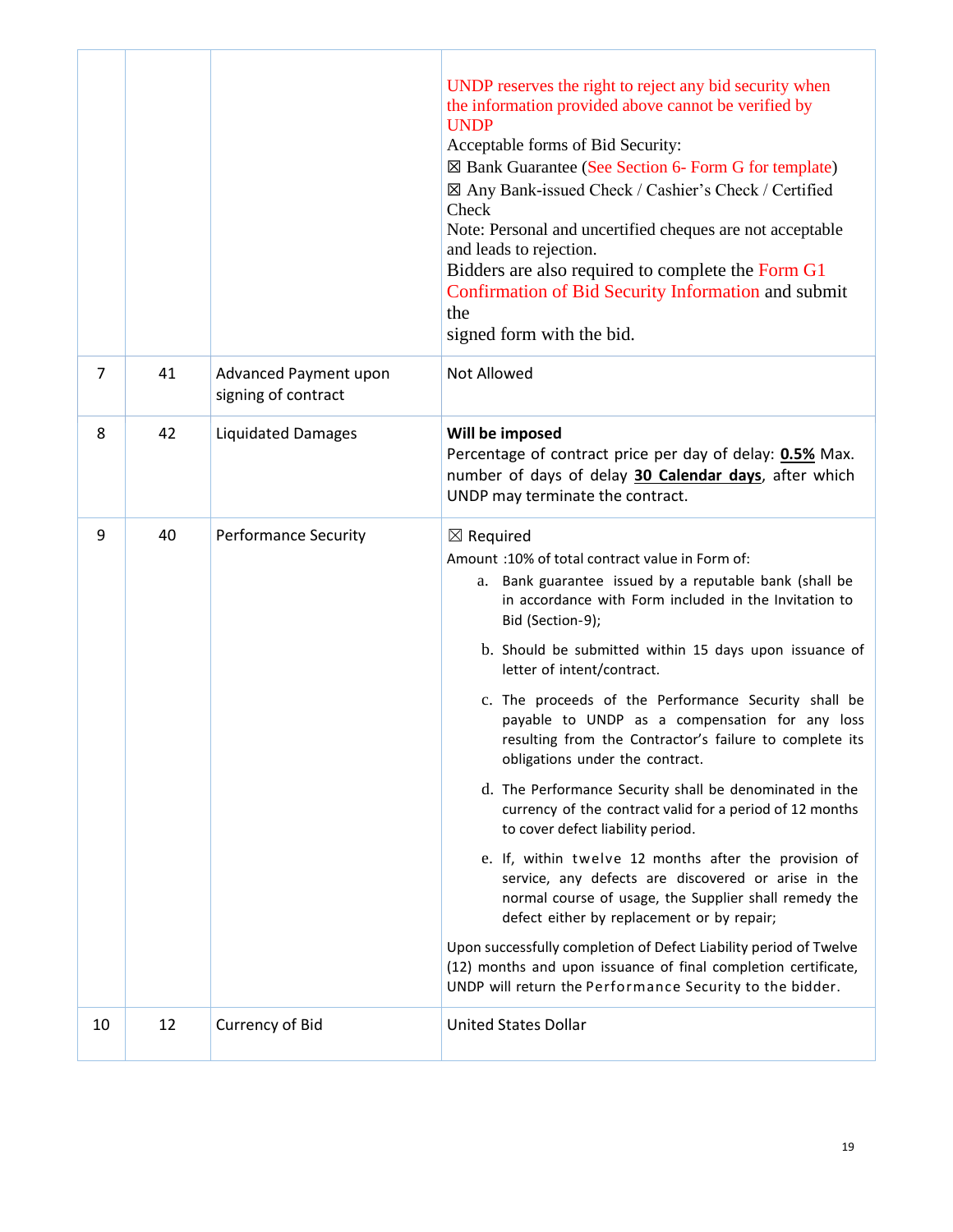| 11 | 31                 | Deadline for submitting<br>requests for clarifications/<br>questions                                                   | 5 days before the submission deadline                                                                                                                                                                                                                                                                                                                                                                                                                                                                                                             |  |
|----|--------------------|------------------------------------------------------------------------------------------------------------------------|---------------------------------------------------------------------------------------------------------------------------------------------------------------------------------------------------------------------------------------------------------------------------------------------------------------------------------------------------------------------------------------------------------------------------------------------------------------------------------------------------------------------------------------------------|--|
| 12 | 31                 | <b>Contact Details for submitting</b><br>clarifications/questions                                                      | Focal Person in UNDP: Ahmad Sleiman<br><b>Procurement Anlayst</b><br>Email: ahmad.sleiman@undp.org<br>Any delay in UNDP's response shall be not used as a reason<br>for extending the deadline for submission, unless UNDP<br>determines that such an extension is necessary and<br>communicates a new deadline to the Proposers                                                                                                                                                                                                                  |  |
| 13 | 18, 19<br>and $21$ | <b>Manner of Disseminating</b><br>Supplemental Information to<br>the ITB and<br>responses/clarifications to<br>queries | Posted directly to eTendering                                                                                                                                                                                                                                                                                                                                                                                                                                                                                                                     |  |
| 14 | 23                 | Deadline for Submission                                                                                                | For eTendering submission - as indicated in eTendering<br>system. Note that system time zone is in EST/EDT (New<br>York) time zone.                                                                                                                                                                                                                                                                                                                                                                                                               |  |
| 14 | 22                 | Allowable Manner of<br><b>Submitting Bids</b>                                                                          | $\boxtimes$ e-Tendering                                                                                                                                                                                                                                                                                                                                                                                                                                                                                                                           |  |
| 15 | 22                 | <b>Bid Submission Address</b>                                                                                          | https://etendering.partneragencies.org<br>Event Number: ITB-013-22                                                                                                                                                                                                                                                                                                                                                                                                                                                                                |  |
| 16 | 22                 | Electronic submission (email or                                                                                        | Format: PDF files and BOQ additionally in Excel.<br>٠                                                                                                                                                                                                                                                                                                                                                                                                                                                                                             |  |
|    |                    | eTendering) requirements                                                                                               | File names must be maximum 60 characters long and<br>٠<br>must not contain any letter or special character other<br>than from Latin alphabet/keyboard.<br>All files must be free of viruses and not corrupted.<br>п<br>If you are uploading a large number of files (ex. 15 or<br>п<br>more), please zip the files into a ZIP folder and upload<br>the folder instead of each file individually. You can<br>upload several ZIP folders, but if you do this, please<br>note that the total size of each ZIP folder uploaded<br>cannot exceed 50MB. |  |
| 17 | 25                 | Date, time and venue for the<br>opening of bid                                                                         | This is e-Tendering submission: the bidders will receive an<br>automatic notification once their Bids are opened.                                                                                                                                                                                                                                                                                                                                                                                                                                 |  |
| 18 | 27,<br>36          | <b>Evaluation Method for the</b><br><b>Award of Contract</b>                                                           | Lowest priced technically responsive, eligible and qualified<br>bid.                                                                                                                                                                                                                                                                                                                                                                                                                                                                              |  |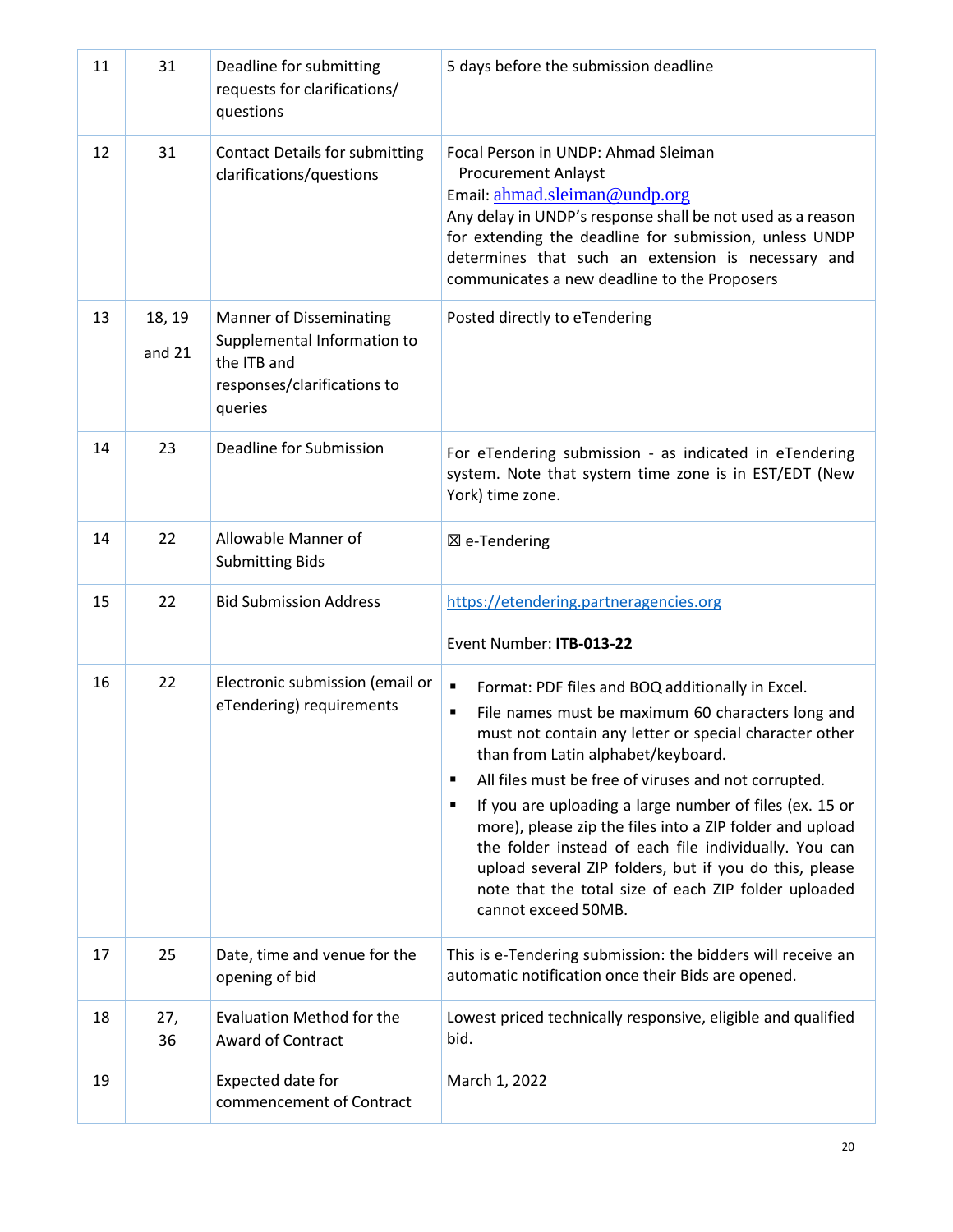| 20 |    | Maximum expected duration<br>of contract                     | 90 calendar days.                                                                                                                                                                                                                                                                                                                                                                                                                                                                      |
|----|----|--------------------------------------------------------------|----------------------------------------------------------------------------------------------------------------------------------------------------------------------------------------------------------------------------------------------------------------------------------------------------------------------------------------------------------------------------------------------------------------------------------------------------------------------------------------|
| 21 | 35 | UNDP will award the contract<br>to:                          | One Proposer Only                                                                                                                                                                                                                                                                                                                                                                                                                                                                      |
| 22 | 39 | Type of Contract                                             | <b>Contract for Civil Works</b><br>http://www.undp.org/content/undp/en/home/procurem<br>ent/business/how-we-buy.html                                                                                                                                                                                                                                                                                                                                                                   |
| 23 | 39 | <b>UNDP Contract Terms and</b><br>Conditions that will apply | <b>UNDP General Terms and Conditions for Works</b><br>http://www.undp.org/content/undp/en/home/procurem<br>ent/business/how-we-buy.html                                                                                                                                                                                                                                                                                                                                                |
| 24 |    | Other Information Related to<br>the ITB                      | UNDP has zero tolerance for fraud and corruption,<br>meaning that UNDP vendors are not to engage in fraud or<br>corruption. Vendors engaged in fraud and corruption will<br>be subject to sanctions. Fraud includes the submission of<br>fraudulent or mispresented documents, such as bid<br>securities and financial statements.                                                                                                                                                     |
|    |    |                                                              | لن يتسامح برنامج الامم المتحدة الانمائي على التزوير أو<br>الفساد، ما معناه أن مقدم الخدمة لن يتورط في أي<br>عملية تزوير او فساد، وعكس ذلك سيتعرضون الب<br>العقوبات. يشمل التزوير تقديم الوثائق المزورة أو العمل<br>على تقديم وئائق خاطئة، مثل خطابات ضمان و<br>كشوفات مالية.                                                                                                                                                                                                           |
| 25 |    | <b>Price Deviations</b>                                      | Bidders shall quote reasonable bid prices with an acceptable<br>margin of deviation in comparison to the real local market<br>prices at the time of bids preparation. In case of Unbalanced<br>pricing (i.e. despite an acceptable total evaluated price, the<br>price of one or more BoQ line items is significantly over or<br>understated), UNDP had the right to reject the unbalanced<br>bid if it determines that the lack of balance does pose an<br>unacceptable Risk to UNDP. |
| 26 |    | Other Information Related to<br>the ITB                      | N/A                                                                                                                                                                                                                                                                                                                                                                                                                                                                                    |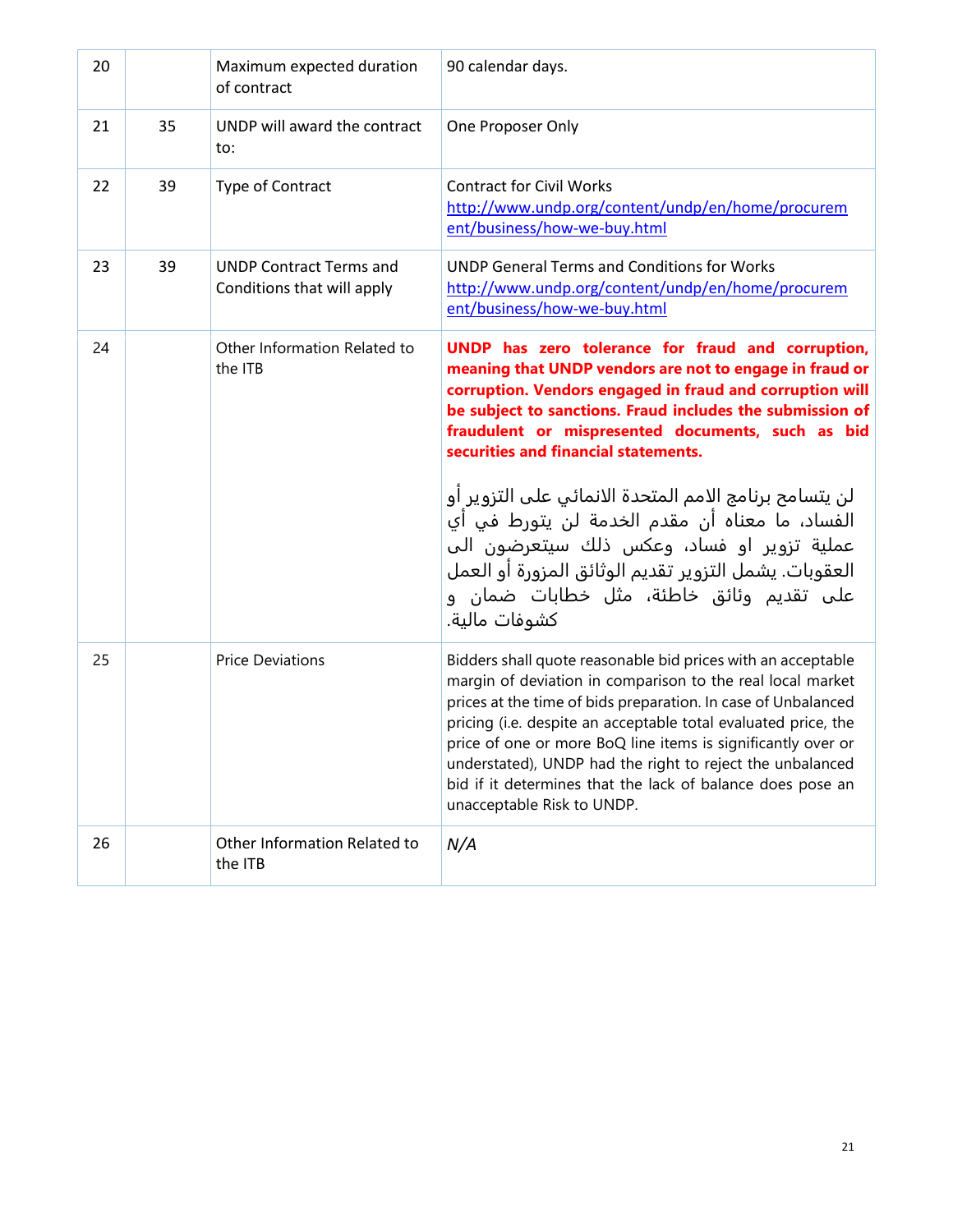#### <span id="page-21-0"></span>**Preliminary Examination Criteria**

Bids will be examined to determine whether they are complete and submitted in accordance with ITB requirements as per below criteria on a Yes/No basis:

- Appropriate signatures
- Power of Attorney
- Minimum Bid documents provided
- Bid Validity
- Bid Security submitted as per ITB requirements with compliant validity period

### **Minimum Eligibility and Qualification Criteria**

Eligibility and Qualification will be evaluated on a Pass/Fail basis.

If the Bid is submitted as a Joint Venture/Consortium/Association, each member should meet the minimum criteria, unless otherwise specified.

| <b>Subject</b>                             | <b>Criteria</b>                                                                                                                                                                                                                                                                                                                                                            | <b>Document</b><br><b>Submission</b><br>requirement |
|--------------------------------------------|----------------------------------------------------------------------------------------------------------------------------------------------------------------------------------------------------------------------------------------------------------------------------------------------------------------------------------------------------------------------------|-----------------------------------------------------|
| <b>ELIGIBILITY</b>                         |                                                                                                                                                                                                                                                                                                                                                                            |                                                     |
| <b>Legal Status</b>                        | Vendor is a legally registered entity.                                                                                                                                                                                                                                                                                                                                     | Form B: Bidder<br><b>Information Form</b>           |
| Eligibility                                | Vendor is not suspended, nor debarred, nor otherwise<br>identified as ineligible by any UN Organization or the World<br>Bank Group or any other international Organization in<br>accordance with ITB clause 3.                                                                                                                                                             | Form A: Bid<br><b>Submission Form</b>               |
| <b>Conflict of Interest</b>                | No conflicts of interest in accordance with ITB clause 4.                                                                                                                                                                                                                                                                                                                  | Form A: Bid<br><b>Submission Form</b>               |
| <b>Bankruptcy</b>                          | Has not declared bankruptcy, is not involved in bankruptcy or<br>receivership proceedings, and there is no judgment or pending<br>legal action against the vendor that could impair its operations<br>in the foreseeable future.                                                                                                                                           | Form A: Bid<br><b>Submission Form</b>               |
| <b>Certificates and</b><br><b>Licenses</b> | Certificate of Registration of the business; including Articles of<br>Incorporation, or equivalent document if Bidder is not a<br>corporation.<br>(Note: The Bidders that are not registered with the Ministry of Trade in<br>Iraq, shall be required to obtain the certificate of registration for<br>construction activities in Iraq if they are awarded any contracts). | Form B: Bidder<br><b>Information Form</b>           |
| <b>QUALIFICATION</b>                       |                                                                                                                                                                                                                                                                                                                                                                            |                                                     |
| <b>Minimum</b><br>Qualification            | for<br>$\overline{\phantom{a}}$<br>Construction<br><b>Minimum</b><br>contracts<br>/Renovation/Rehabilitation works successfully<br>implemented<br>during the last 7 years<br>Minimum of one project equal and above US\$300,000/-                                                                                                                                          | Form D:<br><b>Qualification Form</b>                |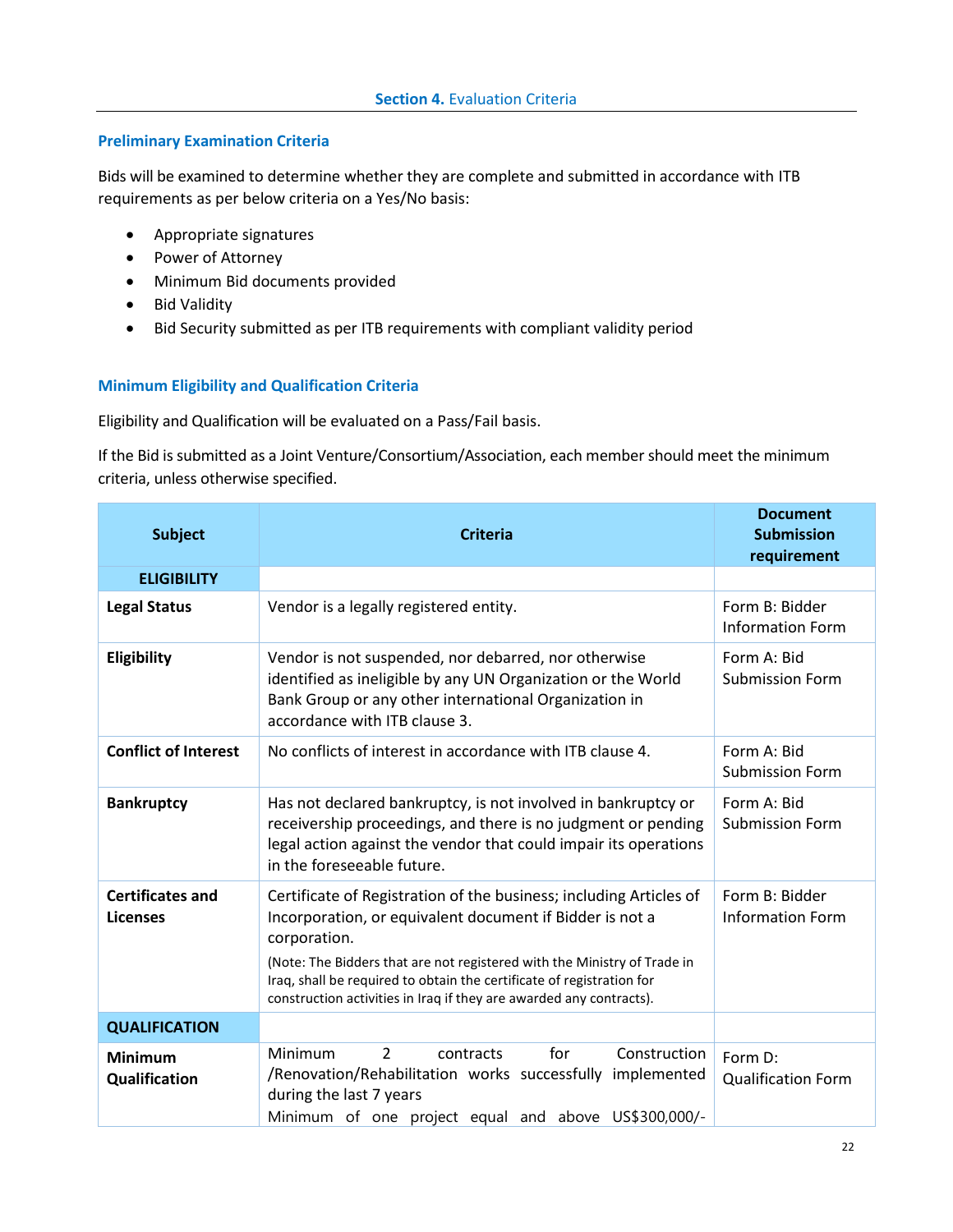|                                                       | successfully implemented during the last 7 years.                                                                                                                                                                                                                                                                                                                                                                        |                                      |
|-------------------------------------------------------|--------------------------------------------------------------------------------------------------------------------------------------------------------------------------------------------------------------------------------------------------------------------------------------------------------------------------------------------------------------------------------------------------------------------------|--------------------------------------|
|                                                       | (For JV/Consortium/Association, all Parties cumulatively should<br>meet requirement).                                                                                                                                                                                                                                                                                                                                    |                                      |
|                                                       | Note: In case of JV the Lead Party shall meet the requirement<br>of minimum 1 project similar in nature.                                                                                                                                                                                                                                                                                                                 |                                      |
|                                                       | The lead partner must meet the minimum requirement of one<br>project successfully completed amounting US\$300,000/- or<br>above.                                                                                                                                                                                                                                                                                         |                                      |
| <b>History of Non-</b><br>Performing<br>Contracts $1$ | Non-performance of a contract did not occur as a result of<br>contractor default for the last 3 years.                                                                                                                                                                                                                                                                                                                   | Form D:<br><b>Qualification Form</b> |
| <b>Litigation History</b>                             | No consistent history of court/arbitral award decisions against<br>the Bidder for the last 3 years.                                                                                                                                                                                                                                                                                                                      | Form D:<br><b>Qualification Form</b> |
| <b>Previous Experience</b>                            | List and value of projects performed for the last 7 years, plus<br>client's contact details who may be contacted for further<br>information on those contracts                                                                                                                                                                                                                                                           | Form D:<br><b>Qualification Form</b> |
|                                                       | Statement of Satisfactory Performance from the Top two (2)<br>Clients in terms of similar projects completed within last 7 years                                                                                                                                                                                                                                                                                         | Form D:<br><b>Qualification Form</b> |
| <b>Financial Standing</b>                             | Minimum annual turnover of US400,000 in any single year for<br>the last 5 years (2016, 2017,2018, 2019,2020) 2021 will be<br>considered if the audit report is available. The bidders having<br>completed certified audited financial statement for 2021 can also<br>submit the report which will be considered for evaluation.<br>(For JV/Consortium/Association, all Parties cumulatively should<br>meet requirement). | Form D:<br><b>Qualification Form</b> |
|                                                       | Note: Additionally, UNDP may request other financial<br>documents such as Credit Line Facility, Bank Statements etc. in<br>order to see the bidders' financial soundness (if required).                                                                                                                                                                                                                                  |                                      |
|                                                       | UNDP had the right to reject any bid if submitted by a<br>contractor whom investigation leads to a result that he is not<br>Financially capable and/ or had serious financial problems.                                                                                                                                                                                                                                  |                                      |
|                                                       | UNDP shall verify the financial capacity of the bidder and has the<br>authority to seek references from concerned parties & banks on<br>the bidder' financial standing. UNDP had the right to reject any<br>bid if submitted by a contractor whom investigation leads to a<br>result that he is not Financially capable and/ or had serious<br>financial problems.                                                       |                                      |

<sup>&</sup>lt;sup>1</sup> Non-performance, as decided by UNDP, shall include all contracts where (a) non-performance was not challenged by the contractor, including through referral to the dispute resolution mechanism under the respective contract, and (b) contracts that were so challenged but fully settled against the contractor. Non-performance shall not include contracts where Employers decision was overruled by the dispute resolution mechanism. Non-performance must be based on all information on fully settled disputes or litigation, i.e. dispute or litigation that has been resolved in accordance with the dispute resolution mechanism under the respective contract and where all appeal instances available to the Bidder have been exhausted.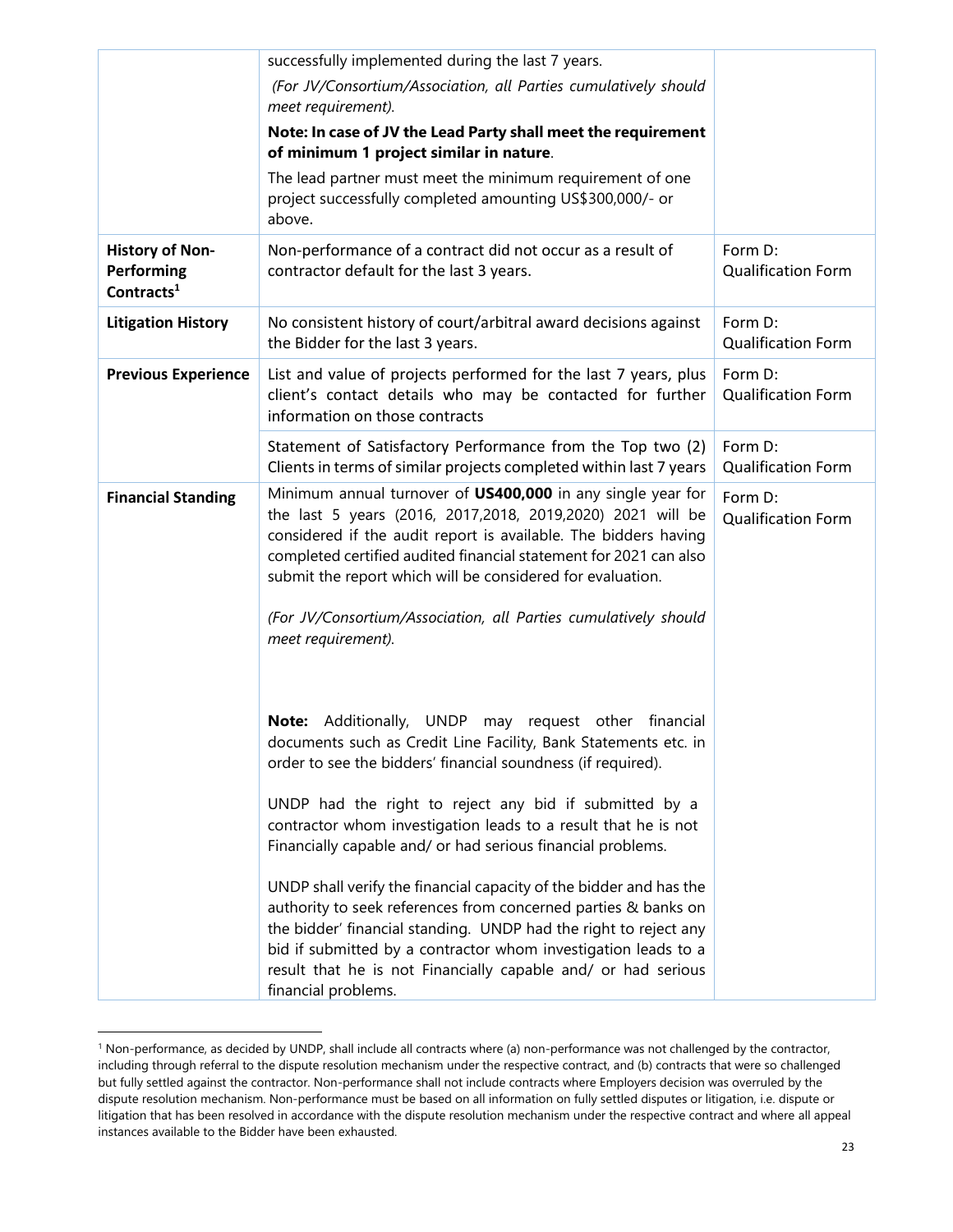| <b>Technical</b><br><b>Evaluation</b><br><b>Financial Evaluation</b> | Detailed analysis of the price schedule based on requirements<br>listed in Section 5 and quoted for by the bidders in Form F.<br>Price comparison shall be based on the landed price, including<br>transportation, insurance and the total cost of ownership<br>(including spare parts, consumption, installation, commissioning,<br>training, special packaging, etc., where applicable) Comparison<br>with budget/internal estimates.<br>The technical bids shall be evaluated on a pass/fail basis for<br>compliance or non-compliance with the technical specifications<br>identified in the bid document.<br>Detailed analysis of the price schedule based on requirements<br>listed in Section 5 and quoted for by the bidders in Form F.                                                                                                                                                                                                                                                                                                                                                                                                                                                                                                                                                        | Form E:<br>Technical<br><b>Bid Form</b><br>Form<br>F:<br>Price<br>Schedule Form                         |
|----------------------------------------------------------------------|--------------------------------------------------------------------------------------------------------------------------------------------------------------------------------------------------------------------------------------------------------------------------------------------------------------------------------------------------------------------------------------------------------------------------------------------------------------------------------------------------------------------------------------------------------------------------------------------------------------------------------------------------------------------------------------------------------------------------------------------------------------------------------------------------------------------------------------------------------------------------------------------------------------------------------------------------------------------------------------------------------------------------------------------------------------------------------------------------------------------------------------------------------------------------------------------------------------------------------------------------------------------------------------------------------|---------------------------------------------------------------------------------------------------------|
|                                                                      | Comparison with budget/internal estimates.                                                                                                                                                                                                                                                                                                                                                                                                                                                                                                                                                                                                                                                                                                                                                                                                                                                                                                                                                                                                                                                                                                                                                                                                                                                             |                                                                                                         |
| <b>Proposed Staff</b>                                                | CVs of the below proposed key personnel:                                                                                                                                                                                                                                                                                                                                                                                                                                                                                                                                                                                                                                                                                                                                                                                                                                                                                                                                                                                                                                                                                                                                                                                                                                                               | Format for CV of                                                                                        |
|                                                                      | One Qualified Civil Engineer A minimum of 5 years'<br>$\bullet$<br>work experience in the rehabilitation/construction<br>works. Should have a Degree in Civil Engineering. CV<br>should be attached.<br>One Qualified Electrical Engineer: A minimum of 5<br>$\bullet$<br>years' work experience in the Electrical Engineering<br>field. Should have a Degree in Electrical Engineering. CV<br>should be attached.<br>One Qualified Mechanical Engineer: A minimum of 5<br>$\bullet$<br>years' work experience in the Mechanical Engineering<br>field. Should have a Degree in Mechanical Engineering.<br>CV should be attached.<br>One QA/QC Engineer, A minimum of 3 years' work<br>$\bullet$<br>experience in the quality assurance and quality control<br>field. Should have a Degree Engineering. CV should be<br>attached.<br><b>One HS&amp;E officer, A minimum of 3 years' work</b><br>experience in the HS&E field & must have handled at<br>least 1 project of similar nature and complexity<br>equivalent to this assignment. CV should be attached.<br>One Land Surveyor, A minimum of 3 years' work<br>$\bullet$<br>experience in the surveying field & must have handled<br>at least 1 project of similar nature and complexity<br>equivalent to this assignment. CV should be attached. | Proposed<br>Key<br>Personnel                                                                            |
| <b>Equipment</b>                                                     | Confirm the availability of the equipment as per the BoQ:                                                                                                                                                                                                                                                                                                                                                                                                                                                                                                                                                                                                                                                                                                                                                                                                                                                                                                                                                                                                                                                                                                                                                                                                                                              | Bidder to confirm on<br>the letterhead the<br>availability                                              |
| Implementation<br>timetable                                          | Appropriate implementation work plan (Time Table-Gantt<br>Chart) starting from contract signature to the project<br>completion and handover for 90 Calendar days                                                                                                                                                                                                                                                                                                                                                                                                                                                                                                                                                                                                                                                                                                                                                                                                                                                                                                                                                                                                                                                                                                                                       | Bidder should share<br>the<br>project<br>implementation, as<br>a Gantt Chart or any<br>Project Schedule |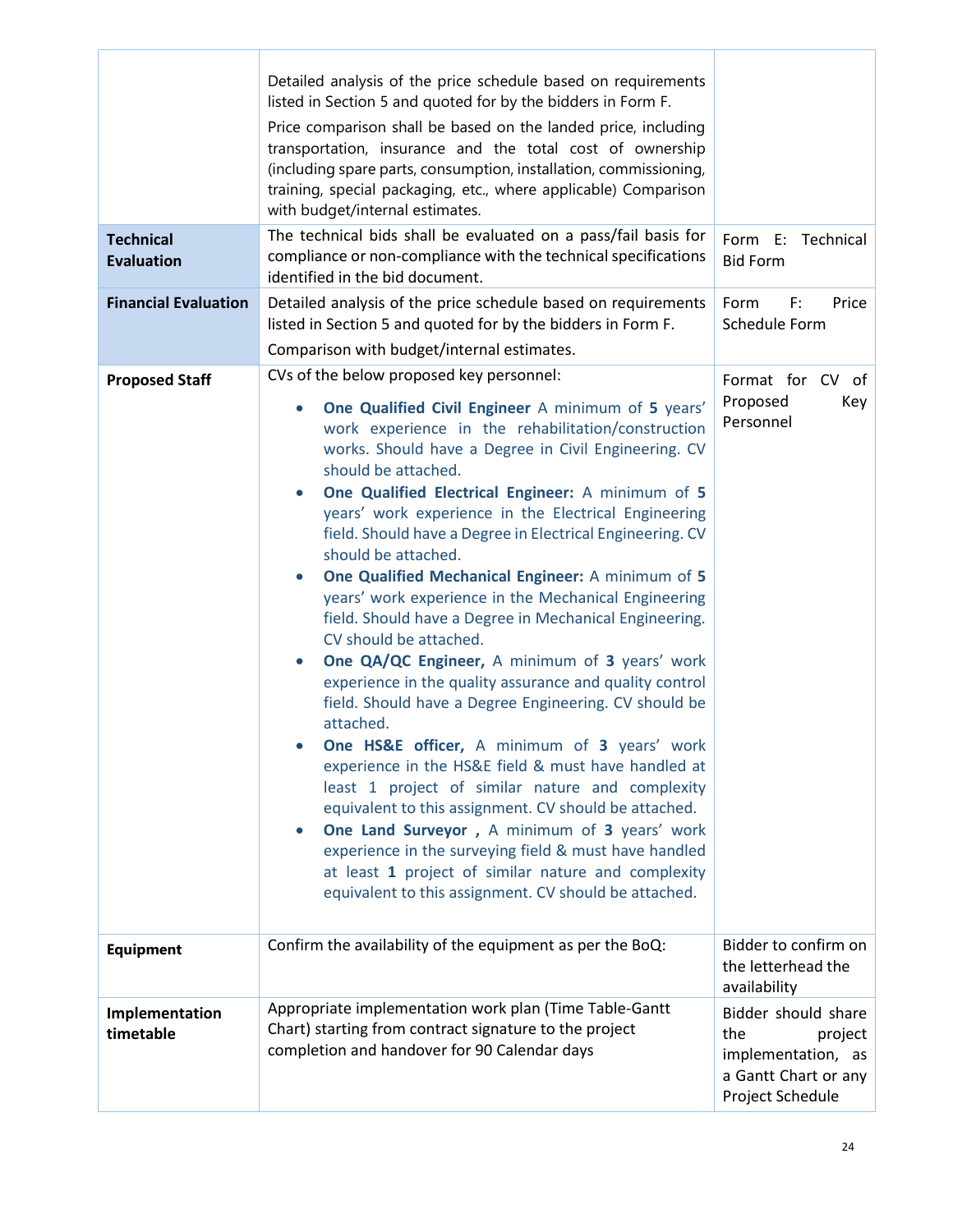# <span id="page-24-0"></span>**Section 5a:** Schedule of Requirements and Technical Specifications/Bill of **Quantities**

# **Safety Measures for COVID-19 Isolation Units-East Mosul-Ninawa Governorate**

# **1. Project background**

# **a. Project description**

As part of its Covid-19 response, UNDP supported the Ninewah DoH with the construction and equipping of a 20-bed ward in Mosul. Due to a recent fire in a (non-UNDP) Covid ward in Nassiriyah, UNDP has been reviewing all constructed wards to check for fire safety measures and identified a number of additional works to make the Mosul ward more secure.

# **b. Direct and indirect beneficiaries**

- Direct beneficiaries: the hospital staff: (100 employees two shifts).
- Indirect beneficiaries: All the population of Mosul and surrounding area

**c. Impact and how it will be measured (quantitative measures) after completion:**  N/A.

# **2- Location**

Yarimja Area (36.2816741, 43.2148796).

# **3- Building/Construction description**

The building is a one-story building made of a lightweight steel structure and sandwich panels, with 22 patient rooms, doctor room, reception, staff restroom, offices, change room, store. It is fully operational and will be evacuated during the proposed works.

# **4- Brief description of the work**

Improve the fire safety of the Covid-19 unit by installing cement boards, smoke/fire alarm and other fire response items, and by shifting potential fire hazards further away from the ward.

# **5- Scope of Work (SOW)**

The work includes civil, mechanical and electrical works.

# **Civil work**:

The Civil works includes but not limited to remove some concrete block partitions , Plain Concrete for ramps, walkways, apron and yard, excavation works for water elevated tank, removing the Chain Link Fence with Precast Concrete Pole 15 M.L, clearing, stripping, and leveling of the site, removing undesired plants and other natural vegetation, dumping of all the debris and rubble to a site approved by the local authorities, Reinforced Concrete work (50cm thickness), reinforced Concrete Inverted Beam(60\*30)cm, masonry works, Cement Plastering, Plastic painting, Sun Shed, BRC Fence, Metal Doors for oxygen plant Shed, remove the PVC doors, install aluminum doors with frame, remove the PVC windows install aluminum windows, installation of aluminum handrails, remove the old suspended ceiling and install cement board suspended ceiling, install cement board for the internal wall on sandwich panel, install cement board for the external walls on sandwich panel.

# **Mechanical works**:.

The mechanical works includes but not limited to Firefighting booster set pump UL listed and FM approved, Black steel pipe sch40, Galvanized pipe, Internal Fire hydrant cabinet, Supply, install, test of 2 Port Siamese connection, 100mm dia the price includes check valve with all fittings, 60-meter cubic HOT DIPPED GALVANIZED STEEL SECTIONAL WATER TANKS,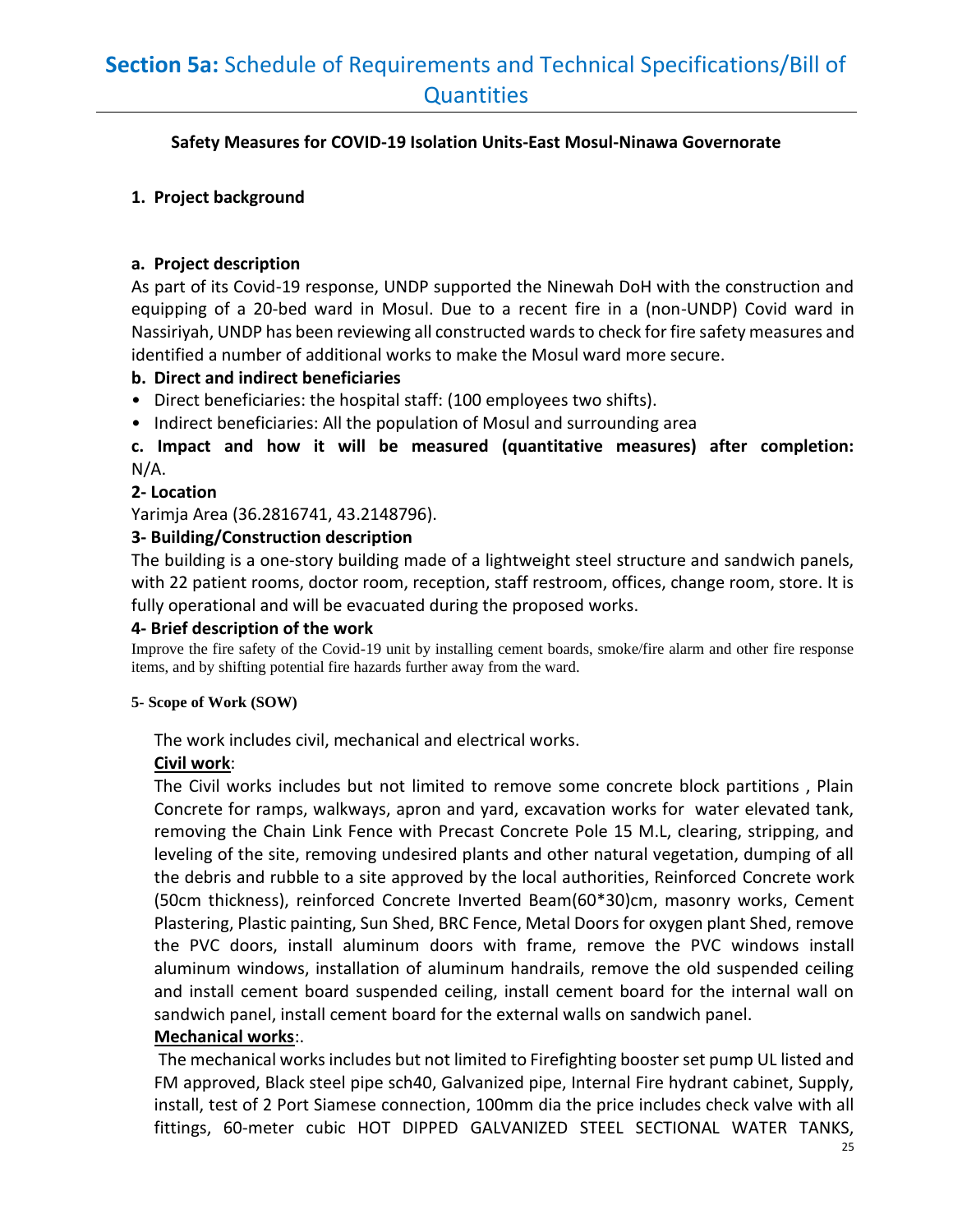dismantling, relocation and reinstalling of O2 manifold and O2 bottles relocation reinstalling. **Electrical works**:

The electrical works includes but not limited to supply, install, test and commission of fire alarm system, UPS system, main distribution board for pump station, Emergency exit lightings, sockets, cables, excavations, and backfilling, dismantling and reinstall COVID19 devices, Patient Bed Head Units, sub-distribution boards, sockets, lights, data systems, CCTV system, maintain the exist access door as indicated on the BOQ.

# **6. DURATION OF THE PROJECT**

90 Calendar days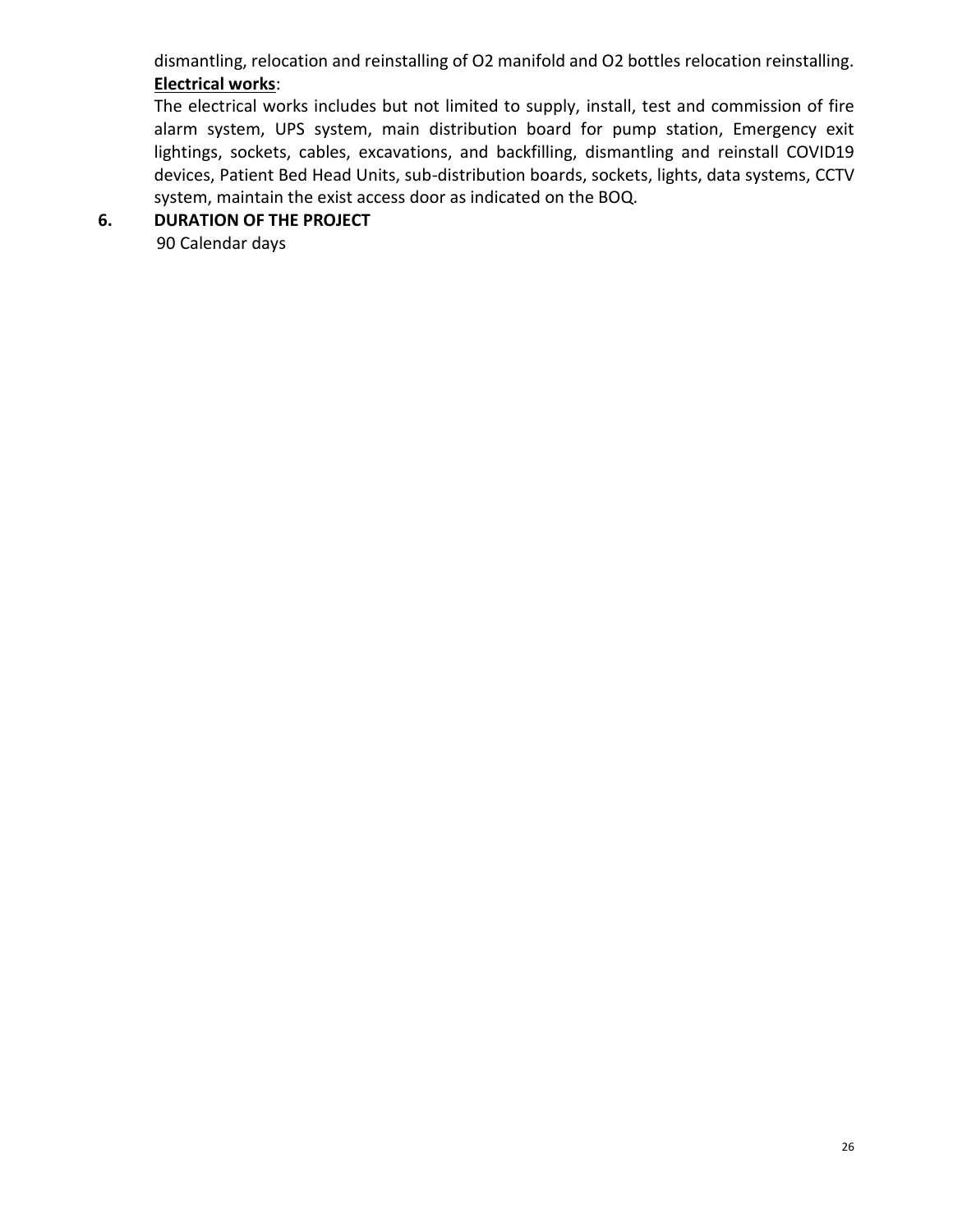# • SECTION 5B: **OTHER RELATED REQUIREMENTS**

Further to the Schedule of Requirements in the preceding Table, Bidders are requested to take note of the following additional requirements, conditions, and related services pertaining to the fulfillment of the requirements: *[check the condition that applies to this ITB, delete the entire row if condition is not applicable to the goods being procured]*

| <b>Delivery Term [INCOTERMS</b><br>2010]                  | <b>DAP</b>      |                                        |                        |
|-----------------------------------------------------------|-----------------|----------------------------------------|------------------------|
| (Pls. link this to price schedule)                        |                 |                                        |                        |
| <b>Exact Address of</b><br>Delivery/Installation Location | The location:   | Yarimja Area (36.2816741, 43.2148796). |                        |
| Mode of Transport Preferred                               | N/A             |                                        |                        |
| <b>UNDP Preferred Freight</b><br>Forwarder, if any        | N/A             |                                        |                        |
| Distribution of shipping<br>documents                     | N/A             |                                        |                        |
| (if using freight forwarder)                              |                 |                                        |                        |
| Customs, if required, clearing<br>shall be done by:       | N/A             |                                        |                        |
| Ex-factory / Pre-shipment<br>inspection                   |                 | As per the BoQs                        |                        |
| Inspection upon delivery                                  |                 | As per the BoQs                        |                        |
| <b>Installation Requirements</b>                          |                 | As per the BoQs                        |                        |
| <b>Testing Requirements</b>                               |                 | As per the BoQs                        |                        |
| Scope of Training on Operation<br>and Maintenance         |                 | As per the BoQs                        |                        |
| Commissioning                                             |                 | As per the BoQs                        |                        |
| <b>Warranty Period</b>                                    |                 | As per the BoQs                        |                        |
| <b>Local Service Support</b>                              | As per the BoQs |                                        |                        |
| <b>Technical Support</b><br>Requirements                  | As per the BoQs |                                        |                        |
| After-sale services<br>Requirements                       | As per the BoQs |                                        |                        |
| <b>Payment Terms</b>                                      | SΝ              | Item / Description / Milestone         | <b>Payment Portion</b> |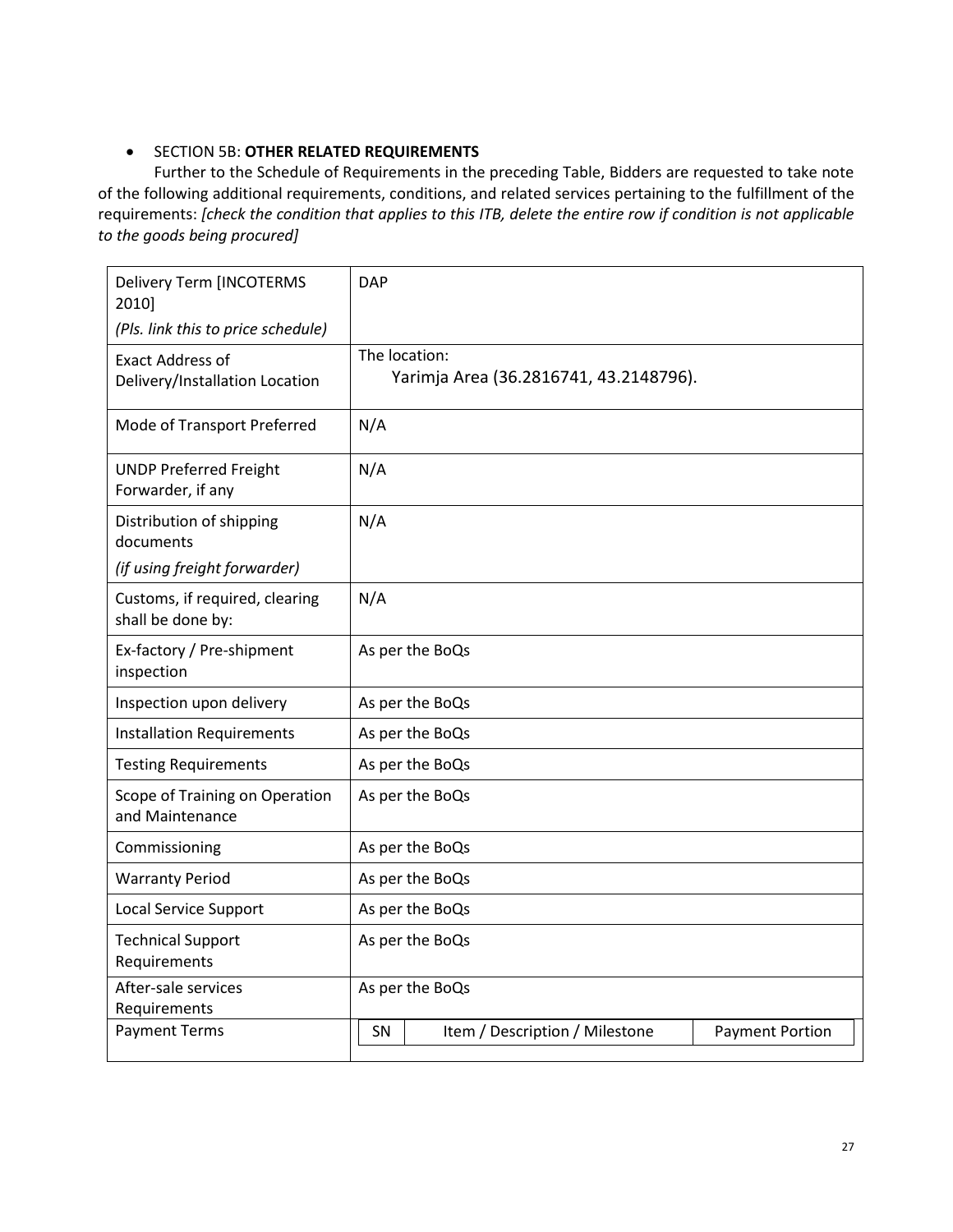|                                                                                                                  |                                                                                                                                                                                                                                                                                             | Payment will be processed on a<br>periodic/monthly basis based on<br>measurements of completed works<br>certified by the supervisor engineer in<br>line with BoQ; | Periodic/Monthly<br>payments of<br>completed works<br>totaling up to<br>100% of the contract<br>value. |
|------------------------------------------------------------------------------------------------------------------|---------------------------------------------------------------------------------------------------------------------------------------------------------------------------------------------------------------------------------------------------------------------------------------------|-------------------------------------------------------------------------------------------------------------------------------------------------------------------|--------------------------------------------------------------------------------------------------------|
| Conditions for Release of<br>Payment                                                                             | For interim payments:<br>1) Approved Requests for Inspections from the supervision<br>engineer.<br>2) Approval from UNDP's representative on the whole process.<br>3) Upon receipt of Certificate of Substantial Completion<br>inclusive executing the outstanding list (snag list) if any. |                                                                                                                                                                   |                                                                                                        |
| All documentations, including<br>catalogues, instructions and<br>operating manuals, shall be in<br>this language | English                                                                                                                                                                                                                                                                                     |                                                                                                                                                                   |                                                                                                        |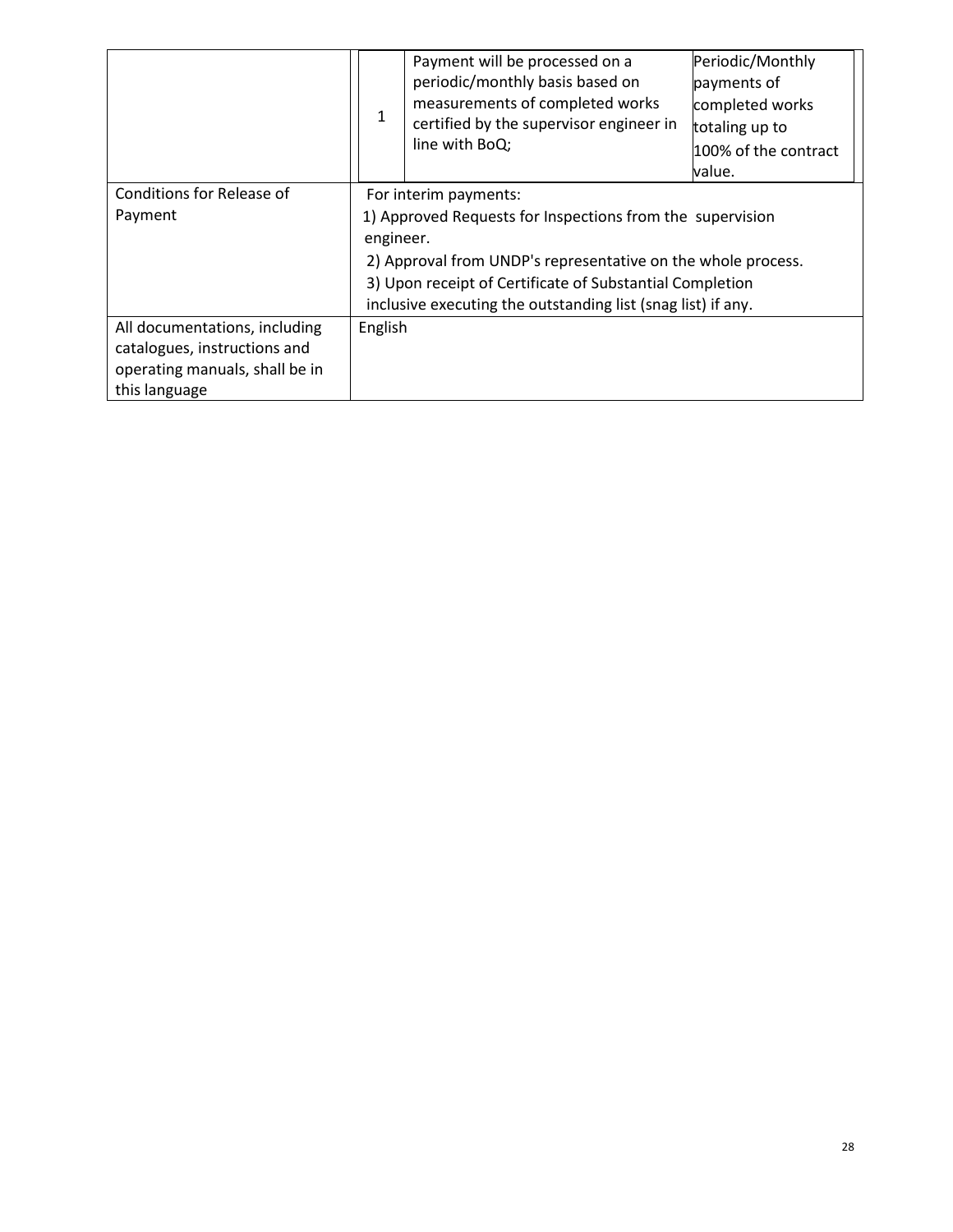<span id="page-28-0"></span>This form serves as a checklist for preparation of your Bid. Please complete the Returnable Bidding Forms in accordance with the instructions in the forms and return them as part of your Bid submission. No alteration to format of forms shall be permitted and no substitution shall be accepted.

Before submitting your Bid, please ensure compliance with the Bid Submission instructions of the BDS 22.

#### **Technical Bid:**

| Have you duly completed ALL of the Returnable Bidding Forms?                                                   |        |
|----------------------------------------------------------------------------------------------------------------|--------|
| Form A: Bid Submission Form                                                                                    | $\Box$ |
| Form B: Bidder Information Form                                                                                |        |
| Form C: Joint Venture/Consortium/ Association Information Form                                                 |        |
| (Mandatory), if applicable                                                                                     |        |
| Form D: Qualification Form                                                                                     |        |
| Form E: Format of Technical Bid/Company Profile                                                                |        |
| From G: Form of Bid Security/Certified Cheque                                                                  |        |
| From G.1: Bid Security Confirmation                                                                            |        |
| Have you provided the required documents to establish compliance with the<br>evaluation criteria in Section 4? |        |

#### **Price Schedule:**

| Form F: Price Schedule Form/BOQS duly signed and stamped |  |
|----------------------------------------------------------|--|
|----------------------------------------------------------|--|

**Note: The above Bidding Forms MUST BE completed and submitted along with the bid. In case, the bidder fails to provide these forms with their initial bid, UNDP reserves the right to reject the bid.**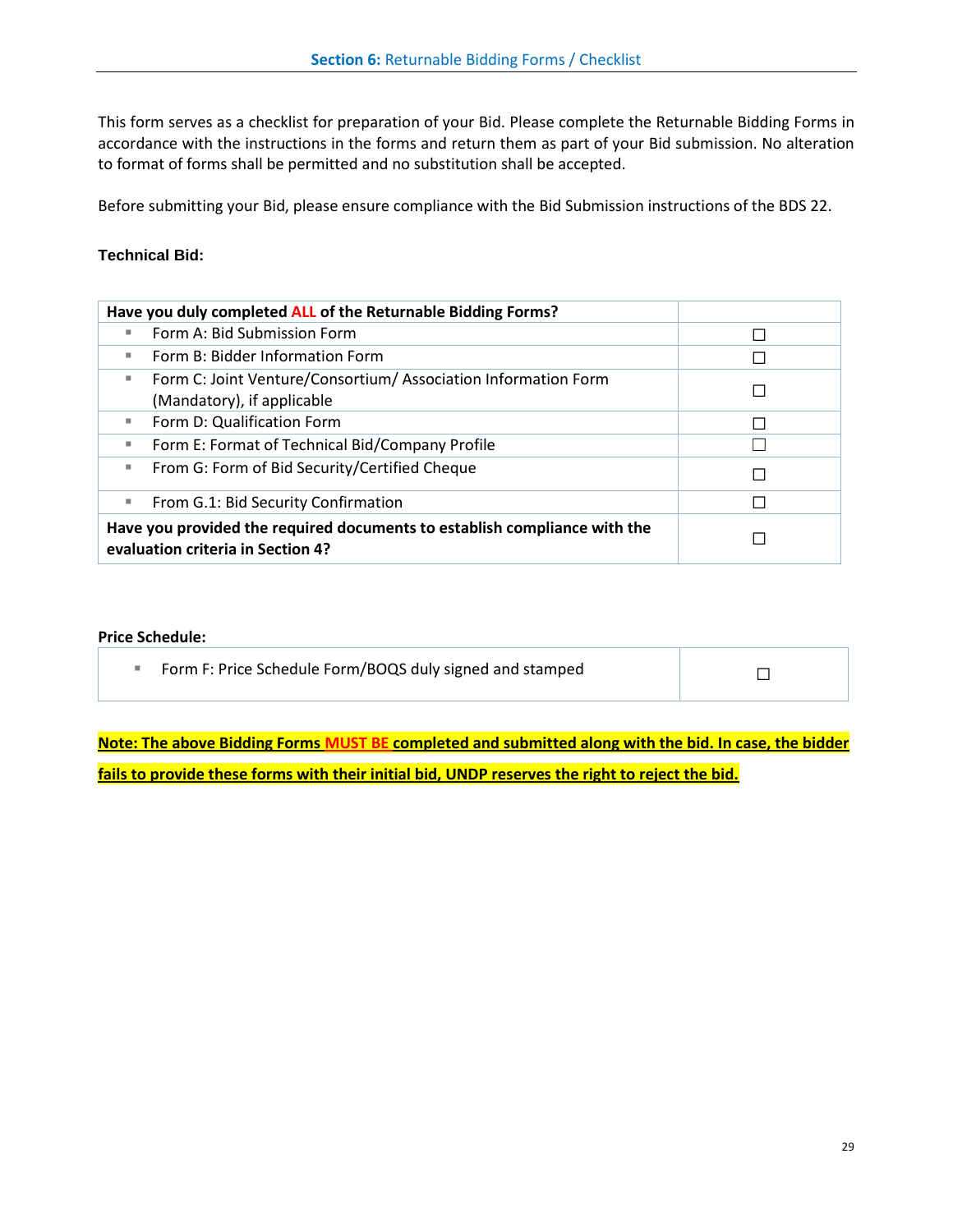#### <span id="page-29-0"></span>**Form A:** Bid Submission Form

| Name of Bidder:    | [Insert Name of Bidder]                                                  | Date: | Select date |
|--------------------|--------------------------------------------------------------------------|-------|-------------|
| - ITB reference: I | ITB-013-22 Safety Measures for COVID-19 Isolation Unit-East Mosul-Ninawa |       |             |
|                    | Governorate                                                              |       |             |

We, the undersigned, offer Karma Rubble removal and cleaning services - Southern Part**.**in accordance with your Invitation to Bid No. **ITB-013-22** and our Bid. We hereby submit our Bid, which includes this Technical Bid and Price Schedule.Our attached Price Schedule is for the sum of *[Insert amount in words and figures and* indicate currency]. We hereby declare that our firm, its affiliates or subsidiaries or employees, including any JV/Consortium /Association members or subcontractors or suppliers for any part of the contract:

- a) is not under procurement prohibition by the United Nations, including but not limited to prohibitions derived from the Compendium of United Nations Security Council Sanctions Lists;
- b) have not been suspended, debarred, sanctioned or otherwise identified as ineligible by any UN Organization or the World Bank Group or any other international Organization;
- c) have no conflict of interest in accordance with Instruction to Bidders Clause 4;
- d) do not employ, or anticipate employing, any person(s) who is, or has been a UN staff member within the last year, if said UN staff member has or had prior professional dealings with our firm in his/her capacity as UN staff member within the last three years of service with the UN (in accordance with UN postemployment restrictions published in ST/SGB/2006/15);
- e) have not declared bankruptcy, are not involved in bankruptcy or receivership proceedings, and there is no judgment or pending legal action against them that could impair their operations in the foreseeable future;
- f) undertake not to engage in proscribed practices, including but not limited to corruption, fraud, coercion, collusion, obstruction, or any other unethical practice, with the UN or any other party, and to conduct business in a manner that averts any financial, operational, reputational or other undue risk to the UN and we embrace the principles of the United Nations Supplier Code of Conduct and adhere to the principles of the United Nations Global Compact.

We declare that all the information and statements made in this Bid are true and we accept that any misinterpretation or misrepresentation contained in this Bid may lead to our disqualification and/or sanctioning by the UNDP.

We offer to supply the goods and related services in conformity with the Bidding documents, including the UNDP General Conditions of Contract and in accordance with the Schedule of Requirements and Technical Specifications.

Our Bid shall be valid and remain binding upon us for the period specified in the Bid Data Sheet.

We understand and recognize that you are not bound to accept any Bid you receive.

I, the undersigned, certify that I am duly authorized by [Insert Name of Bidder] to sign this Bid and bind it should UNDP accept this Bid.

| Name:      |  |
|------------|--|
| Title:     |  |
| Date:      |  |
| Signature: |  |

[*Stamp with official stamp of the Bidder*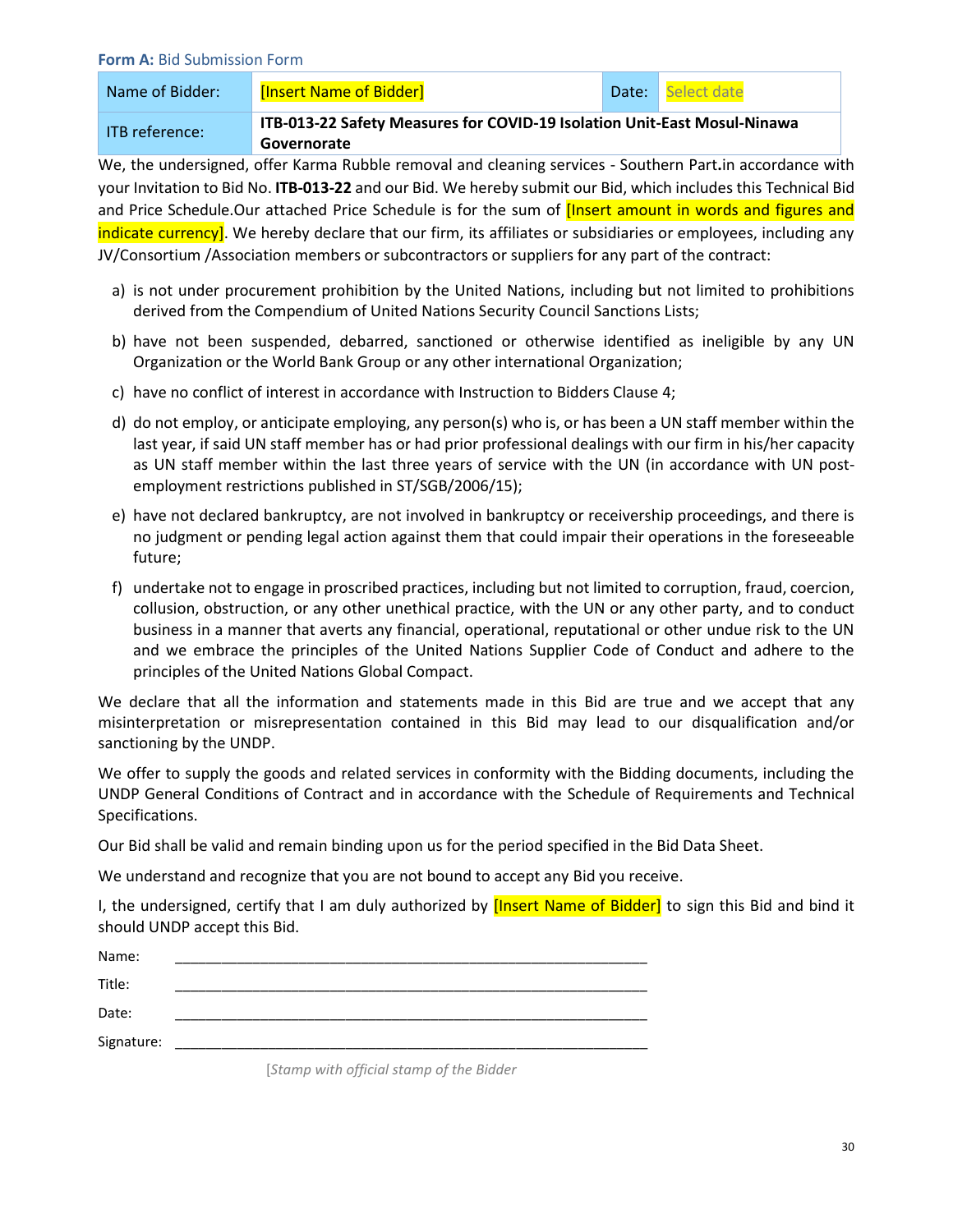## <span id="page-30-0"></span>**Form B: Bidder Information Form**

(All fields are required to be completed by bidder)

| <b>Legal name of Bidder</b>                                                                                                                                                                                                                                                  | [Complete]                                                                       |
|------------------------------------------------------------------------------------------------------------------------------------------------------------------------------------------------------------------------------------------------------------------------------|----------------------------------------------------------------------------------|
| <b>Legal address</b>                                                                                                                                                                                                                                                         | [Complete]                                                                       |
| <b>Year of registration</b>                                                                                                                                                                                                                                                  | [Complete]                                                                       |
| <b>Bidder's Authorized Representative</b><br><b>Information</b>                                                                                                                                                                                                              | Name and Title: [Complete]<br>Telephone numbers: [Complete]<br>Email: [Complete] |
| Are you a UNGM registered vendor?                                                                                                                                                                                                                                            | $\Box$ Yes $\Box$ No<br>If yes, [insert UGNM vendor number]                      |
| Are you a UNDP vendor?                                                                                                                                                                                                                                                       | $\Box$ Yes $\Box$ No<br>If yes, [insert UNDP vendor number]                      |
| <b>Countries of operation</b>                                                                                                                                                                                                                                                | [Complete]                                                                       |
| No. of full-time employees                                                                                                                                                                                                                                                   | [Complete]                                                                       |
| <b>Quality Assurance Certification (e.g.</b><br>ISO 9000 or Equivalent) (If yes,<br>provide a Copy of the valid Certificate):                                                                                                                                                | [Complete]                                                                       |
| Does your Company hold any<br>accreditation such as ISO 14001 or<br>ISO 14064 or equivalent related to<br>the environment? (If yes, provide a<br>Copy of the valid Certificate):                                                                                             | [Complete]                                                                       |
| Does your Company have a written<br><b>Statement of its Environmental</b><br>Policy? (If yes, provide a Copy)                                                                                                                                                                | [Complete]                                                                       |
| Does your organization demonstrates<br>significant commitment to<br>sustainability through some other<br>means, for example internal<br>company policy documents on<br>women empowerment, renewable<br>energies or membership of trade<br>institutions promoting such issues | [Complete]                                                                       |
| Is your company a member of the UN<br><b>Global Compact</b>                                                                                                                                                                                                                  | [Complete]                                                                       |
| <b>Contact person that UNDP may</b><br>contact for requests for clarifications                                                                                                                                                                                               | Name and Title: [Complete]<br>Telephone numbers: [Complete]                      |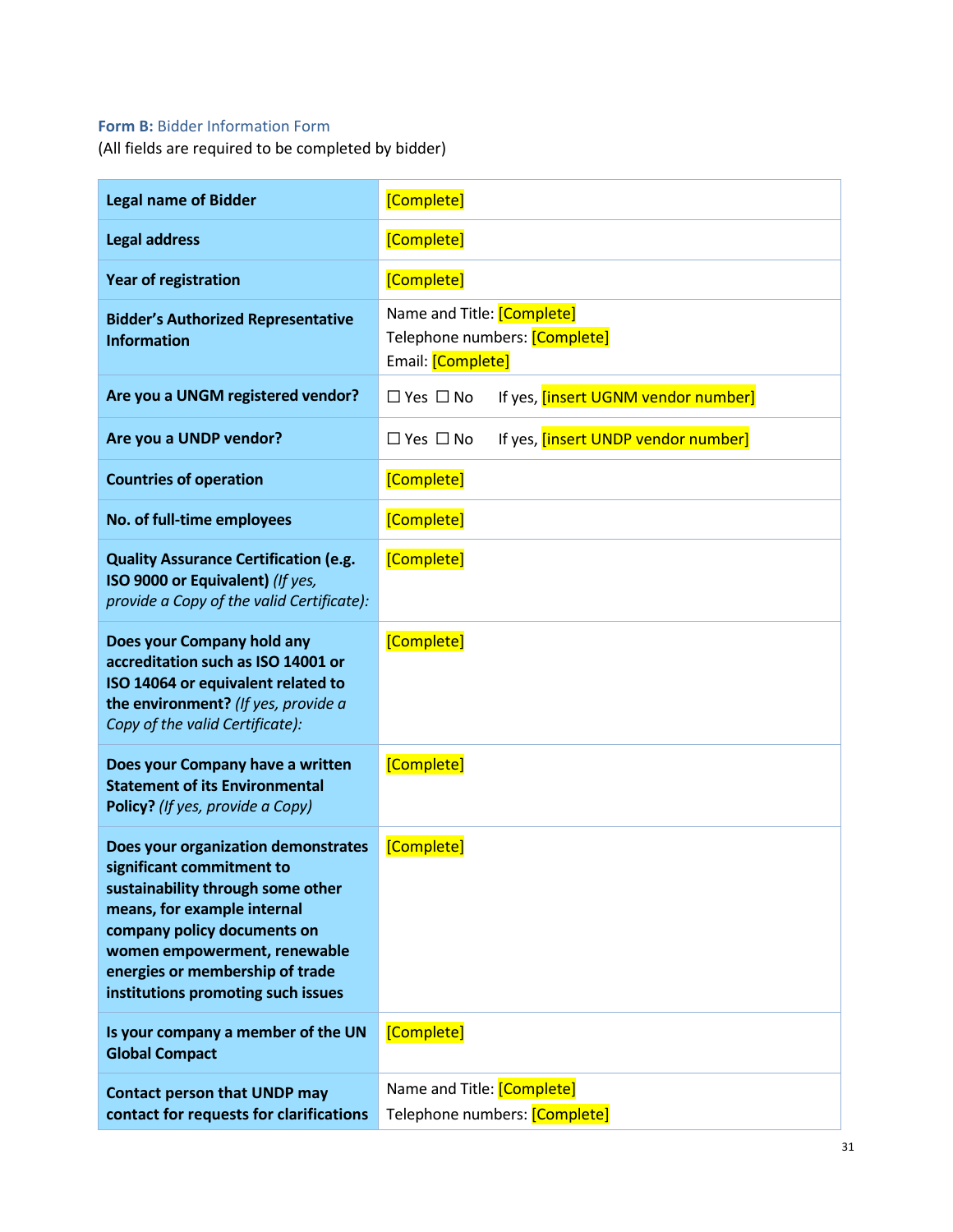| during Bid evaluation                            | Email: [Complete]                                                                                                                                                                                                                                                                                                                                                                                                                                                                                                                                                                                         |  |
|--------------------------------------------------|-----------------------------------------------------------------------------------------------------------------------------------------------------------------------------------------------------------------------------------------------------------------------------------------------------------------------------------------------------------------------------------------------------------------------------------------------------------------------------------------------------------------------------------------------------------------------------------------------------------|--|
| <b>Please attach the following</b><br>documents: | <b>Company Profile</b><br>Certificate of Incorporation/ Business Registration<br>٠<br>List and value of projects performed for the last 7 years, plus<br>٠<br>client's contact details who may be contacted for further<br>information on those contracts;<br>Statement of Satisfactory Performance from the Top two (2)<br>٠<br>Clients<br>similar<br>in<br>terms<br>οf<br>(Renovation/Rehabilitation/Construction)<br>projects<br>completed over the last 7 years;<br>Implementation timetable as per the requirement;<br>٠<br>CVs of the proposed key personnel as mentioned in the<br>٠<br><b>BDS</b> |  |
|                                                  | Last five years Audited Financial Statement (Income<br>Statement and Balance Sheet) including Auditor's Report<br>for the past five years (2016, 2017, 2018, 2019, 2020). 2021 will<br>be considered if the audit report is available. The bidders having<br>completed certified audited financial statement for 2020 can also<br>submit the report which will be considered for evaluation.<br>(For JV/Consortium/Association, all Parties cumulatively should<br>meet requirement).                                                                                                                     |  |
|                                                  | List and value of ongoing projects together with completion<br>п<br>with UNDP and other national/multi-national<br>ratio<br>organizations.<br>Form A: Bid Submission Form<br>٠<br>Form B: Bidder Information Form<br>٠<br>Form C: Joint Venture/Consortium/ Association Information<br>٠<br>Form D: Qualification Form<br>п<br>Form E: Format of Technical Bid<br>п<br>Form F: Price Schedule Form/BOQS duly signed and stamped                                                                                                                                                                           |  |
|                                                  | Duly completed and signed/stamped BOQ<br>٠<br>Duly completed and signed/stamped Technical Compliance<br>$\blacksquare$<br>Sheet<br>Catalogue/Brochure for the supplying items<br>п<br>Confirmation of availability of the following equipment on<br>٠<br>the letterhead of the company:<br>1 Year Warranty letter for the required work.<br>٠                                                                                                                                                                                                                                                             |  |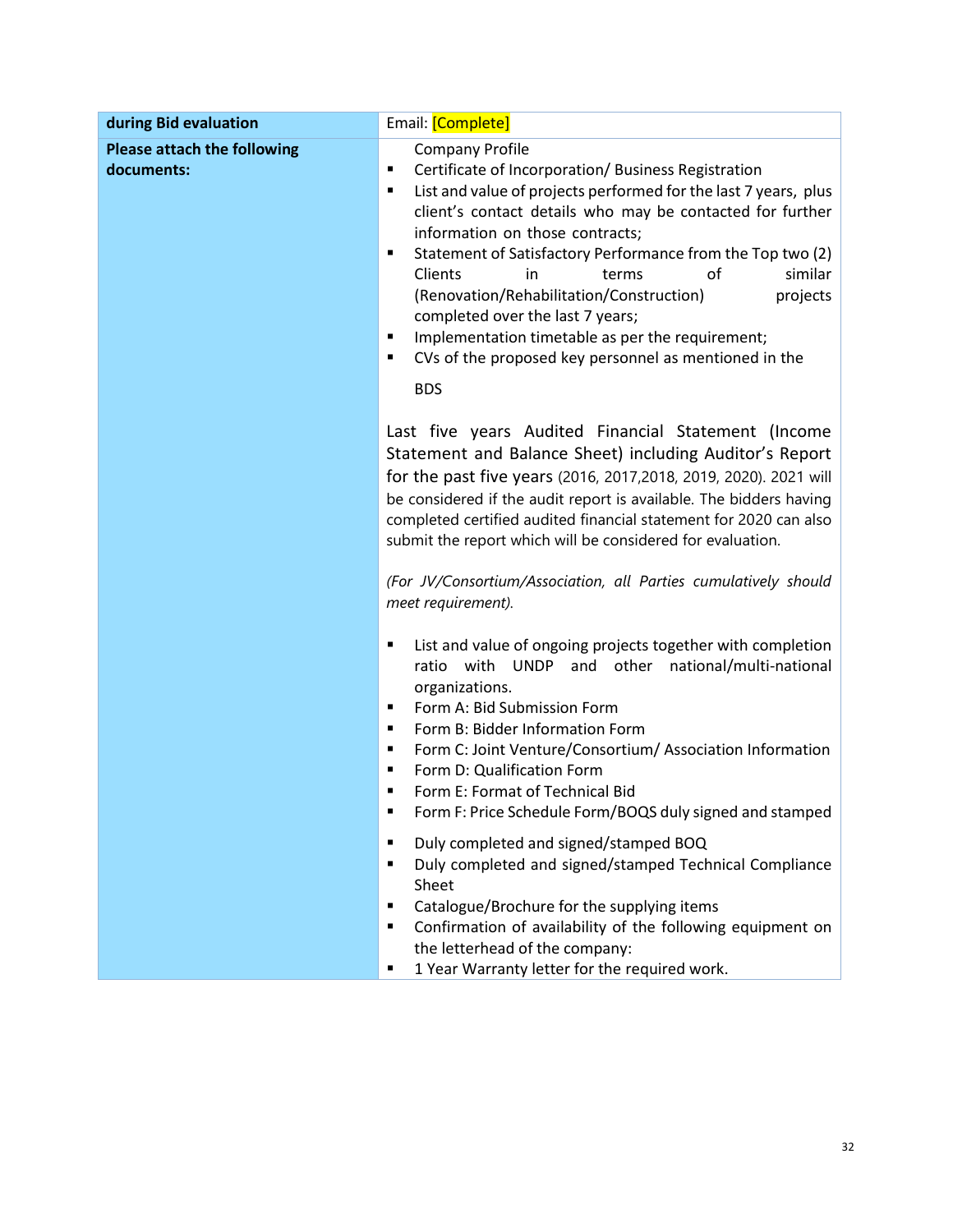#### <span id="page-32-0"></span>**Form C:** Joint Venture/Consortium/Association Information Form

| Name of Bidder:  | [Insert Name of Bidder]                                                                 | Date: | Select date |
|------------------|-----------------------------------------------------------------------------------------|-------|-------------|
| - ITB reference: | ITB-013-22 Safety Measures for COVID-19 Isolation Unit-East Mosul-Ninawa<br>Governorate |       |             |

To be completed and returned with your Bid if the Bid is submitted as a Joint Venture/Consortium/Association.

| <b>No</b> | Name of Partner and contact information<br>(address, telephone numbers, fax numbers, e-mail<br>address) | Proposed proportion of responsibilities (in<br>%) and type of goods and/or services to be<br>performed |
|-----------|---------------------------------------------------------------------------------------------------------|--------------------------------------------------------------------------------------------------------|
|           | [Complete]                                                                                              | [Complete]                                                                                             |
|           | [Complete]                                                                                              | [Complete]                                                                                             |
|           | [Complete]                                                                                              | [Complete]                                                                                             |

| Name of leading partner                 |            |
|-----------------------------------------|------------|
| (with authority to bind the JV,         |            |
| Consortium, Association during the ITB  | [Complete] |
| process and, in the event a Contract is |            |
| awarded, during contract execution)     |            |

We have attached a copy of the below referenced document signed by every partner, which details the likely legal structure of and the confirmation of joint and severable liability of the members of the said joint venture:

☐ Letter of intent to form a joint venture *OR* ☐ JV/Consortium/Association agreement

We hereby confirm that if the contract is awarded, all parties of the Joint Venture/Consortium/Association shall be jointly and severally liable to UNDP for the fulfillment of the provisions of the Contract.

| Name of partner: | Name of partner: |
|------------------|------------------|
|                  |                  |
|                  |                  |
| Name of partner: | Name of partner: |
|                  |                  |
|                  |                  |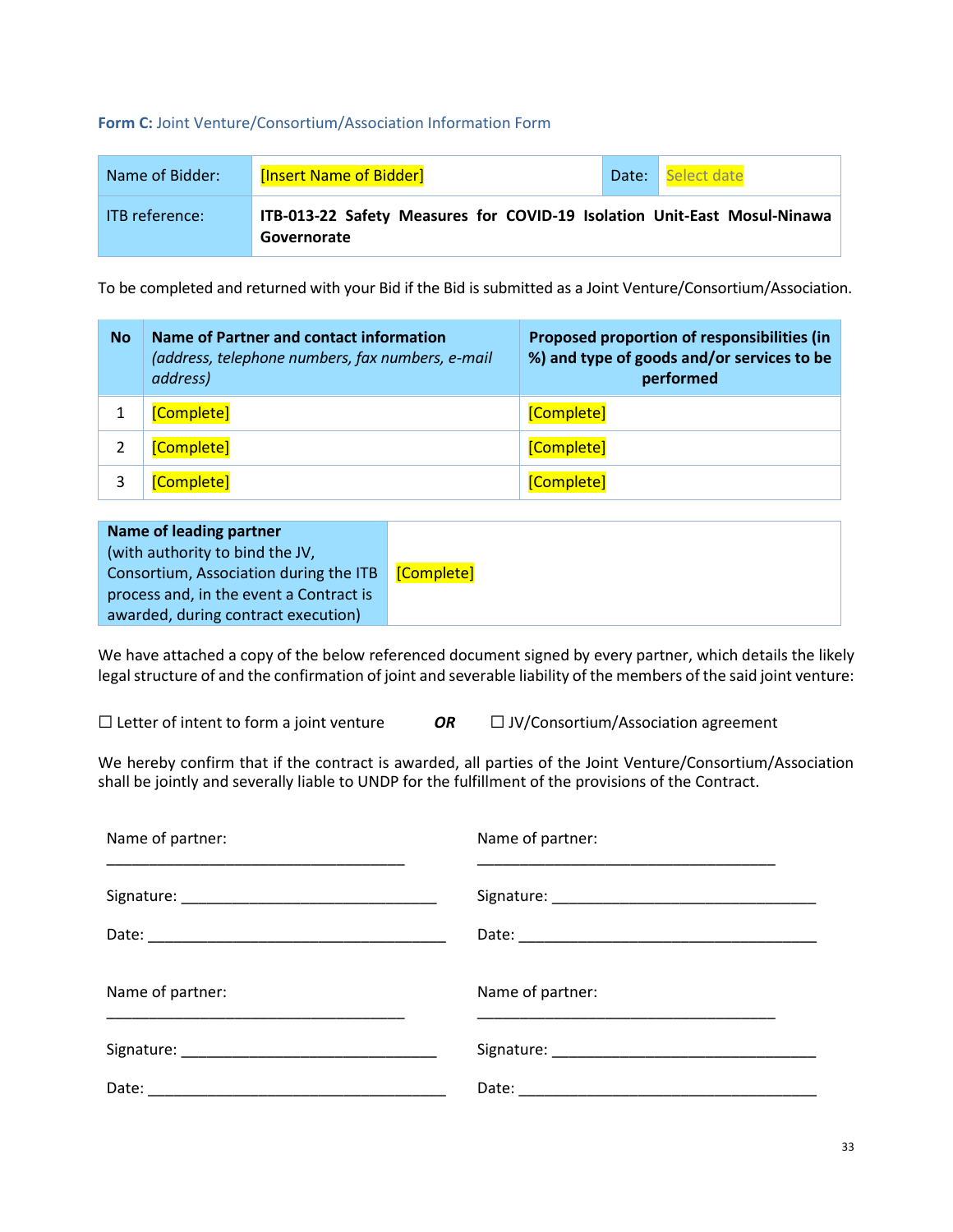#### <span id="page-33-0"></span>**Form D:** Eligibility and Qualification Form

(All fields are required to be completed by bidder)

| Name of Bidder:       | [Insert Name of Bidder]                                                                 | Date: | Select date |
|-----------------------|-----------------------------------------------------------------------------------------|-------|-------------|
| <b>ITB</b> reference: | ITB-013-22 Safety Measures for COVID-19 Isolation Unit-East Mosul-Ninawa<br>Governorate |       |             |

If JV/Consortium/Association, to be completed by each partner.

#### **History of Non- Performing Contracts**

| $\Box$ Non-performing contracts did not occur during the last 3 years |                                         |                                                                                |                                                         |
|-----------------------------------------------------------------------|-----------------------------------------|--------------------------------------------------------------------------------|---------------------------------------------------------|
| $\Box$ Contract(s) not performed in the last 3 years                  |                                         |                                                                                |                                                         |
| Year                                                                  | Non-performed<br>portion of<br>contract | <b>Contract Identification</b>                                                 | <b>Total Contract Amount</b><br>(current value in US\$) |
|                                                                       |                                         | Name of Client:<br><b>Address of Client:</b><br>Reason(s) for non-performance: |                                                         |

#### **Litigation History** (including pending litigation)

| $\Box$ No litigation history for the last 3 years |                                              |                                  |                              |
|---------------------------------------------------|----------------------------------------------|----------------------------------|------------------------------|
|                                                   | $\Box$ Litigation History as indicated below |                                  |                              |
| Year of                                           | <b>Amount in</b>                             | <b>Contract Identification</b>   | <b>Total Contract Amount</b> |
| dispute                                           | dispute (in US\$)                            |                                  | (current value in US\$)      |
|                                                   |                                              | Name of Client:                  |                              |
|                                                   |                                              | Address of Client:               |                              |
|                                                   |                                              | Matter in dispute:               |                              |
|                                                   |                                              | Party who initiated the dispute: |                              |
|                                                   |                                              | Status of dispute:               |                              |
|                                                   |                                              | Party awarded if resolved:       |                              |

#### **Previous Relevant Experience**

Please list only previous similar assignments successfully completed in the last 7 years.

List only those assignments for which the Bidder was legally contracted or sub-contracted by the Client as a company or was one of the Consortium/JV partners. Assignments completed by the Bidder's individual experts working privately or through other firms cannot be claimed as the relevant experience of the Bidder, or that of the Bidder's partners or sub-consultants, but can be claimed by the Experts themselves in their CVs. The Bidder should be prepared to substantiate the claimed experience by presenting copies of relevant documents and references if so requested by UNDP.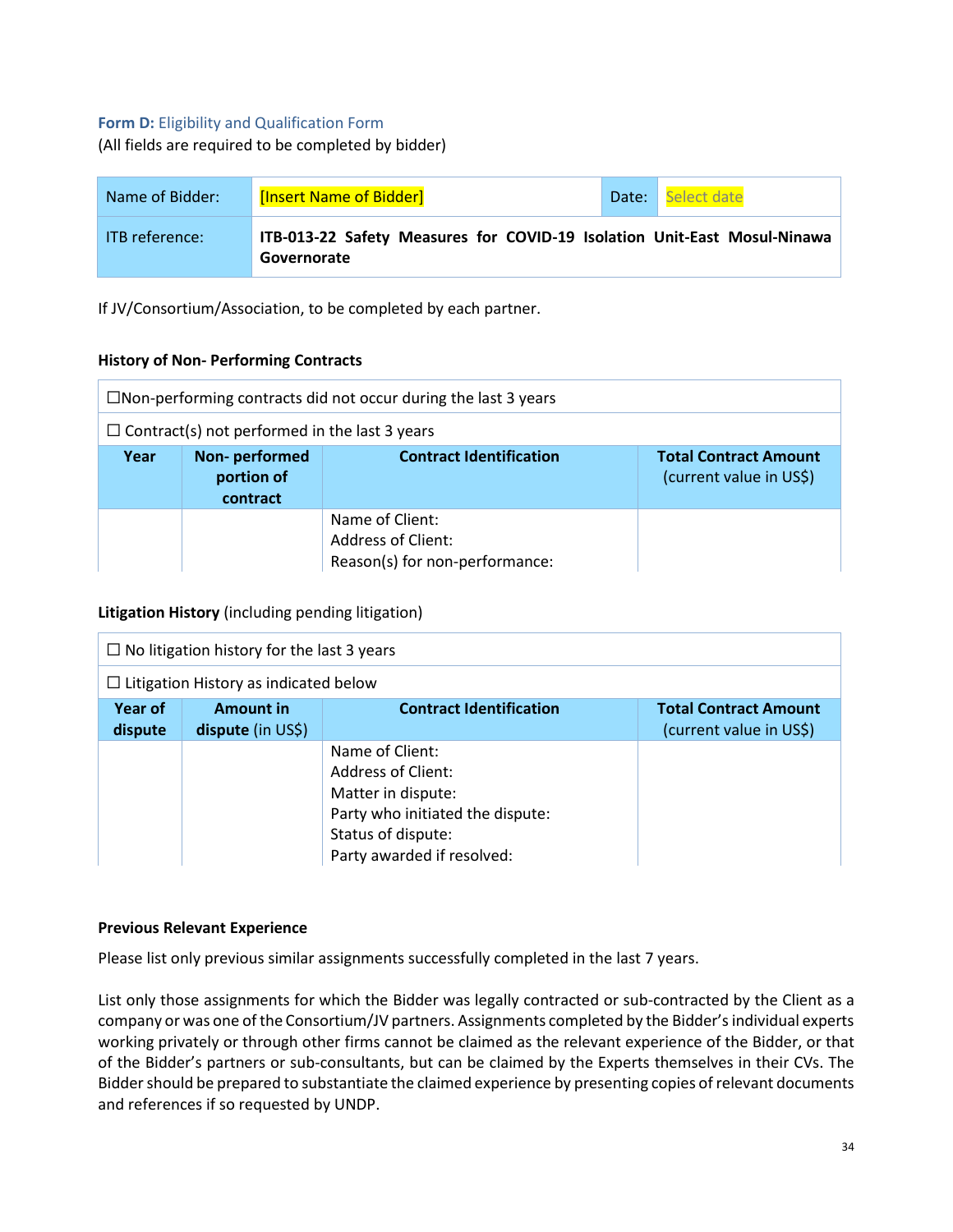| Project name &<br><b>Country of</b><br><b>Assignment</b> | <b>Client &amp; Reference</b><br><b>Contact Details</b> | <b>Contract</b><br>Value | <b>Period of</b><br>activity and<br>status | <b>Types of activities</b><br>undertaken |
|----------------------------------------------------------|---------------------------------------------------------|--------------------------|--------------------------------------------|------------------------------------------|
|                                                          |                                                         |                          |                                            |                                          |
|                                                          |                                                         |                          |                                            |                                          |
|                                                          |                                                         |                          |                                            |                                          |

*Bidders may also attach their own Project Data Sheets with more details for assignments above.*

☐ Attached are the Statements of Satisfactory Performance from the Top 3 (three) Clients or more.

#### **Financial Standing**

| <b>Annual Turnover for the last 3 years</b>           |  |
|-------------------------------------------------------|--|
| Latest Credit Rating (if any), indicate the<br>source |  |

| <b>Financial information</b><br>(in US\$ equivalent) | Historic information for the last 5 years |      |                                   |      |      |  |
|------------------------------------------------------|-------------------------------------------|------|-----------------------------------|------|------|--|
|                                                      | 2016                                      | 2017 | 2018                              | 2019 | 2020 |  |
|                                                      | Information from Balance Sheet            |      |                                   |      |      |  |
| Total Assets (TA)                                    |                                           |      |                                   |      |      |  |
| <b>Total Liabilities (TL)</b>                        |                                           |      |                                   |      |      |  |
| Current Assets (CA)                                  |                                           |      |                                   |      |      |  |
| Current Liabilities (CL)                             |                                           |      |                                   |      |      |  |
|                                                      |                                           |      | Information from Income Statement |      |      |  |
| Total / Gross Revenue<br>(TR)                        |                                           |      |                                   |      |      |  |
| <b>Profits Before Taxes</b><br>(PBT)                 |                                           |      |                                   |      |      |  |
| Net Profit                                           |                                           |      |                                   |      |      |  |
| <b>Current Ratio</b>                                 |                                           |      |                                   |      |      |  |

☐ Attached are copies of the audited financial statements (balance sheets, including all related notes, and income statements) for the years required above complying with the following condition:

- a) Must reflect the financial situation of the Bidder or party to a JV, and not sister or parent companies;
- b) Historic financial statements must be audited by a certified public accountant;
- c) Historic financial statements must correspond to accounting periods already completed and audited. No statements for partial periods shall be accepted.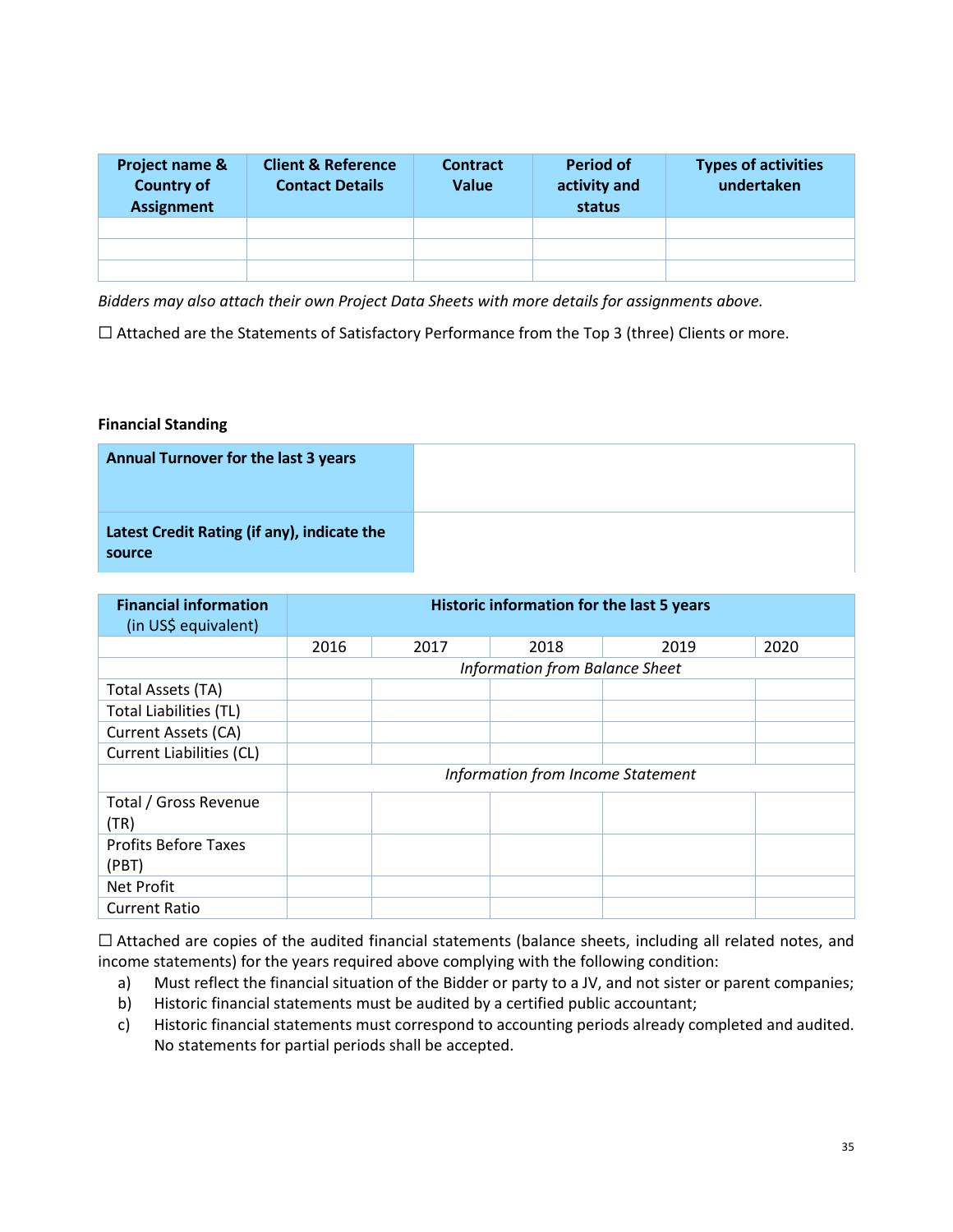#### <span id="page-35-0"></span>**Form E: Format of Technical Bid**

(All fields are required to be completed by bidder)

| Name of Bidder:       | [Insert Name of Bidder]                                                                 | Date: | Select date |
|-----------------------|-----------------------------------------------------------------------------------------|-------|-------------|
| <b>ITB</b> reference: | ITB-013-22 Safety Measures for COVID-19 Isolation Unit-East Mosul-Ninawa<br>Governorate |       |             |

The Bidder's Bid should be organized to follow this format of the Technical Bid. Where the bidder is presented with a requirement or asked to use a specific approach, the bidder must not only state its acceptance, but also describe how it intends to comply with the requirements. Where a descriptive response is requested, failure to provide the same will be viewed as non-responsive.

#### **SECTION 1: Bidder's qualification, capacity and expertise**

#### **1.1 Top (three or more) Projects implemented during the last** 7 **years:**

**1**

| <b>Project Description</b> | <b>Client</b> | Amount<br>in US\$ | Year of<br><b>Completion</b> | %<br><b>Completed</b> | Performance<br><b>Evaluation</b> |
|----------------------------|---------------|-------------------|------------------------------|-----------------------|----------------------------------|
|                            |               |                   |                              |                       |                                  |
|                            |               |                   |                              |                       |                                  |
|                            |               |                   |                              |                       |                                  |
|                            |               |                   |                              |                       |                                  |
|                            |               |                   |                              |                       |                                  |

#### **1.2 Current on-going commitments (if any with UNDP & Other Clients);**

| Project<br>Description | <b>Client Name</b> | Amount in US\$ | <b>Completion Ratio</b> | Anticipated date of<br><b>Completion</b> |
|------------------------|--------------------|----------------|-------------------------|------------------------------------------|
|                        |                    |                |                         |                                          |
|                        |                    |                |                         |                                          |
|                        |                    |                |                         |                                          |
|                        |                    |                |                         |                                          |

#### **SECTION 2: Scope of Supply, Technical Specifications, and Related Services**

This section should demonstrate the Bidder's responsiveness to the specification by identifying the specific components proposed, addressing the requirements, as specified, point by point; providing a detailed description of the essential performance characteristics proposed; and demonstrating how the proposed bid meets or exceeds the requirements/specifications. All important aspects should be addressed in sufficient detail.

**2.1** Implementation plan including a Gantt Chart or Project Schedule indicating the detailed sequence of activities that will be undertaken and their corresponding timing.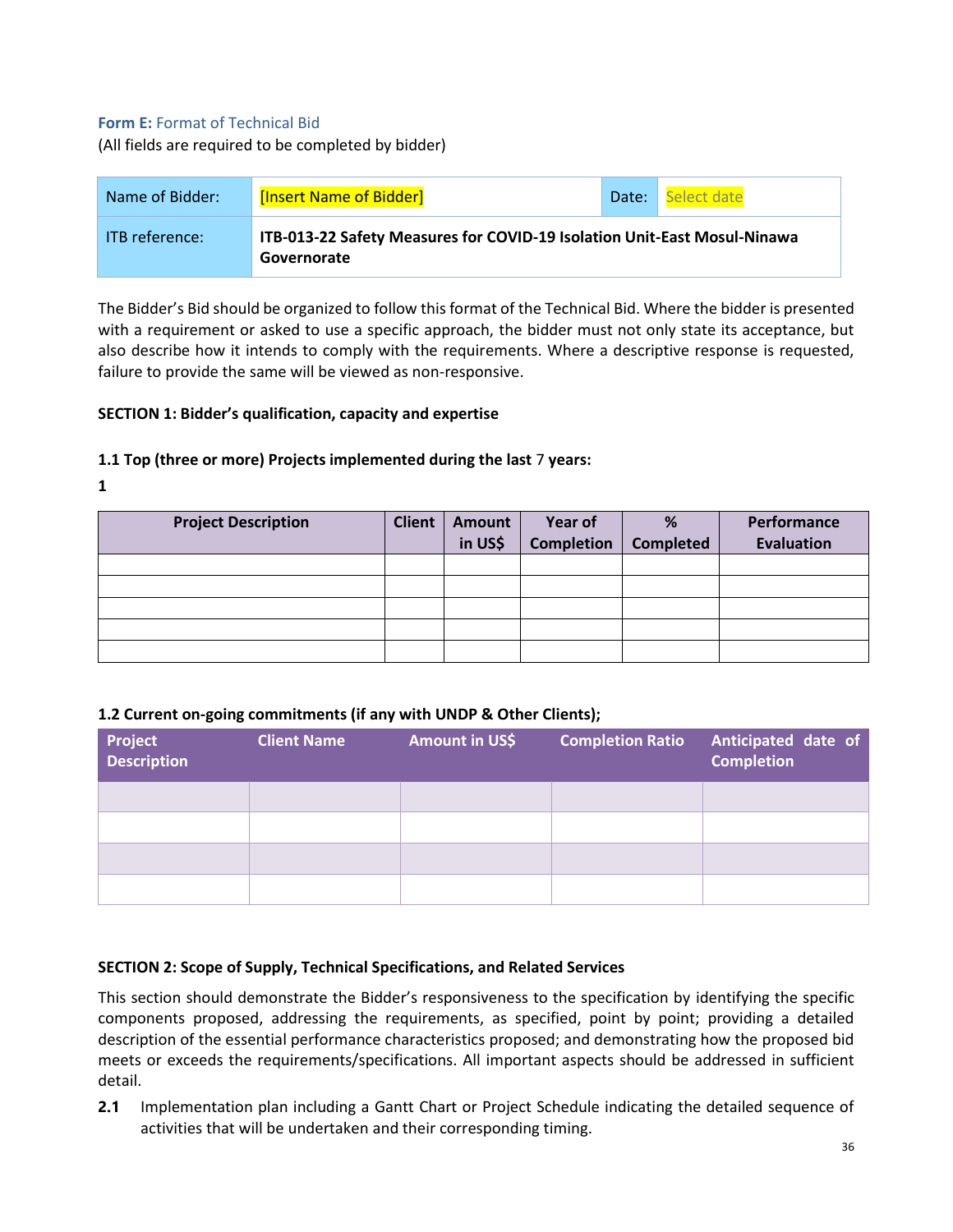**2.2** Explain whether any work would be subcontracted, to whom, how much percentage of the requirements, the rationale for such, and the roles of the proposed sub-contractors and how everyone will function as a team.

| <b>Description</b>                                               | Yes/No | If Yes, please provide details |
|------------------------------------------------------------------|--------|--------------------------------|
| Please confirm if any part of the<br>works will be subcontracted |        |                                |
|                                                                  |        |                                |
|                                                                  |        |                                |

- **2.3 List of the equipment will be assigned to the project: provide a list supported by the certificate of registration**
- **2.4 Drawings -attached separately**
- **2.5 Technical Compliance Sheet – attached separately**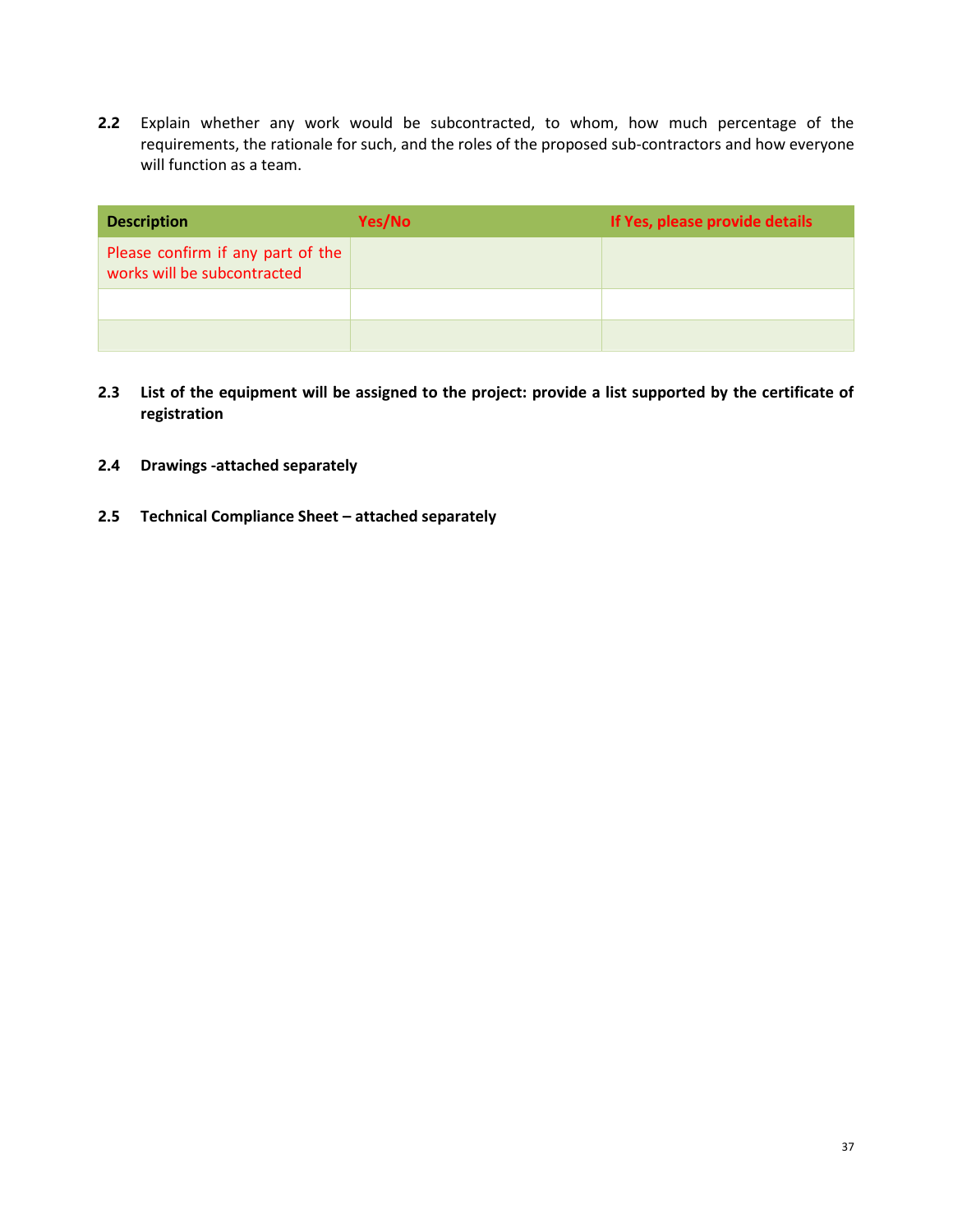#### **SECTION 3: Management Structure and Key Personnel**

- 3.1 Describe the overall management approach toward planning and implementing the project. Include an organization chart for the management of the project describing the relationship of key positions and designations. Provide a spreadsheet to show the activities of each personnel and the time allocated for his/her involvement.
- 3.2 Provide CVs for key personnel that will be provided to support the implementation of this project using the format below. CVs should demonstrate qualifications in areas relevant to the scope of goods and/or services.

| <b>Name of Personnel</b>                       | [Insert]                                                                                                                                                                                                                                                                                                                                                                                                                                                    |
|------------------------------------------------|-------------------------------------------------------------------------------------------------------------------------------------------------------------------------------------------------------------------------------------------------------------------------------------------------------------------------------------------------------------------------------------------------------------------------------------------------------------|
| <b>Position for this</b><br>assignment         | [Insert]                                                                                                                                                                                                                                                                                                                                                                                                                                                    |
| <b>Nationality</b>                             | [Insert]                                                                                                                                                                                                                                                                                                                                                                                                                                                    |
| Language proficiency                           | [Insert]                                                                                                                                                                                                                                                                                                                                                                                                                                                    |
| Education/<br><b>Qualifications</b>            | [Summarize college/university and other specialized education of personnel<br>member, giving names of schools, dates attended, and degrees/qualifications<br>obtained.]                                                                                                                                                                                                                                                                                     |
|                                                | [Insert]                                                                                                                                                                                                                                                                                                                                                                                                                                                    |
| <b>Professional</b><br>certifications          | [Provide details of professional certifications relevant to the scope of goods<br>and/or services]<br>Name of institution: [Insert]<br>Date of certification: [Insert]                                                                                                                                                                                                                                                                                      |
| <b>Employment Record/</b><br><b>Experience</b> | [List all positions held by personnel (starting with present position, list in reverse<br>order), giving dates, names of employing organization, title of position held and<br>location of employment. For experience in last five years, detail the type of<br>activities performed, degree of responsibilities, location of assignments and any<br>other information or professional experience considered pertinent for this<br>assignment.]<br>[Insert] |
|                                                | [Provide names, addresses, phone and email contact information for<br>two (2) references]                                                                                                                                                                                                                                                                                                                                                                   |
| <b>References</b>                              | Reference 1:<br>[Insert]<br><b>Reference 2:</b><br>[Insert]                                                                                                                                                                                                                                                                                                                                                                                                 |

#### **Format for CV of Proposed Key Personnel**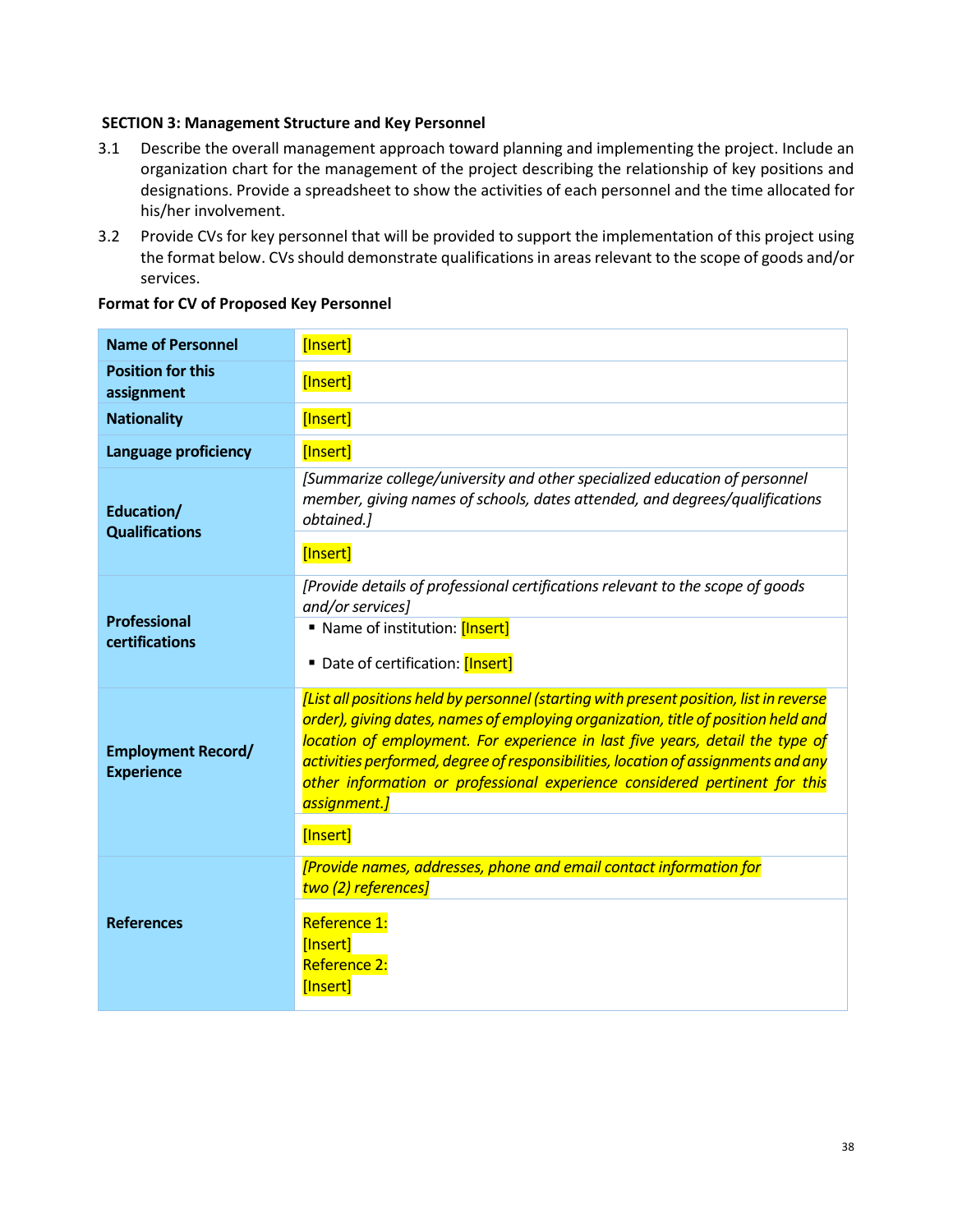I, the undersigned, certify that to the best of my knowledge and belief, the data provided above correctly describes my qualifications, my experiences, and other relevant information about myself.

\_\_\_\_\_\_\_\_\_\_\_\_\_\_\_\_\_\_\_\_\_\_\_\_\_\_\_\_\_\_\_\_\_\_\_\_\_\_\_\_ \_\_\_\_\_\_\_\_\_\_\_\_\_\_\_\_\_\_\_

Signature of Personnel **Date (Day/Month/Year)**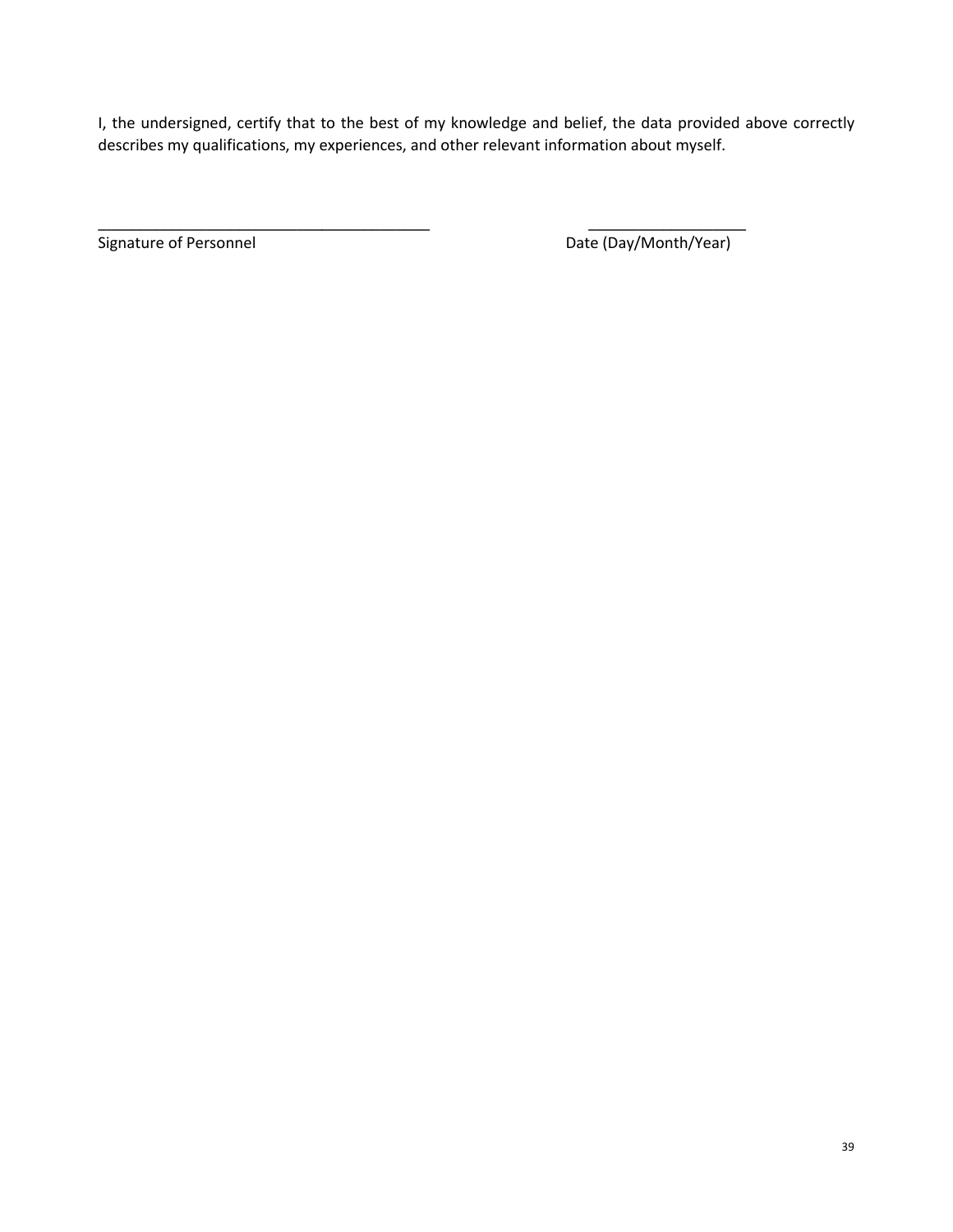<span id="page-39-0"></span>

| Name of Bidder:       | [Insert Name of Bidder]                                                                 | Date: | Select date |
|-----------------------|-----------------------------------------------------------------------------------------|-------|-------------|
| <b>ITB</b> reference: | ITB-013-22 Safety Measures for COVID-19 Isolation Unit-East Mosul-Ninawa<br>Governorate |       |             |

## **ATTENTION: BOQ ATTACHED SEPARATELY**

# **The BOQs should be downloaded from the system, filled in properly and reattached in the system. Please don't fill the BOQs in the system file.**

The Bidder is required to prepare the Price Schedule following the below format. The Price Schedule must include a detailed cost breakdown of all goods and related services to be provided. Separate figures must be provided for each functional grouping or category, if any.

| Completion Period: 90 calendar days                     | Agree: | Yes | No |
|---------------------------------------------------------|--------|-----|----|
| Delivery Term: DAP:                                     |        |     |    |
| The location: Ninawa Governorate                        | Agree: | Yes | No |
| with UNDP general terms and<br>Compliance<br>conditions | Agree: | Yes | No |
|                                                         |        |     |    |

Total price:

| Name of Bidder:               |  |
|-------------------------------|--|
| Authorised signature:         |  |
| Name of authorised signatory: |  |
| <b>Functional Title:</b>      |  |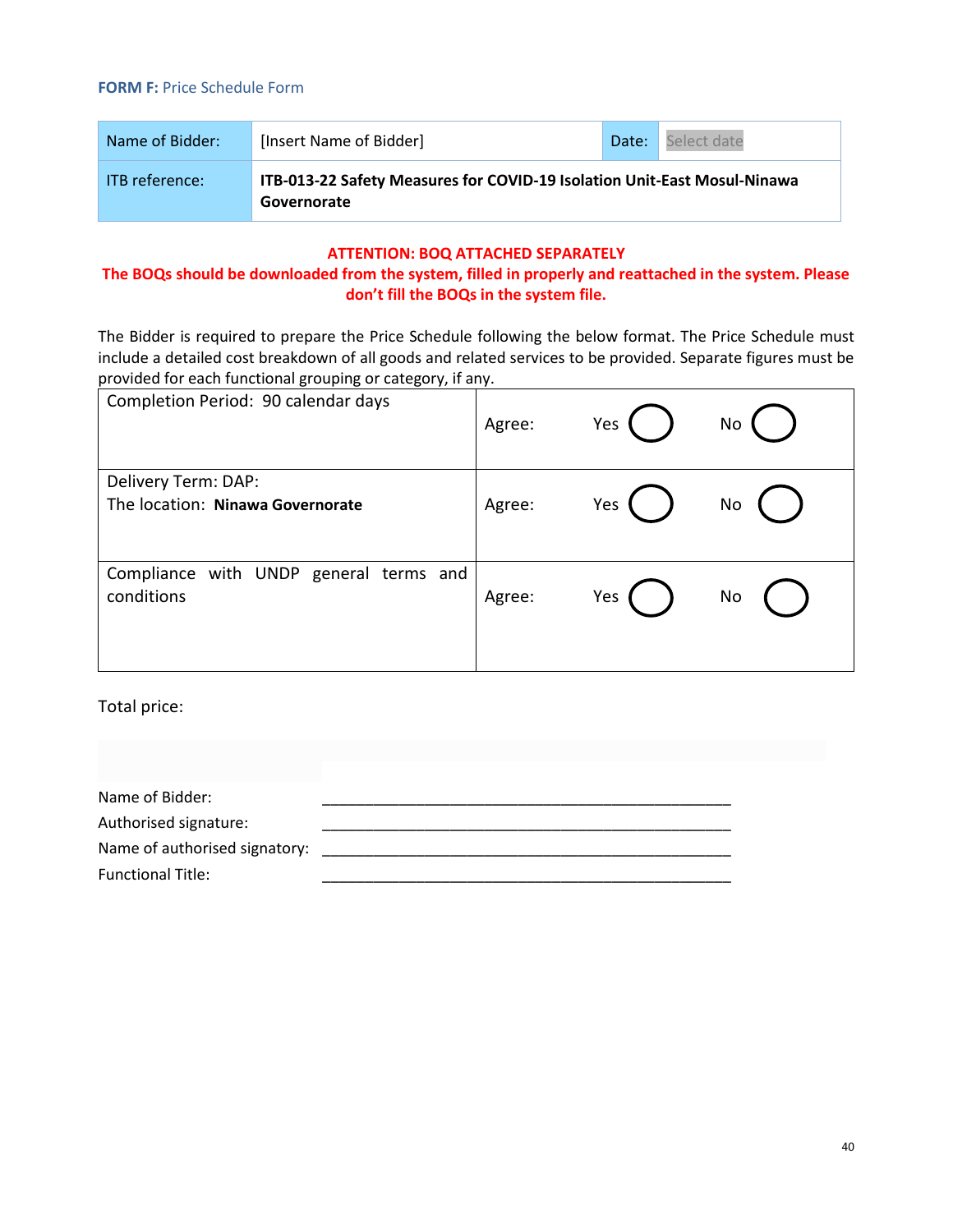#### <span id="page-40-0"></span>**FORM G:** Form of Bid Security

# **Bid Security must be issued using the official letterhead of the Issuing Bank. Except for indicated fields, no changes may be made on this template.**

#### To: UNDP

*[Insert contact information as provided in Data Sheet]*

WHEREAS **Name and address of Bidder** (hereinafter called "the Bidder") has submitted a Bid to UNDP dated Click here to enter a date. to execute goods and/or services under(hereinafter called "the Bid"):

AND WHEREAS it has been stipulated by you that the Bidder shall furnish you with a Bank Guarantee by a recognized bank for the sum specified therein as security if the Bidder:

- a) Fails to sign the Contract after UNDP has awarded it;
- b) Withdraws its Bid after the date of the opening of the Bids;
- c) Fails to comply with UNDP's variation of requirement, as per ITB instructions; or
- d) Fails to furnish Performance Security, insurances, or other documents that UNDP may require as a condition to rendering the contract effective.

AND WHEREAS we have agreed to give the Bidder such Bank Guarantee:

NOW THEREFORE we hereby affirm that we are the Guarantor and responsible to you, on behalf of the Bidder, up to a total of [*amount of guarantee*] [*in words and numbers*], such sum being payable in the types and proportions of currencies in which the Price Bid is payable, and we undertake to pay you, upon your first written demand and without cavil or argument, any sum or sums within the limits of *[amount of guarantee as aforesaid*] without your needing to prove or to show grounds or reasons for your demand for the sum specified therein.

This guarantee shall be valid up to 30 days after the final date of validity of bids.

#### **SIGNATURE AND SEAL OF THE GUARANTOR BANK**

| Name:  |  |  |
|--------|--|--|
| Title: |  |  |
| Date:  |  |  |
|        |  |  |
|        |  |  |

*[Stamp with official stamp of the Bank]*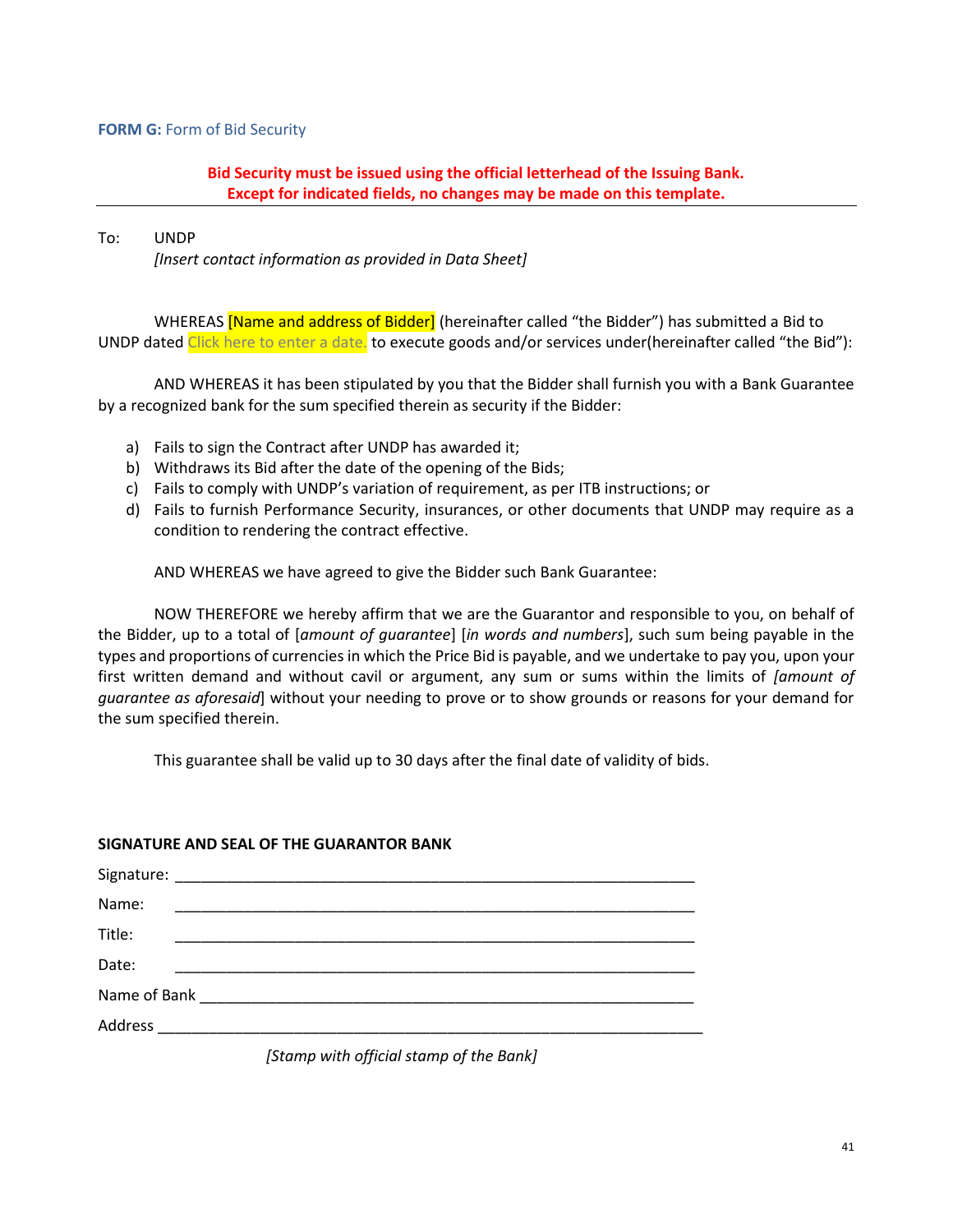#### <span id="page-41-0"></span>**FORM G.1:** Template for Bid Security Confirmation

<span id="page-41-1"></span>(This should be written in the Letterhead of the Bidder. Except for indicated fields, no changes may be made in this template.)

| Name of Bidder:              | [Insert Name of Bidder]                                                                 | Date: | Select date |
|------------------------------|-----------------------------------------------------------------------------------------|-------|-------------|
| $\blacksquare$ TB reference: | ITB-013-22 Safety Measures for COVID-19 Isolation Unit-East Mosul-Ninawa<br>Governorate |       |             |

To: The Procurement Entity, UNDP, Iraq

Dear Sir/Madam:

We, the undersigned, hereby confirm that we have submitted and attached the Bid Security amounting to US 6,000 with the E-Tendering portal in regard to our offer for in accordance with your Invitation to Bid. We are hereby providing the following information to further verify the content of Bid Security, if required by UNDP:

| 1. Name of Bank:           |
|----------------------------|
| 2. Name of issuing person: |
| 3. Email address:          |
| 4. Telephone number:       |
| 5. Bank address:           |

We also hereby declare that:

- a) All the information provided in the Bid Security is correct and legitimate and we accept that any misrepresentation/fake submission in it may lead towards our disqualification for permanent duration.
- b) We also accept and liable to furnish the original bid security to UNDP upon request on immediate basis;

Yours sincerely,

#### **STAMP OF THE COMPANY**

| Signature: |  |
|------------|--|
| Name:      |  |
| Title:     |  |
| Date:      |  |